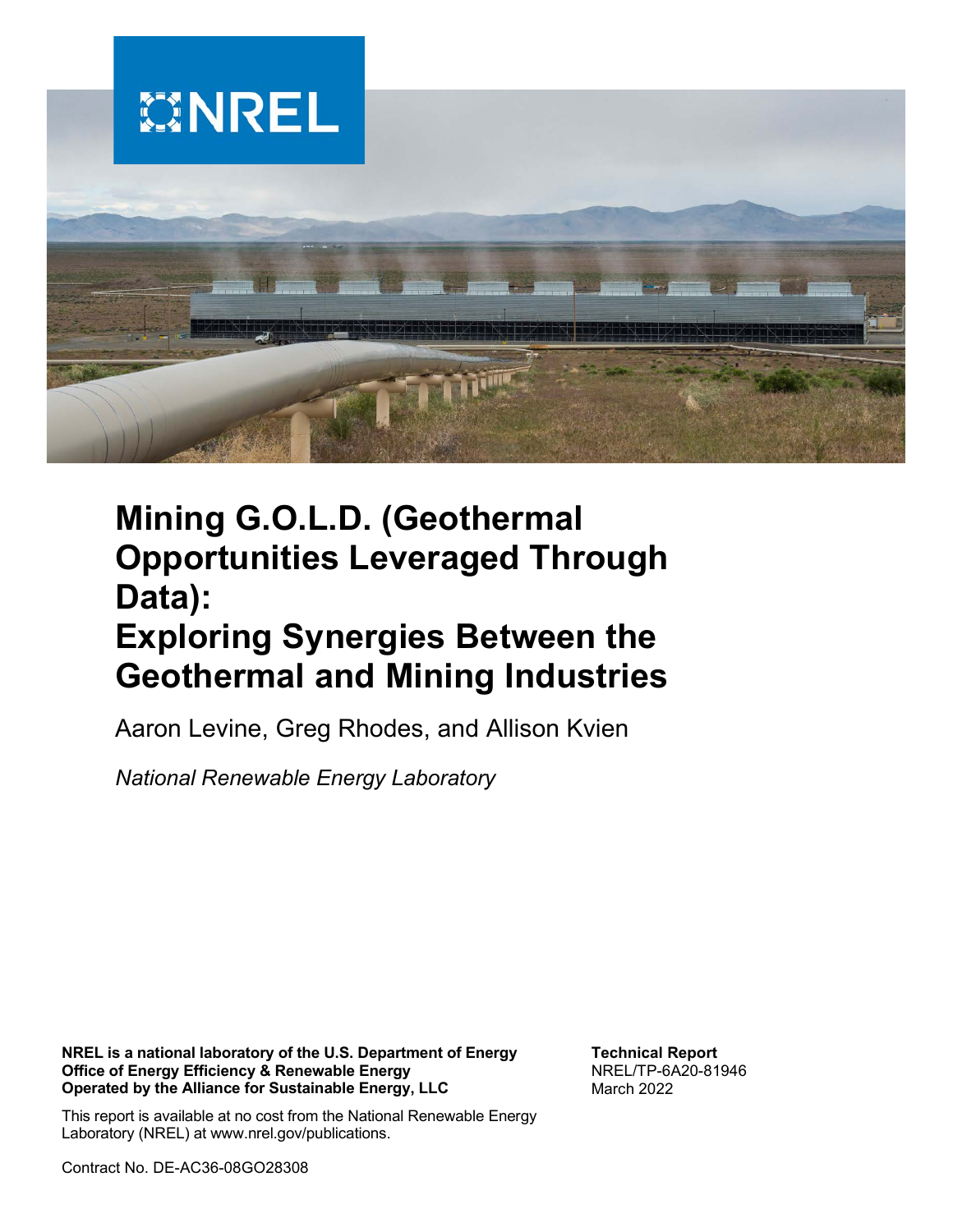

# **Mining G.O.L.D. (Geothermal Opportunities Leveraged Through Data):**

# **Exploring Synergies Between the Geothermal and Mining Industries**

Aaron Levine, Greg Rhodes, and Allison Kvien

*National Renewable Energy Laboratory*

### **Suggested Citation**

Levine, Aaron, Greg Rhodes, and Allison Kvien. 2022. *Mining G.O.L.D. (Geothermal Opportunities Leveraged Through Data): Exploring Synergies Between the Geothermal and Mining Industries*. Golden, CO: National Renewable Energy Laboratory. NREL/TP-6A20-81946.<https://www.nrel.gov/docs/fy22osti/81946.pdf>

**NREL is a national laboratory of the U.S. Department of Energy Office of Energy Efficiency & Renewable Energy Operated by the Alliance for Sustainable Energy, LLC**

**Technical Report** NREL/TP-6A20-81946 March 2022

This report is available at no cost from the National Renewable Energy Laboratory (NREL) at www.nrel.gov/publications.

Contract No. DE-AC36-08GO28308

National Renewable Energy Laboratory 15013 Denver West Parkway Golden, CO 80401 303-275-3000 • www.nrel.gov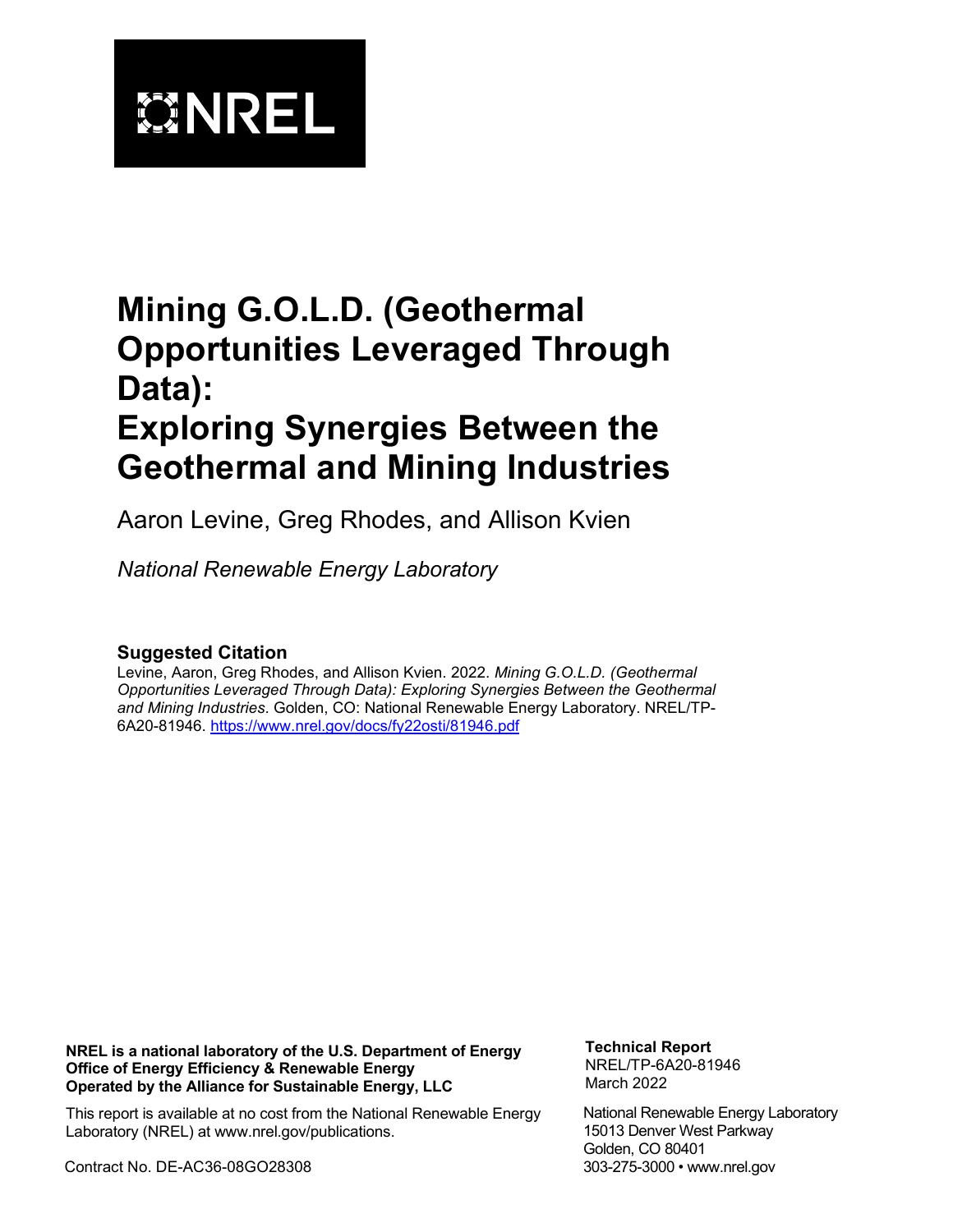#### **NOTICE**

This work was authored by the National Renewable Energy Laboratory, operated by Alliance for Sustainable Energy, LLC, for the U.S. Department of Energy (DOE) under Contract No. DE-AC36-08GO28308. Funding provided by the U.S. Department of Energy Office of Energy Efficiency and Renewable Energy Geothermal Technologies Office. The views expressed herein do not necessarily represent the views of the DOE or the U.S. Government.

> This report is available at no cost from the National Renewable Energy Laboratory (NREL) at [www.nrel.gov/publications.](http://www.nrel.gov/publications)

U.S. Department of Energy (DOE) reports produced after 1991 and a growing number of pre-1991 documents are available free via [www.OSTI.gov.](http://www.osti.gov/) 

*Cover Photo by Dennis Schroeder, NREL 48223.*

NREL prints on paper that contains recycled content.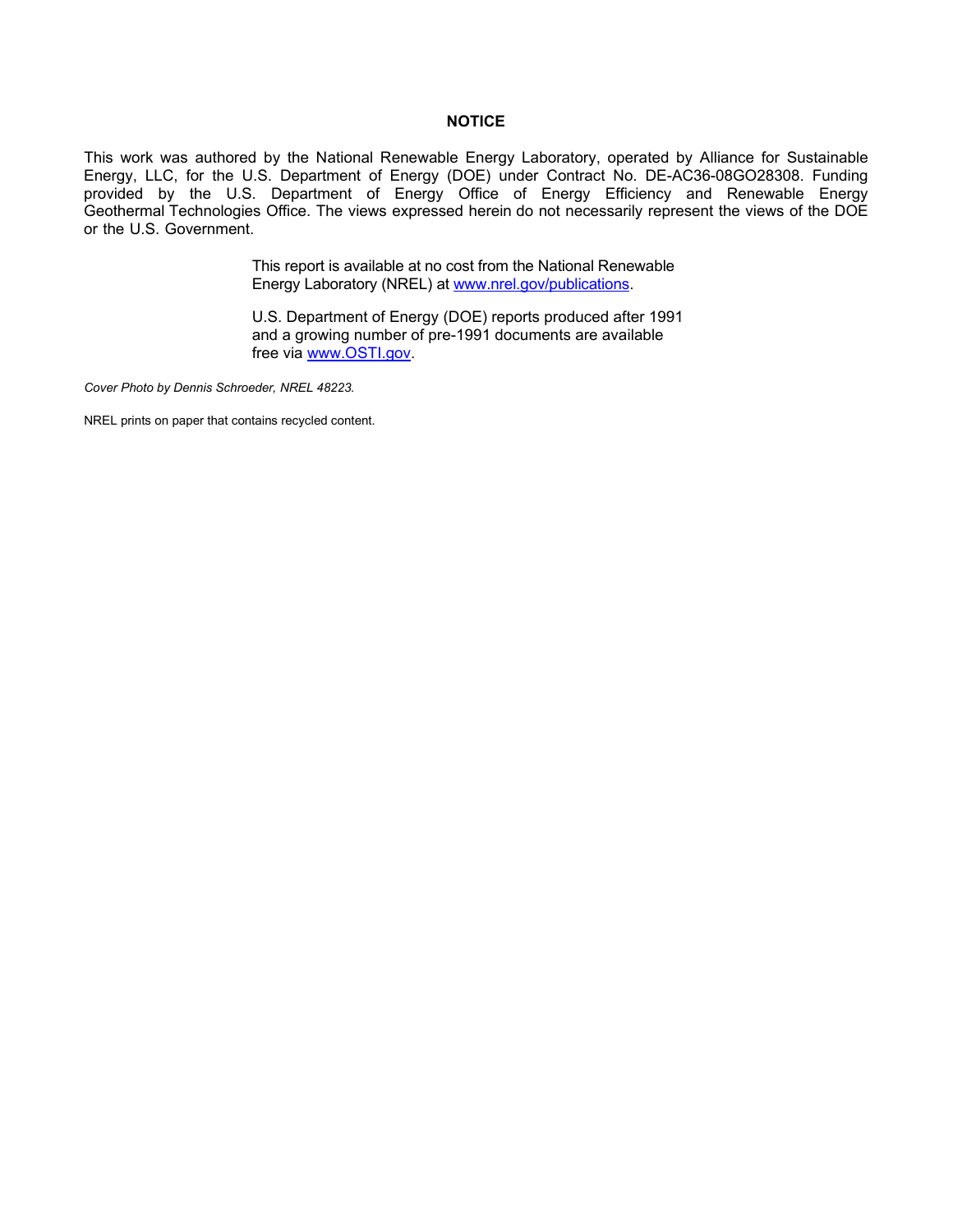# **Acknowledgments**

The authors wish to thank the U.S. Department of Energy's Geothermal Technologies Office for providing funding support for this work. Special thanks to Michael Weathers, Jeff Winick, Alex Prisjatschew, Coryne Tasca, Alexis McKittrick, and Sue Hamm for their guidance and feedback throughout this research project. In addition, the authors thank the following National Renewable Energy Laboratory staff for their reviews and edits: Ligia Smith, Amanda Kolker, Kristen Ardani, Dan Bilello, and Deanna Cook (editor).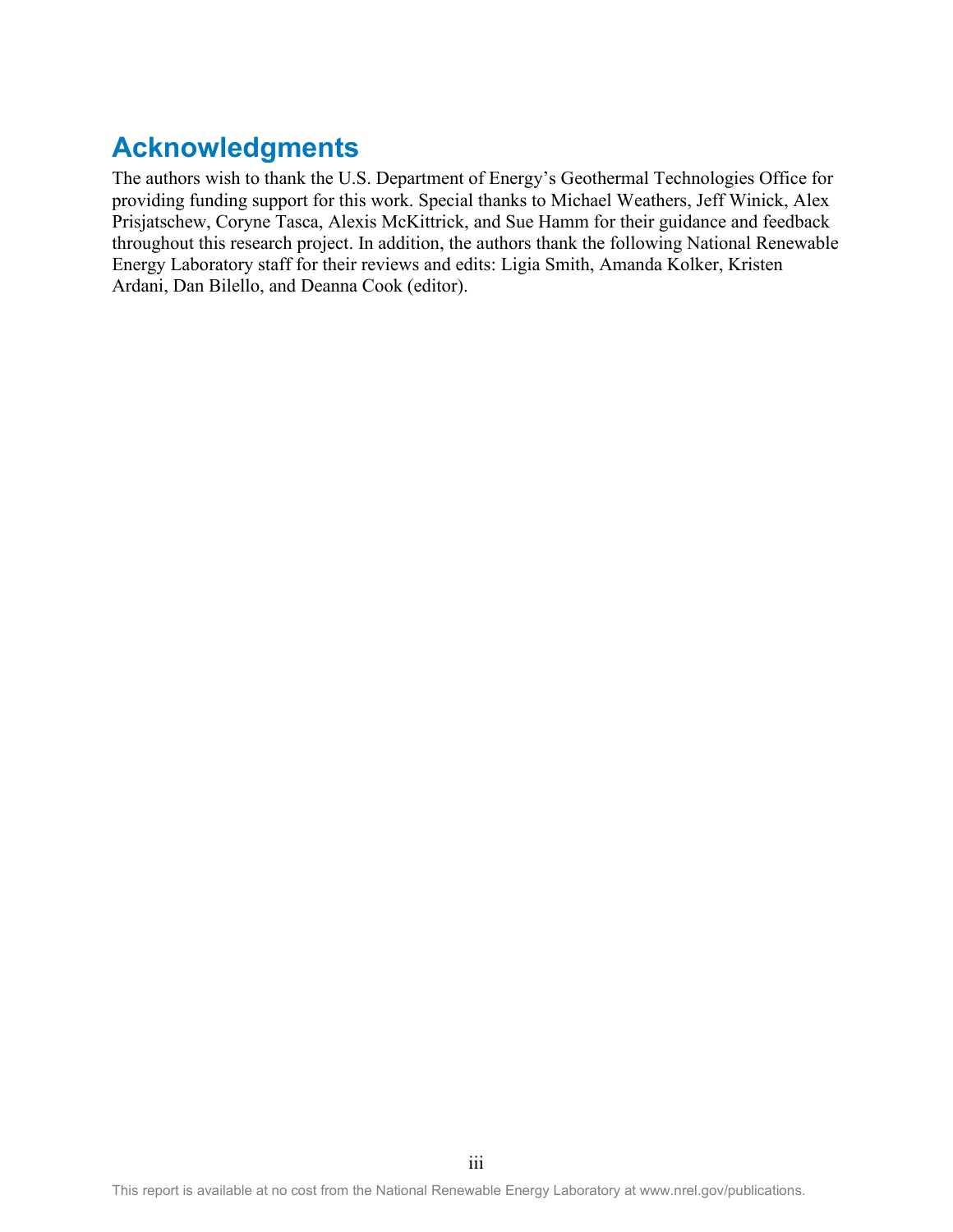# **Acronyms**

| AML          | abandoned mine lands                               |
|--------------|----------------------------------------------------|
| <b>ARD</b>   | acid rock drainage                                 |
| BAU          | business as usual                                  |
| <b>BLM</b>   | Bureau of Land Management                          |
| <b>CAPEX</b> | capital expenditures                               |
| <b>CX</b>    | categorical exclusion                              |
| <b>DOE</b>   | U.S. Department of Energy                          |
| <b>EPA</b>   | U.S. Environmental Protection Agency               |
| <b>FLPMA</b> | Federal Land Policy and Management Act of 1976     |
| <b>GDP</b>   | <b>Geothermal Drilling Permit</b>                  |
| <b>GETEM</b> | Geothermal Electricity Technology Evaluation Model |
| <b>GML</b>   | General Mining Law of 1872                         |
| <b>GSA</b>   | Geothermal Steam Act of 1970                       |
| <b>GTO</b>   | Geothermal Technologies Office                     |
| <b>LCOE</b>  | levelized cost of energy                           |
| <b>MRT</b>   | maximum registering thermometer                    |
| <b>NEPA</b>  | National Environmental Policy Act of 1969          |
| <b>NOI</b>   | notice of intent                                   |
| <b>NREL</b>  | National Renewable Energy Laboratory               |
| <b>USGS</b>  | U.S. Geological Survey                             |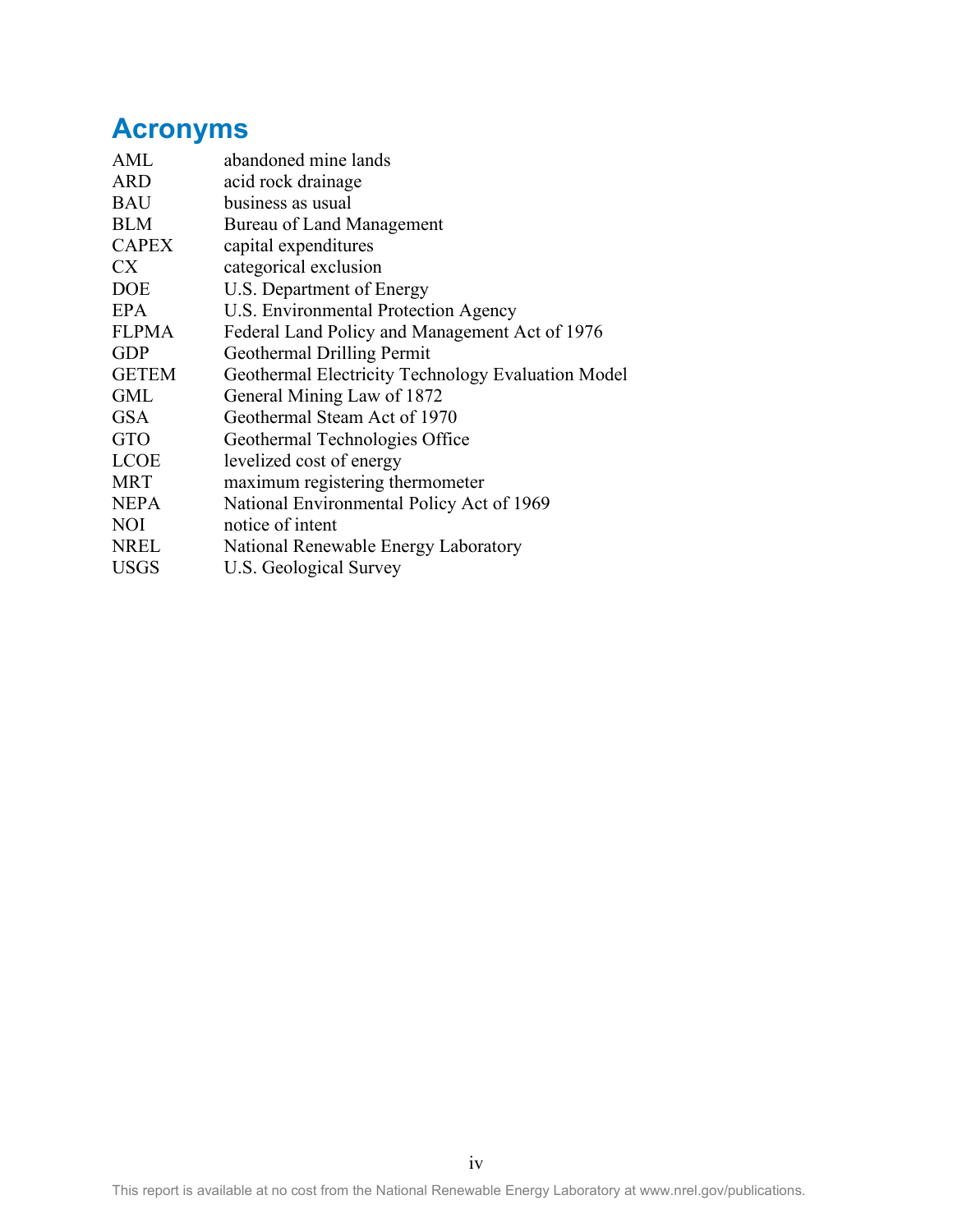# <span id="page-5-2"></span>**Executive Summary**

The locatable mineral industry is shifting toward improving environmental performance and becoming more sustainable, with numerous mining companies shifting to renewable energy technologies to power mine operations<sup>[1](#page-5-0)</sup> and at least one company pledging net-zero emissions by [2](#page-5-1)050.<sup>2</sup> One potential electricity source to help achieve improved environmental performance and decarbonization within the mining industry is geothermal energy. As part of a study into potential collaboration between the geothermal and locatable mineral industries (focused on the portion of the Basin and Range Province within Nevada), the National Renewable Energy Laboratory (NREL) with support from the U.S. Department of Energy (DOE) Geothermal Technologies Office (GTO), investigated data, economic, and regulatory factors that may contribute to or inhibit synergies between the two industries. The objectives of the study included analyzing:

- The type and quality of data collected by the locatable mineral industry to determine feasibility for geothermal resource exploration
- The regulatory pathways and potential barriers that could prevent development of geothermal resources discovered via a mining claim (and vice versa)
- The historical development of geothermal resources discovered via mineral exploration data
- The value propositions for both the locatable mineral and the geothermal industries to collaborate.

In furtherance of these objectives, this paper provides an overview of and analyzes foreseeable synergies between the geothermal and locatable mineral industries. In particular, this paper discusses: (1) the potential for the discovery of undiscovered hydrothermal geothermal resources through mining exploration data; (2) the regulatory processes associated with exploring for and developing locatable minerals and geothermal resources on federal (and some state) public lands; (3) case studies of synergies between mining data and operations with energy project development; and (4) techno-economic analysis of various locatable mineral and geothermal synergies.

This study found that many of the data collected by the mining industry as part of locatable mineral exploration (e.g., copper, gold, lithium) could also be useful for identifying and developing previously unknown geothermal resources (and in some notable cases, already have led to geothermal resource development). In addition, for minimal costs, the mining industry could catalogue these data and potentially monetize the data itself or use the data in the future to develop a geothermal project. Leveraging these locatable mineral data to develop geothermal resources and/or co-located minerals and geothermal resources could represent significant cost savings when compared to developing geothermal resources under a business-as-usual scenario as well as compared to current generating technologies (e.g., diesel-powered generators)

<span id="page-5-0"></span><sup>1</sup> Deign, J. 2020. "Mining Giants Embrace Renewables, But Decarbonization Remains a Steep Climb." *Green Tech Media*[. https://www.greentechmedia.com/articles/read/mining-giants-embrace-renewables-but-decarbonization](https://www.greentechmedia.com/articles/read/mining-giants-embrace-renewables-but-decarbonization-remains-a-steep-climb)[remains-a-steep-climb.](https://www.greentechmedia.com/articles/read/mining-giants-embrace-renewables-but-decarbonization-remains-a-steep-climb) 2 *<sup>2019</sup> Climate Change Report: Our Approach to Climate Change*. 2019. Rio Tinto.

<span id="page-5-1"></span>[https://www.riotinto.com/en/sustainability/climate-change.](https://www.riotinto.com/en/sustainability/climate-change)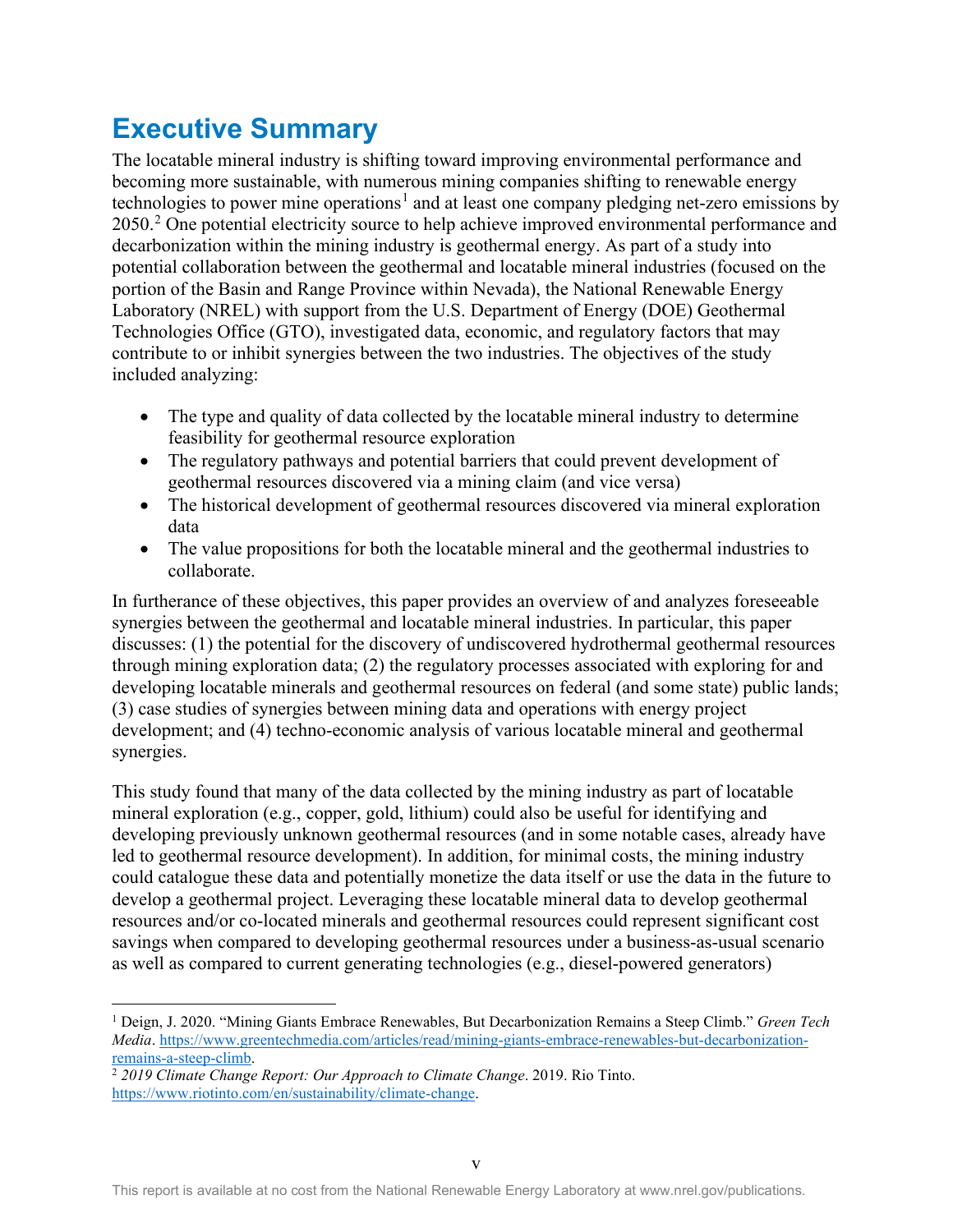employed at remote mining operations. Ultimately, leveraging mining industry data, knowledge, and expertise serves to effectively expand the geothermal exploration workforce, increase the rate of geothermal resource discovery, and potentially reduce geothermal electricity's levelized cost of energy (LCOE) by 2[3](#page-6-0)%–29%. The LCOE for geothermal electricity<sup>3</sup> under a business-asusual scenario is approximately  $$87/megaw$ att-hour  $(MWh)^4$  $(MWh)^4$ , while the LCOE for geothermal electricity discovered through a mineral exploration scenario is approximately \$65–\$67/MWh. This compares favorably to the LCOE for diesel generation (used at many remote mining sites) of \$109–\$185/MWh. Overall, this represents a potentially significant cost savings for the locatable mineral industry.

In addition, geothermal projects may be favored at active mining sites with viable geothermal resource potential over other renewable sources because there are technical roadblocks associated with the intermittency of wind and solar generation.<sup>[5](#page-6-2)</sup> Mining operations are typically designed to operate 24 hours per day and 3[6](#page-6-3)5 days per year<sup>6</sup>; as a result, they require a stable source of baseload electricity, which pairs well with geothermal generation profiles.<sup>[7](#page-6-4)</sup> When mining companies plan for mine site energy requirements, they must consider not only a 24-hour cycle of variability, but also variability across seasons and multiyear cycles, such as El Niño, to ensure power is always available.<sup>[8](#page-6-5)</sup>

<span id="page-6-0"></span><sup>&</sup>lt;sup>3</sup> LCOE assumes a binary hydrothermal powerplant.

<span id="page-6-1"></span><sup>&</sup>lt;sup>4</sup> The findings of this study are generally consistent with the National Renewable Energy Laboratory's 2020 Annual Technology Baseline of \$86/MWh. NREL. 2020. "2020 Annual Technology Baseline. 2020. Golden, CO: National Renewable Energy Laboratory. https:// atb.nrel.gov/.

<span id="page-6-2"></span><sup>5</sup> Maennling, N., and P. Toledano. 2018. *The Renewable Power of the Mine—Accelerating Renewable Energy Integration*. Columbia Center on Sustainable Investment[. http://ccsi.columbia.edu/work/projects/the-renewable](http://ccsi.columbia.edu/work/projects/the-renewable-power-of-the-mine/)[power-of-the-mine/.](http://ccsi.columbia.edu/work/projects/the-renewable-power-of-the-mine/) 6 *Id.*

<span id="page-6-4"></span><span id="page-6-3"></span>

 $^7$  *Id.* 

<span id="page-6-5"></span><sup>8</sup> *Id.*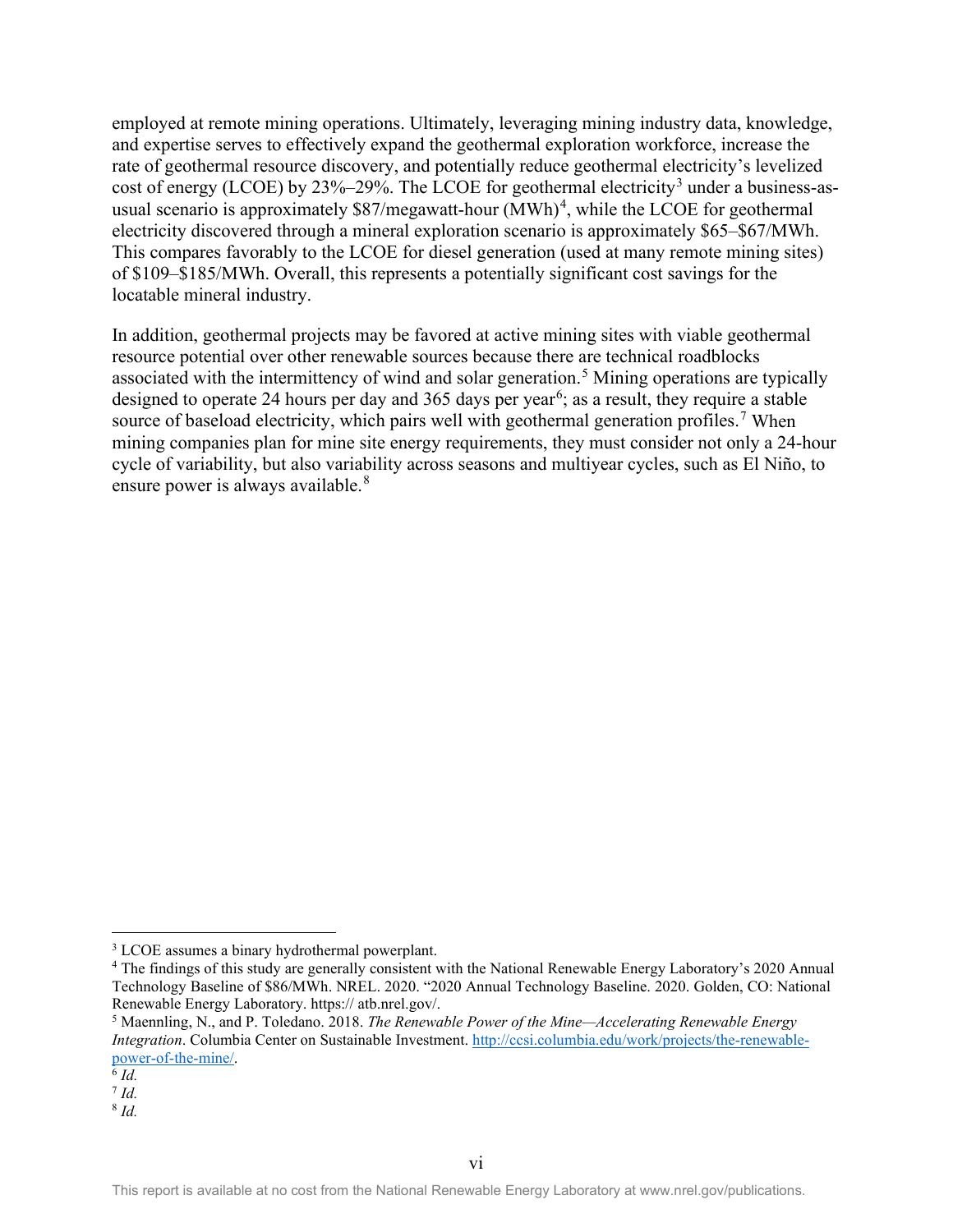# **Table of Contents**

| 1                |                                 |                                                                                                                                                                                                                      |  |  |  |
|------------------|---------------------------------|----------------------------------------------------------------------------------------------------------------------------------------------------------------------------------------------------------------------|--|--|--|
| $\mathbf{2}$     |                                 |                                                                                                                                                                                                                      |  |  |  |
|                  | 2.1<br>2.2<br>2.3<br>2.4<br>2.5 |                                                                                                                                                                                                                      |  |  |  |
| 3                |                                 | Regulatory Overview of Geothermal and Locatable Mineral Development  9                                                                                                                                               |  |  |  |
|                  | 3.1                             | 3.1.1<br>3.1.2<br>3.2.1<br>3.2.2                                                                                                                                                                                     |  |  |  |
| $\blacktriangle$ |                                 |                                                                                                                                                                                                                      |  |  |  |
|                  |                                 | 4.1 Case Studies: The Development of Power Plants at Blind Geothermal Systems in Nevada 17<br>4.1.1<br>4.1.2<br>4.1.3<br>4.2 Case Study: Florida Canyon and International Co-Location of Active Mines and Geothermal |  |  |  |
| 5                |                                 | Other Scenario Analysis: Utilizing Former Mining Lands for Geothermal Projects 21                                                                                                                                    |  |  |  |
|                  |                                 | 5.1.1<br>5.1.2<br>5.2 The Development of Geothermal Energy on Mining Lands in the Process of Being Reclaimed23                                                                                                       |  |  |  |
| 6                |                                 |                                                                                                                                                                                                                      |  |  |  |
| 7                |                                 |                                                                                                                                                                                                                      |  |  |  |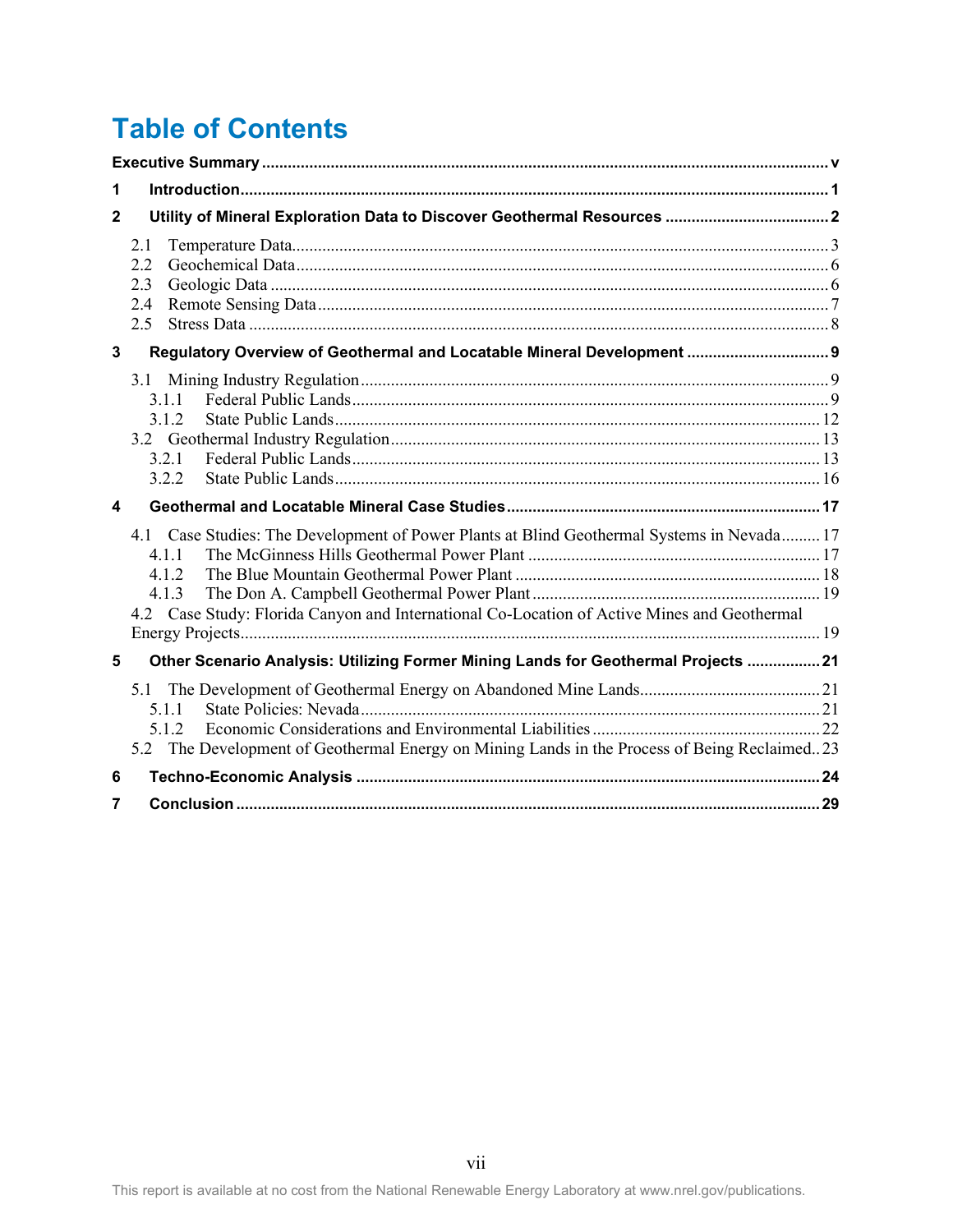# **List of Figures**

[Figure 1. Temperatures in °F with elevations in feet recorded by directional survey tool for 74 mineral](#page-13-0)  [exploration holes. Holes are distinguished by color, but names are excluded for privacy. .......................... 5](#page-13-0)

# **List of Tables**

| Table 1. GETEM input parameter adjustments and estimated costs for BAU and modeled scenarios of |  |
|-------------------------------------------------------------------------------------------------|--|
|                                                                                                 |  |
|                                                                                                 |  |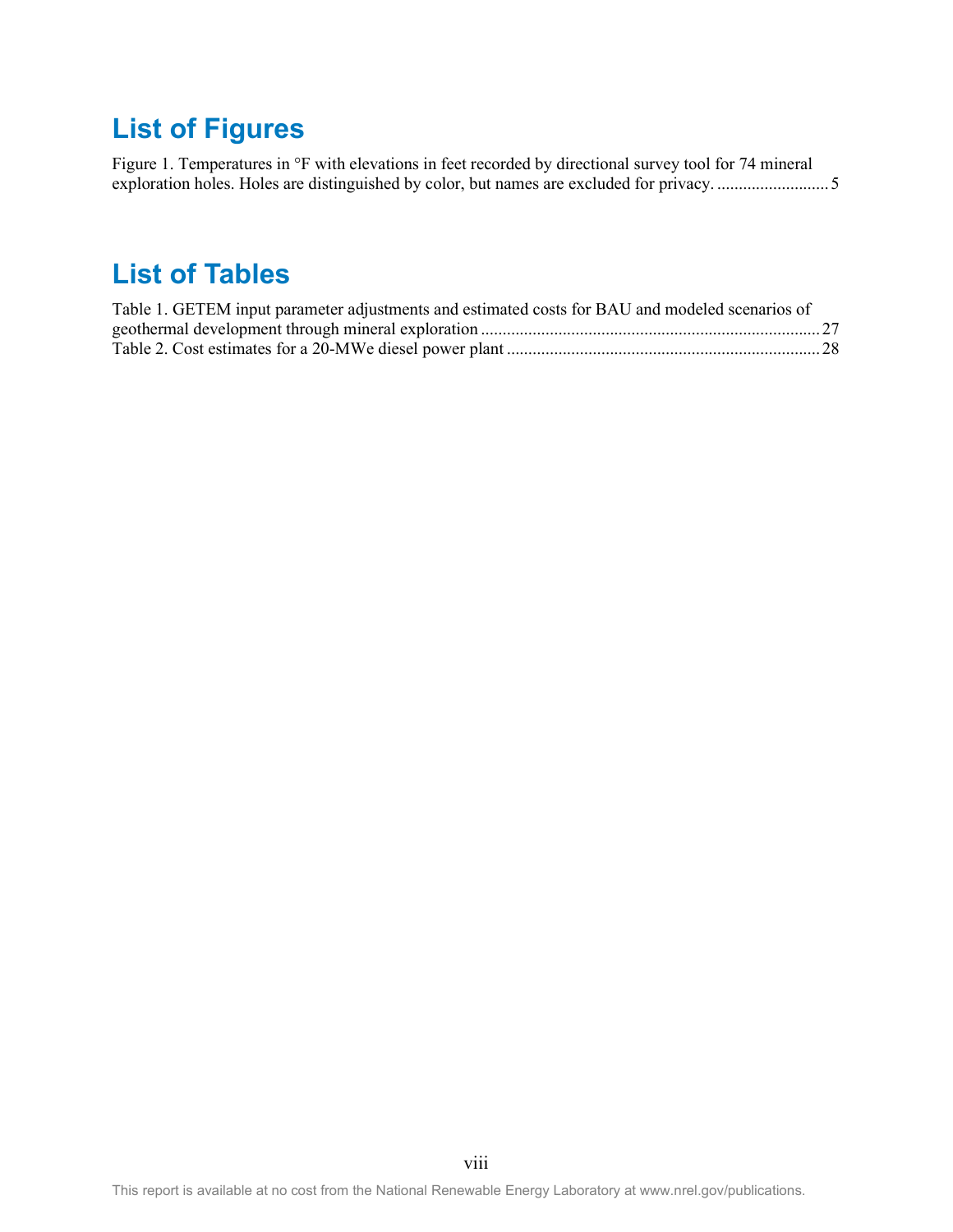# <span id="page-9-0"></span>**1 Introduction**

The locatable mineral industry (e.g., copper, gold, lithium) is moving toward improving environmental performance and becoming more sustainable, with numerous mining companies shifting to renewable energy technologies to power mine operations<sup>[9](#page-9-1)</sup> and at least one company pledging net-zero emissions by 2050.[10](#page-9-2) One potential electricity source to help achieve improved environmental performance and decarbonization within the mining industry is geothermal energy. As part of a study into potential collaboration between the geothermal and locatable mineral industries (focused on the portion of the Basin and Range Province within Nevada), the National Renewable Energy Laboratory (NREL) with support from the U.S. Department of Energy (DOE) Geothermal Technologies Office (GTO), investigated data, economic, and regulatory factors that may contribute to or inhibit synergies between the two industries. The objectives of the study included analyzing:

- The type and quality of data collected by the locatable mineral industry to determine feasibility for geothermal resource exploration
- The regulatory pathways and potential barriers that could prevent development of geothermal resources discovered via a mining claim (and vice versa)
- The historical development of geothermal resources discovered via mineral exploration data
- The value propositions for both the locatable mineral and the geothermal industries to collaborate.

In furtherance of these objectives, this paper provides an overview of and analyzes foreseeable synergies between the geothermal and locatable mineral industries. In particular, this paper discusses: (1) the potential for the discovery of undiscovered hydrothermal geothermal resources through mining exploration data; (2) the regulatory processes associated with exploring for and developing locatable minerals and geothermal resources on federal (and some state) public lands; (3) case studies of synergies between mining data and operations with energy project development; and (4) techno-economic analysis of various locatable mineral and geothermal synergies.

<span id="page-9-1"></span><sup>9</sup> Deign, J. 2020. "Mining Giants Embrace Renewables, But Decarbonization Remains a Steep Climb." *Green Tech Media*[. https://www.greentechmedia.com/articles/read/mining-giants-embrace-renewables-but-decarbonization](https://www.greentechmedia.com/articles/read/mining-giants-embrace-renewables-but-decarbonization-remains-a-steep-climb)[remains-a-steep-climb.](https://www.greentechmedia.com/articles/read/mining-giants-embrace-renewables-but-decarbonization-remains-a-steep-climb) 10 *<sup>2019</sup> Climate Change Report: Our Approach to Climate Change*. 2019. Rio Tinto.

<span id="page-9-2"></span>[https://www.riotinto.com/en/sustainability/climate-change.](https://www.riotinto.com/en/sustainability/climate-change)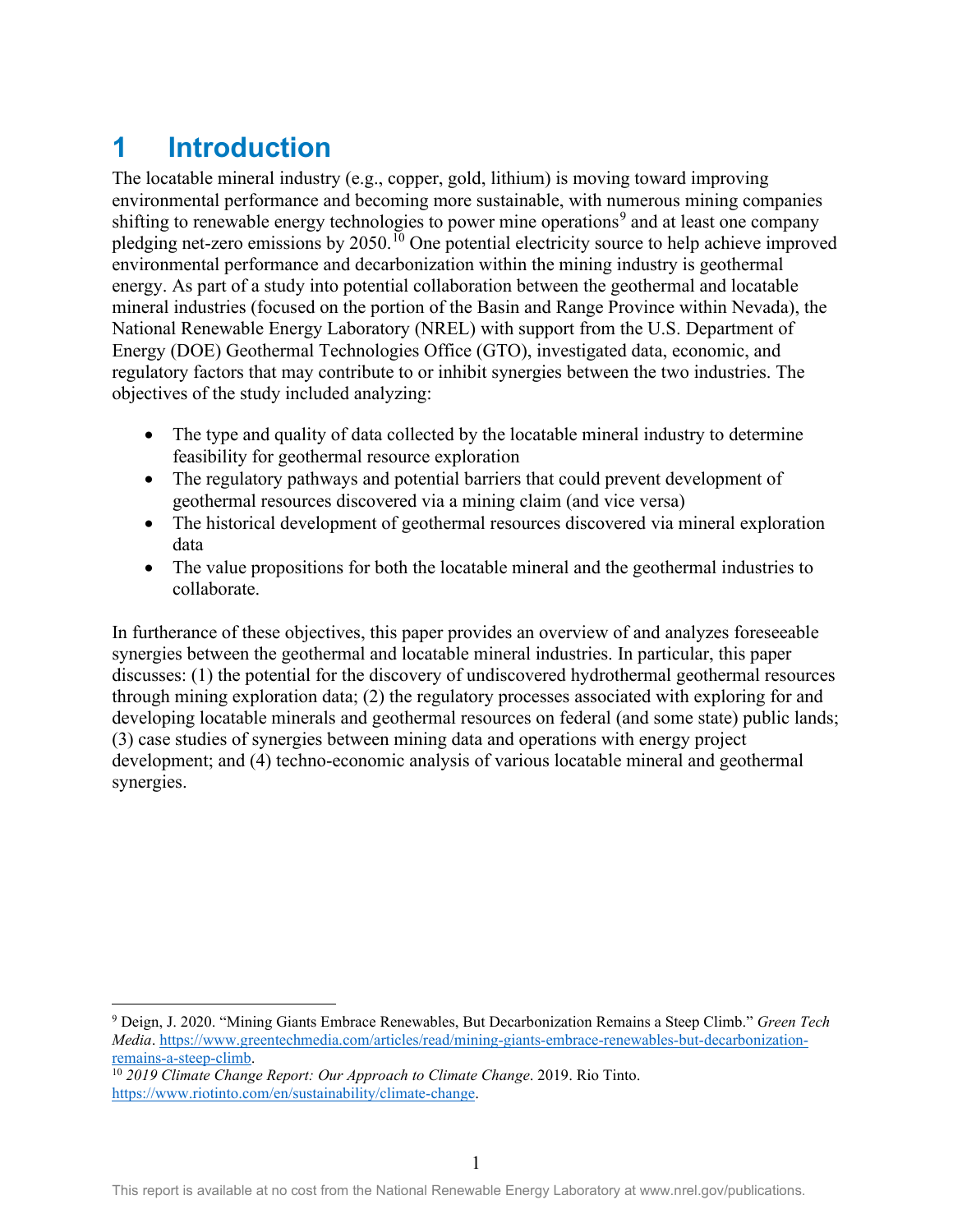## <span id="page-10-0"></span>**2 Utility of Mineral Exploration Data to Discover Geothermal Resources**

DOE's 2019 *GeoVision* report notes that each year, the geothermal industry discovers only  $\sim$ 1% of the estimated 23 gigawatts-electric (GWe) of undiscovered hydrothermal resources that are realistically available for development in the conterminous United States.[11](#page-10-1) The *GeoVision* report found that by improving the discovery rate of these resources, the installed geothermal capacity in the United States could increase significantly.[12](#page-10-2) To understand how mineral exploration data might accelerate geothermal resource discovery, Nevada was chosen because it hosts both extensive mineral exploration activities, resulting in more than 80% of annual U.S. gold production,<sup>[13](#page-10-3)</sup> and extensive undiscovered geothermal resources estimated at more than  $3,000$  megawatts (MW).<sup>[14](#page-10-4)</sup> As documented later in this report, several geothermal resources have been discovered through mineral exploration to date. NREL collected and reviewed public and private mining-related data, which are listed with links at the bottom of Section 2.3, to determine data quality and utility for geothermal resource discovery. However, NREL did not validate the accuracy of publicly available data identified by this study.

Numerous available public mining databases of varying data types contain information that is relevant to geothermal exploration and development. Also, as the locatable mineral industry is currently a significantly larger industry than geothermal<sup>[15](#page-10-5)</sup>, data collected through mineral exploration are both more extensive and cover a larger spatial distribution than those from geothermal. Much of the relevant information is related to the geology and alteration of mineral deposits in Nevada, but additional data useful to geothermal exploration may be available that provide temperature, fluid chemistry, remotely sensed properties, and local stress conditions. These data types would typically be collected as part of a geothermal exploration campaign and represent potential time and cost savings when available at project inception. Such data have the potential to inform both exploration for undiscovered geothermal resources and development of known resources by providing detailed site characteristics and direct or indirect evidence of a geothermal occurrence. Ayling (2020) estimates that only  $\sim$ 10% of the potential 5,755 megawatts-electric (MWe) hydrothermal resources in Nevada (enough to power roughly ~4.5M homes<sup>16</sup>) have been developed,<sup>[17](#page-10-7)</sup> and some studies suggest up to 75% of these systems may have

<span id="page-10-1"></span><sup>11</sup> DOE. 2019. *GeoVision: Harnessing the Heat Beneath Our Feet*. DOE/EE-1306.

<span id="page-10-2"></span> $\frac{12}{12}$  For general information on exploration methods for discovering hidden geothermal systems, see Dobson, Patrick F. 2016. "A Review of Exploration Methods for Discovering Hidden Geothermal Systems." *GRC Transactions, Vol.* 

<span id="page-10-4"></span><span id="page-10-3"></span><sup>&</sup>lt;sup>13</sup> Perry, R. 2018. Mineral Production Press Release, Nevada Division of Minerals.<br><sup>14</sup> Williams, C.F., M.J. Reed, R.H. Mariner, J. DeAngelo, and P. Galanis. 2008. "Assessment of Moderate- and High-Temperature Geothermal Resources of the United States." U.S. Geological Survey Factsheet.<br>https://pubs.usgs.gov/fs/2008/3082/.

<span id="page-10-5"></span><sup>&</sup>lt;sup>15</sup> Muntean, J.L., D.A. Davis, and B. Ayling. 2018. *The Nevada Mineral Industry 2017: Nevada Bureau of Mines and Geology Special Publication.* MI-2017, 212 p.

<span id="page-10-6"></span><sup>&</sup>lt;sup>16</sup> U.S. Energy Information Administration. 2019. "Frequently Asked Questions." [https://www.eia.gov/tools/faqs/faq.php?id=97&t=3.](https://www.eia.gov/tools/faqs/faq.php?id=97&t=3)

<span id="page-10-7"></span><sup>&</sup>lt;sup>17</sup> Ayling, B.F. 2020. "35 Years of Geothermal Power Generation in Nevada, USA: A Review of Field Development, Generation, and Production Histories." Proceedings of the 45<sup>th</sup> Workshop on Geothermal Reservoir Engineering, Stanford University, 12p. [https://pangea.stanford.edu/ERE/db/GeoConf/papers/SGW/2020/Ayling.pdf.](https://pangea.stanford.edu/ERE/db/GeoConf/papers/SGW/2020/Ayling.pdf)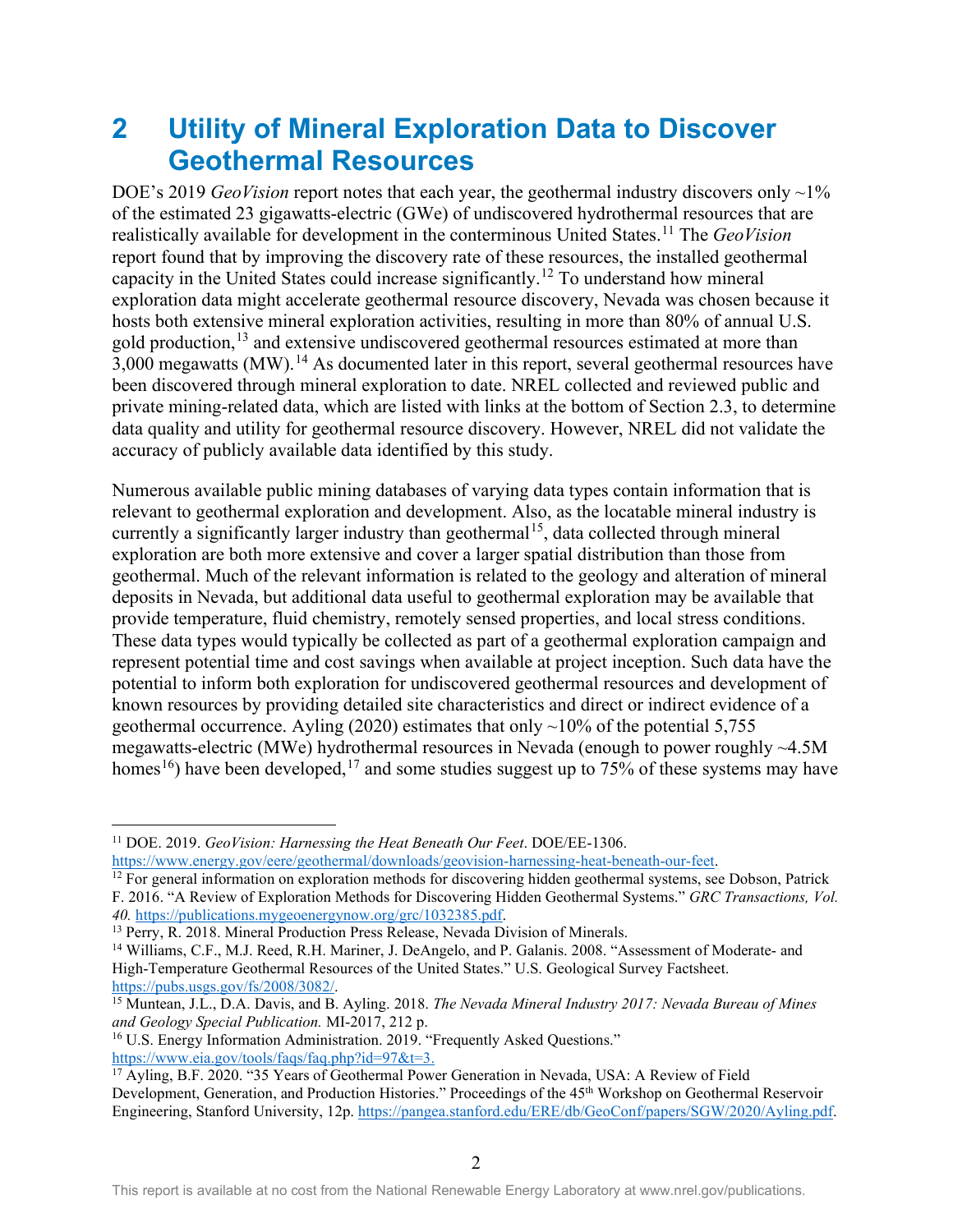no active surface expression.[18](#page-11-1) One MWe capacity is enough to power a gold mining operation producing  $\sim$ 22,000 ounces annually<sup>[19](#page-11-2)</sup>. By leveraging mineral exploration data and efforts, it is possible to more thoroughly canvas an expansive state hosting abundant geothermal potential.

One example of joint mineral geothermal exploration efforts currently underway involves an interagency agreement—the Geoscience Data Acquisition for Western Nevada, or GeoDAWN<sup>[20](#page-11-3)</sup>— which partners GTO with the U.S. Geological Survey (USGS) of the U.S. Department of the Interior to help provide solutions to U.S. needs for both energy and critical minerals. Under the GeoDAWN collaboration, researchers from the USGS Earth Mapping Resource Initiative (Earth MRI) and the USGS 3D Elevation Program (3DEP) will gather new surface and subsurface data in the Walker Lane geologic zone in western Nevada. GeoDAWN researchers will apply machine learning to lidar and aeromagnetic data collection from this area that is rich in both geothermal and mineral resources to develop deeper understanding of the geologic conditions and stress regime that give rise to these resources. The work also aligns with GTO's mission to reduce the risks and costs associated with geothermal exploration and production, as well as with DOE's broader strategic commitment to provide complementary assessments of critical and strategic minerals.

This section describes available data as well as certain data that are collected by mining companies but were not available for this study due to their proprietary status. Because this study relied on the availability of mining-related data to determine relevance to geothermal exploration, any barrier to data acquisition limited this analysis. The main barriers when seeking mining data from mining companies are their reluctance to provide access to any proprietary information or a lack of knowledge about how to properly value data that are not currently perceived as immediately useful to the mining company for the purpose of locatable mineral exploration activities. This study aims to influence this thinking by demonstrating the unrealized value of these data, which could be used for other purposes (e.g., temperature data for geothermal resource exploration).

### <span id="page-11-0"></span>**2.1 Temperature Data**

Directly measured subsurface temperatures and gradients (i.e., temperature change with depth) are some of the most useful tools for geothermal exploration and predicting reservoir temperatures. Few measured temperatures are found in publicly available mining databases, but this study discovered several indirect references during the geologic data query. The State of Nevada Division of Water Resources Well Driller's report contains water quality categories including static water level, artesian flow rate, pressure, and temperature; however, mineral exploration holes that are not used as water supply wells are not regulated by the same reporting form. Mineral exploration companies are not required to notify the state of Nevada if they encounter hot fluid, and there is no requirement to collect a temperature log. However, indirect and often anecdotal indications of elevated temperatures can occasionally be found in drilling

<span id="page-11-1"></span><sup>&</sup>lt;sup>18</sup> Coolbaugh, M.F., G.L. Raines, R.E. Zehner, L. Shevenell, and C.F. Williams. 2006. "Prediction and discovery of new geothermal resources in the Great Basin: Multiple evidence of a large undiscovered resource base." [https://pubs.er.usgs.gov/publication/70028672.](https://pubs.er.usgs.gov/publication/70028672) 19 Bleiwas, D.I. 2011. *Estimates of Electricity Requirements for the Recovery of Mineral Commodities, with* 

<span id="page-11-2"></span>*Examples Applied to Sub-Saharan Africa*. USGS Open-file Report 2011-1253, 100 p.

<span id="page-11-3"></span><sup>20</sup> https://www.usgs.gov/media/images/geodawn-geoscience-data-acquisition-western-nevada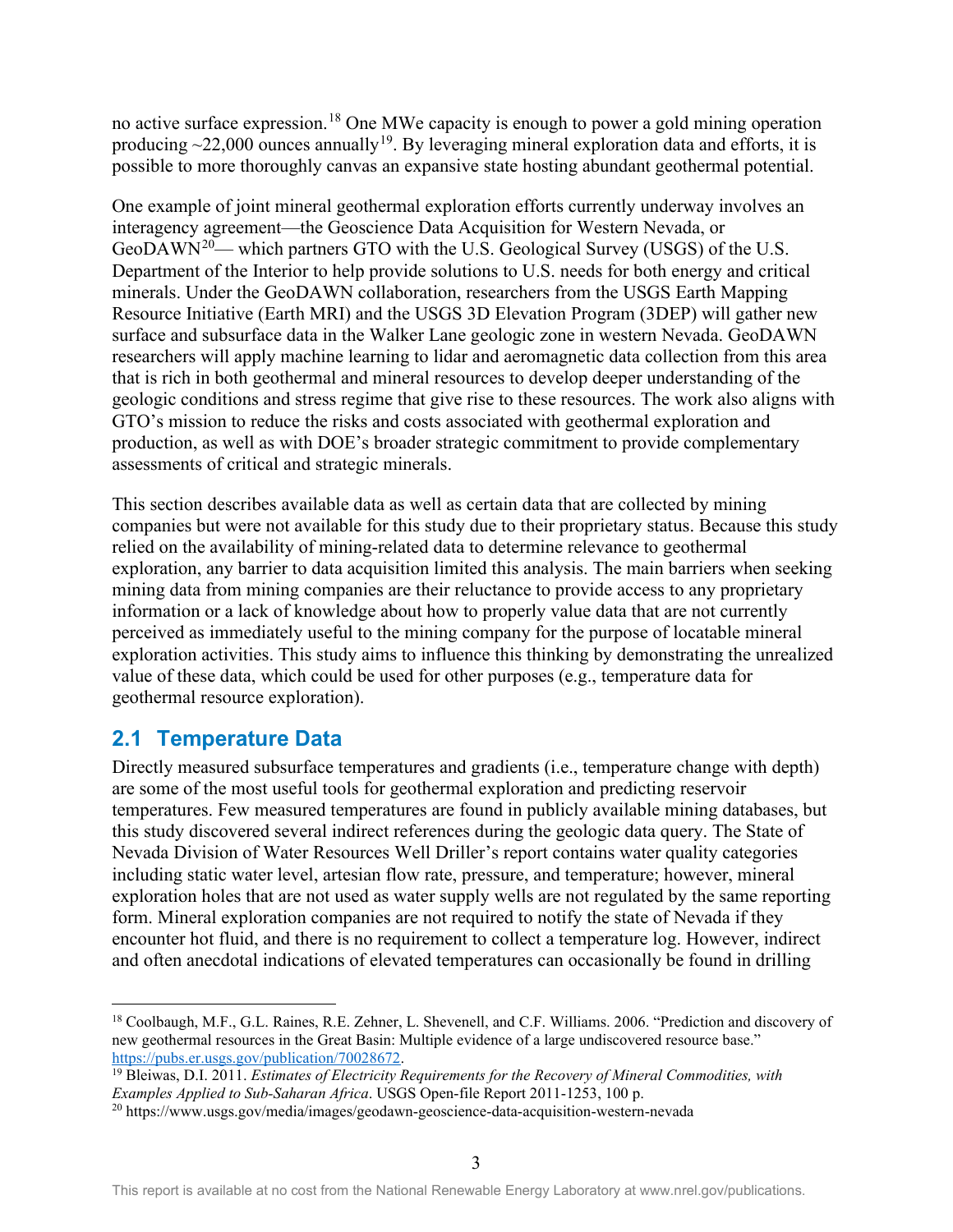records; for example, when recorded, references to steam, geysering, hot pipe, increased mud temperatures, artesian flow, and boiling can indicate anomalous geothermal activity in locations which may end up being subeconomic grade and otherwise overlooked from a mineral resource perspective.

In addition, many mines operate below the natural water table, which requires dewatering activities. The fluid associated with dewatering activities often has elevated temperatures, several examples of which have been identified during this study. If indications of temperature were more systematically documented throughout the mineral exploration process, they would serve to enhance the spatial resolution of geothermal gradient data. However, many mineral exploration holes are drilled at an angle, and most mining companies collect directional hole surveys and occasionally borehole image logs. Most surveying tools contain an internal temperature sensor to ensure the tool is not operating at temperatures above manufactured capability. Sensors record a temperature at the same time and depth as the directional measurement, thus providing an unequilibrated record of temperature with depth (i.e., geothermal gradient). For a more reliable measurement of subsurface temperatures, equilibration is preferred because drilling fluid can cool the natural formation temperatures. However, despite this, survey readings toward the bottom of the hole are least impacted by these drilling effects and may provide temperature data that more closely approximates equilibrated formation temperatures. These temperatures are typically included with the delivered directional survey data but are infrequently analyzed by the end user. Consequently, directional survey providers likely possess a vast database of unequilibrated subsurface temperature data and in some cases particularly useful bottom-hole temperature measurements, which is proprietary and may be publicly unavailable to analyze, but nevertheless of tremendous value to geothermal resource exploration. If these data can be accessed, this feature of surveying tools may represent a significant opportunity to identify undiscovered geothermal occurrences in Nevada and in other geographic regions with geothermal resource potential.

As part of this study, after being granted access by a claim holder, NREL reviewed a private database of deviation surveys for a mineral prospect in central Nevada that revealed increasing temperatures with depth and variability throughout the prospect [\(Figure 1\)](#page-13-0). The variability likely represents differences in lithology, permeability, water level, fluid composition, degree of equilibration, thermal conductivity, and convective circulation; however, additional confidence and validation would require further site-specific geothermal analysis and—importantly temperature equilibration. The two distinct near-surface populations were interpreted to represent two collection campaigns at different times of the year and different ambient temperature conditions; higher near-surface temperatures were measured during summer months, and the lower temperatures were measured during winter. The lower half of the temperature measurements, likely below the water table and insulated from ambient impacts, mostly indicates increasing temperatures with depth and a maximum temperature of 151°F with geothermal gradient of  $\sim$ 10.5°F/100'—significantly higher than background gradients in Nevada, which typically range from  $\sim$ 2–3°F/100'.<sup>[21](#page-12-0)</sup> Assuming the gradient continues at depth, 10.5°F/100' would suggest that a temperature of 300°F (a typical power-producing temperature) could be reached approximately 1,400' deeper than the 151°F measurement. These temperatures and

<span id="page-12-0"></span><sup>&</sup>lt;sup>21</sup> Blackwell, D.D., Golan, B., and Benoit, D., 2000. "Thermal Regime in the Dixie Valley Geothermal System." *Proceedings World Geothermal Congress*, p. 991-996.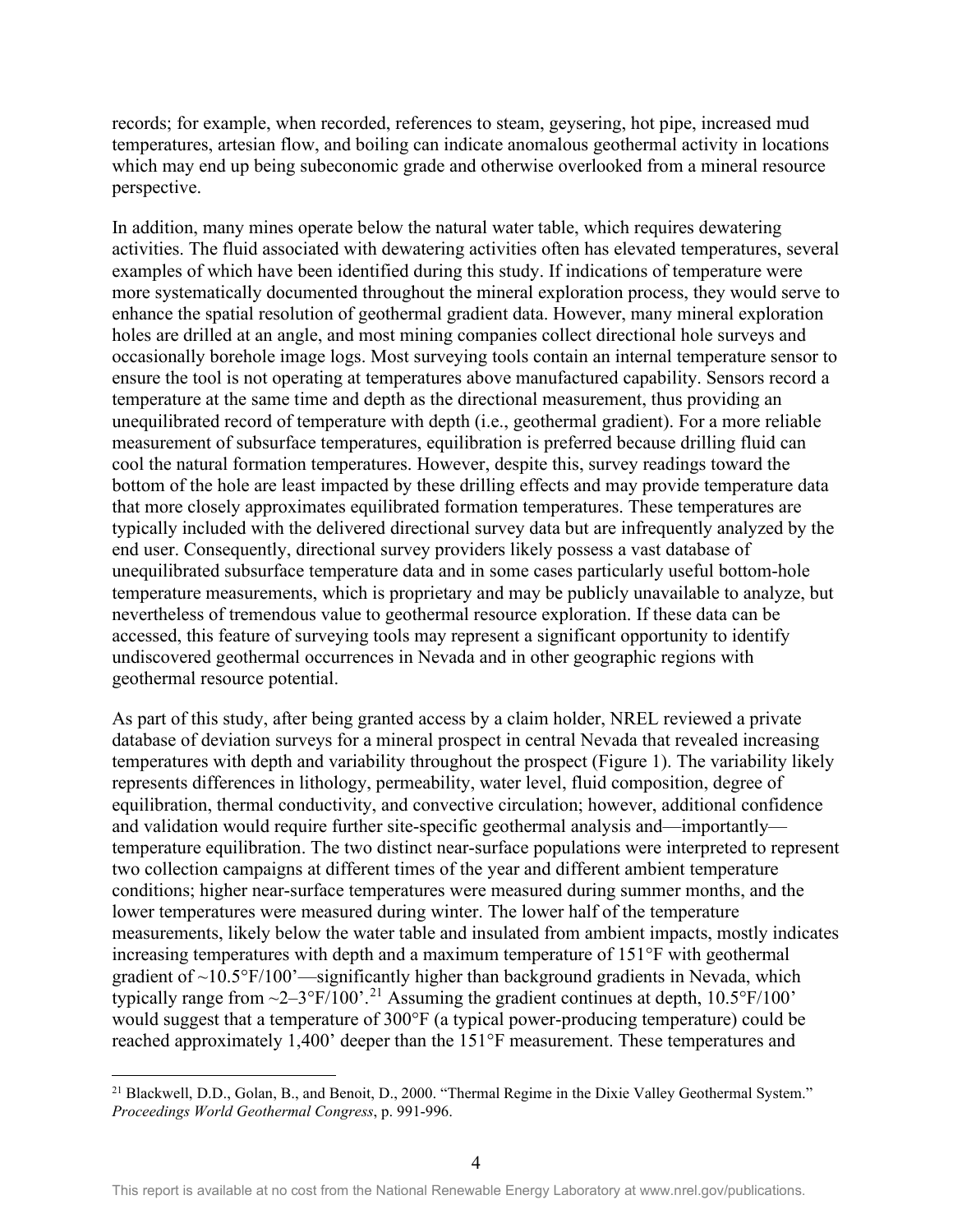gradients can be contoured in map view and three-dimensionally to analyze thermal distribution in relation to lithology and fault structure. This favorable geothermal gradient identified through a single mineral exploration campaign is just one example of how valuable these abundant data might be to the geothermal industry.



<span id="page-13-0"></span>**Figure 1. Temperatures in °F with elevations in feet recorded by directional survey tool for 74 mineral exploration holes. Holes are distinguished by color, but names are excluded for privacy.**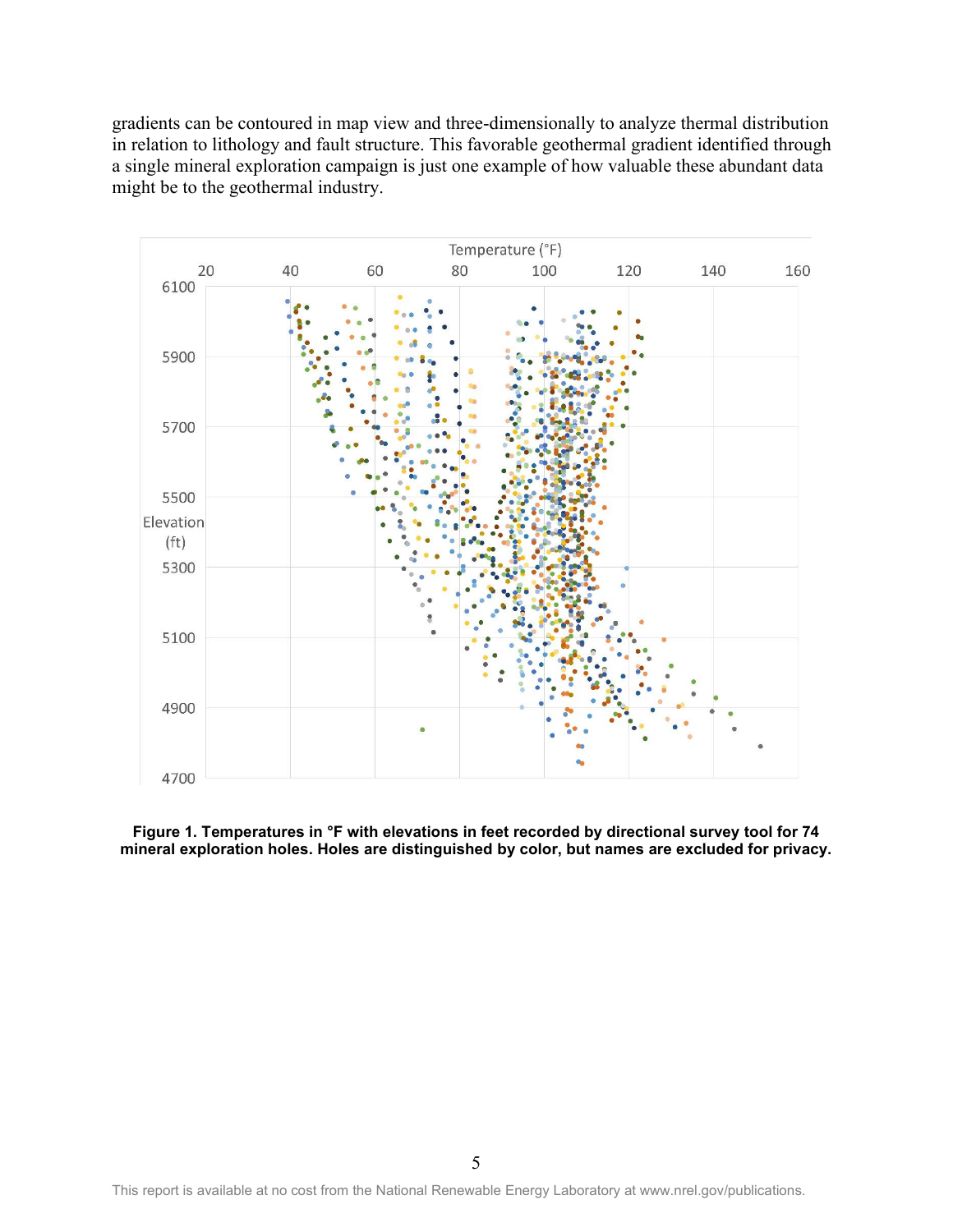## <span id="page-14-0"></span>**2.2 Geochemical Data**

Chemical geothermometry is also an important exploration technique used by the geothermal industry to estimate reservoir conditions from fluid or gas samples.<sup>22</sup> This technique is an inexpensive tool for estimating geothermal reservoir temperatures and identifying temperatures that have electricity-generating potential. The National Uranium Resource Evaluation Program (see link below in Section 2.3) is a geochemical database that can be used to estimate geothermal reservoir temperatures using chemical geothermometry. In addition, the USGS Core Library and Data Center (see link below in Section 2.3) in Mercury, Nevada, houses hydrologic data for the Nevada National Security Site and surrounding area. Depending on the phase of exploration and permitting, mineral exploration companies presumably have aqueous geochemical data from environmental monitoring and drilling activities including water supply wells, artesian holes, mine dewatering, etc. These data, depending on quality and fluid sample collection methods, should be analyzed using geochemical forensics to understand reservoir hydrology and, when possible, to estimate geothermal reservoir temperatures using geothermometry techniques.

### <span id="page-14-1"></span>**2.3 Geologic Data**

Finding and developing geothermal resources requires sufficient understanding of regional and local geology, hydrology, and hydrothermal alteration. This study identified multiple public databases containing geologic surface and subsurface information useful for geothermal exploration. Most of the databases are free of charge, though a few require a usage fee. Data consist of rock, cutting, and core samples and descriptions; well logs; surface maps; reports; photographs; and geochemical analyses. This study queried these databases for potential geothermal-related terminology and successfully identified several prospective areas warranting additional analysis, which were not previously well known to the geothermal community. Due to the long history of the Nevada mining industry, there is significant variation in data descriptions and quality in addition to antiquated terminology,<sup>[23](#page-14-3)</sup> which can present challenges when relating these data to geothermal exploration. Queries for terms indicative of elevated temperatures must reflect such variability. Some of the databases leveraged in this study have been used by geothermal project developers at specific prospects, but a systematic review may provide additional geologic knowledge for the known geothermal resource inventory. The data can be used to better understand regional geology, explore for target rock and alteration types, and provide site-specific geology, alteration, and rock properties. These geologic data can then inform geophysical surveys and modeling (e.g., density values for gravity or magnetic susceptibility for magnetic surveys) as well as geochemical analyses (e.g., fluid equilibration based on host rock or alteration types as a proxy for reservoir temperature). Alteration age as well as alteration type can potentially indicate geothermal potential because many epithermal mineral deposits younger than  $\sim$ 7–10 million years are spatially associated with active

<span id="page-14-2"></span><sup>22</sup> Ellis, A.J. 1979. "Chemical Geothermometry in Geothermal Systems." *Chemical Geology*, Vol. 25, p 219–226; Giggenbach, W.F. 1991. "Chemical techniques in geothermal exploration." *Application of Geochemistry in Geothermal Reservoir Development.* UNITAR/UNDP Center on Small Energy Resources, p. 119–44;

Reed, M.J. 2007. "Geothermometer Calculations for Geothermal Assessment." *GRC Transactions*, Vol. 31, p. 89– 92; Peiffer, L., Wanner, C., Spycher, N., Sonnenthal, E., and Kennedy, B.M. 2013. "Multicomponent vs. Classical Geothermometry: An Evaluation Using Reactive Transport Modeling." *Procedia Earth and Planetary Science*, Vol. 7, p. 665–668.

<span id="page-14-3"></span><sup>&</sup>lt;sup>23</sup> For example, potential hydrothermal silica terms include: opal, chalcedony, sinter, amorphous, siliceous, quartz, fiorite, perlite, amatite, geyserite.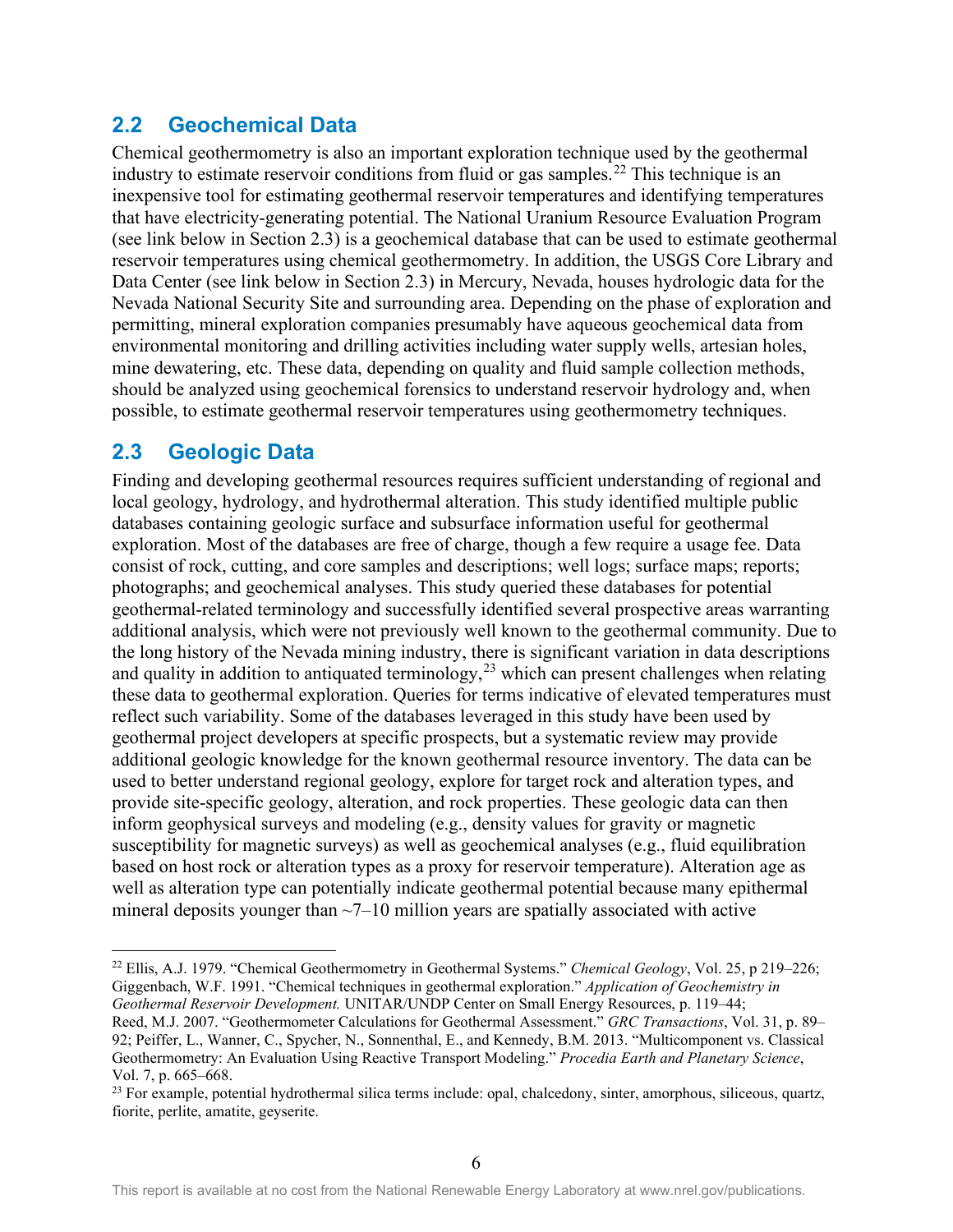geothermal systems.[24](#page-15-1) This association likely results from the relative consistency of Basin and Range tectonism and regional stress state during that time. This spatial association also means that geothermal exploration data have the potential to inform mineral exploration (e.g., cuttings assay).

Applicable databases include:

- Nevada Bureau of Mines and Geology (NBMG) Great Basin Science Sample and [Records Library](http://www.nbmg.unr.edu/Collections/Specimens/Specimens_NBMG.html)
- [NBMG Nevada Mining District Database](http://www.nbmg.unr.edu/Collections/MiningDistricts/MiningDistricts.html)
- [NBMG Mineral Industry and Exploration Reports](https://pubs.nbmg.unr.edu/Mineral-Industry-s/1860.htm)
- [County Mineral Reports](https://pubs.nbmg.unr.edu/Bulletins-s/1852.htm)
- [Anaconda Mining Database at University of Wyoming](http://www.uwyo.edu/ahc/collections/anaconda/)
- USGS Core Library and [Data Center, Mercury, Nevada](https://www.sciencebase.gov/mercury/#/)
- [USGS Core Library, Denver, Colorado](https://www.usgs.gov/core-science-systems/nggdp/core-research-center)
- [USGS Mineral Resources Data System](https://mrdata.usgs.gov/mrds/)
- [University of Utah Energy & Geoscience Research Catalog](https://egi.utah.edu/research/research-overviews/)
- [Core Database Utah Geological Survey](https://geology.utah.gov/resources/data-databases/)
- [Hydrothermal alteration in the Basin and Range, western US](https://mrdata.usgs.gov/surficial-mineralogy/ofr-2013-1139/)
- [National Mine Map Repository](https://mmr.osmre.gov/)
- National Uranium Resource Evaluation Program

## <span id="page-15-0"></span>**2.4 Remote Sensing Data**

Hydrothermal alteration maps of the central Basin and Range Province within Nevada generated by the USGS from multispectral Advanced Spaceborne Thermal Emission and Reflection Radiometer (ASTER) data obtained by NASA's Terra satellite were originally intended to aid mineral exploration<sup>25</sup>. These same publicly available data can guide geothermal exploration by remotely indicating hydrothermal clay and silica alteration and precipitant products. Relative ages and recency of hydrothermal activity can be estimated by identifying hydrothermal indicator minerals and spatially relating them to Holocene faulting, alluvial deposits, and former lake shorelines.<sup>[26](#page-15-3)</sup> Most of these datasets are hosted by the USGS, but more recent flights in 2014 that include coverage over western Nevada are [available](https://hytes.jpl.nasa.gov/) through the National Aeronautics and Space Administration (NASA). In support of a new satellite called Hyperspectral Infrared Imager (HyspIRI), NASA flew a high-altitude aircraft mounted with the Airborne Visible/Infrared Imaging Spectrometer (AVIRIS) and the MODIS/ASTER Airborne Simulator

<span id="page-15-1"></span><sup>&</sup>lt;sup>24</sup> Coolbaugh, M.F., G. Arehart, F. Faulds, L. Garside, and L. Shevenell. 2005. "Active Geothermal Systems and Associated Gold Deposits in the Great Basin." GRC Transactions, Vol. 29, p. 215–221.

<span id="page-15-2"></span><sup>&</sup>lt;sup>25</sup> Mars, J.C., 2013, Hydrothermal alteration maps of the central and southern Basin and Range province of the United States compiled from Advanced Spaceborne Thermal Emission and Reflection Radiometer (ASTER) data (ver. 1.1, April 8, 2014): U.S. Geological Survey Open-File Report 2013–1139, 5 p., 13 plates, scale 1:1,300,000, http://dx.doi.org/10.3133/ofr20131139.

<span id="page-15-3"></span><sup>&</sup>lt;sup>26</sup> Kratt, C., W. Calvin, and M. Coolbaugh. 2004. "Hyperspectral Mineral Mapping for Geothermal Exploration on the Pyramid Lake Paiute Reservation, Nevada." *GRC Transactions*, Vol. 29, p. 273–275;

Silver, E., R. MacKnight, E. Male, W. Pickles, P. Cocks, and A. Waibel. 2011. "LiDAR and Hyperspectral Analysis of Mineral Alteration and Faulting on the West Side of the Humboldt Range, Nevada." Geological Society of America.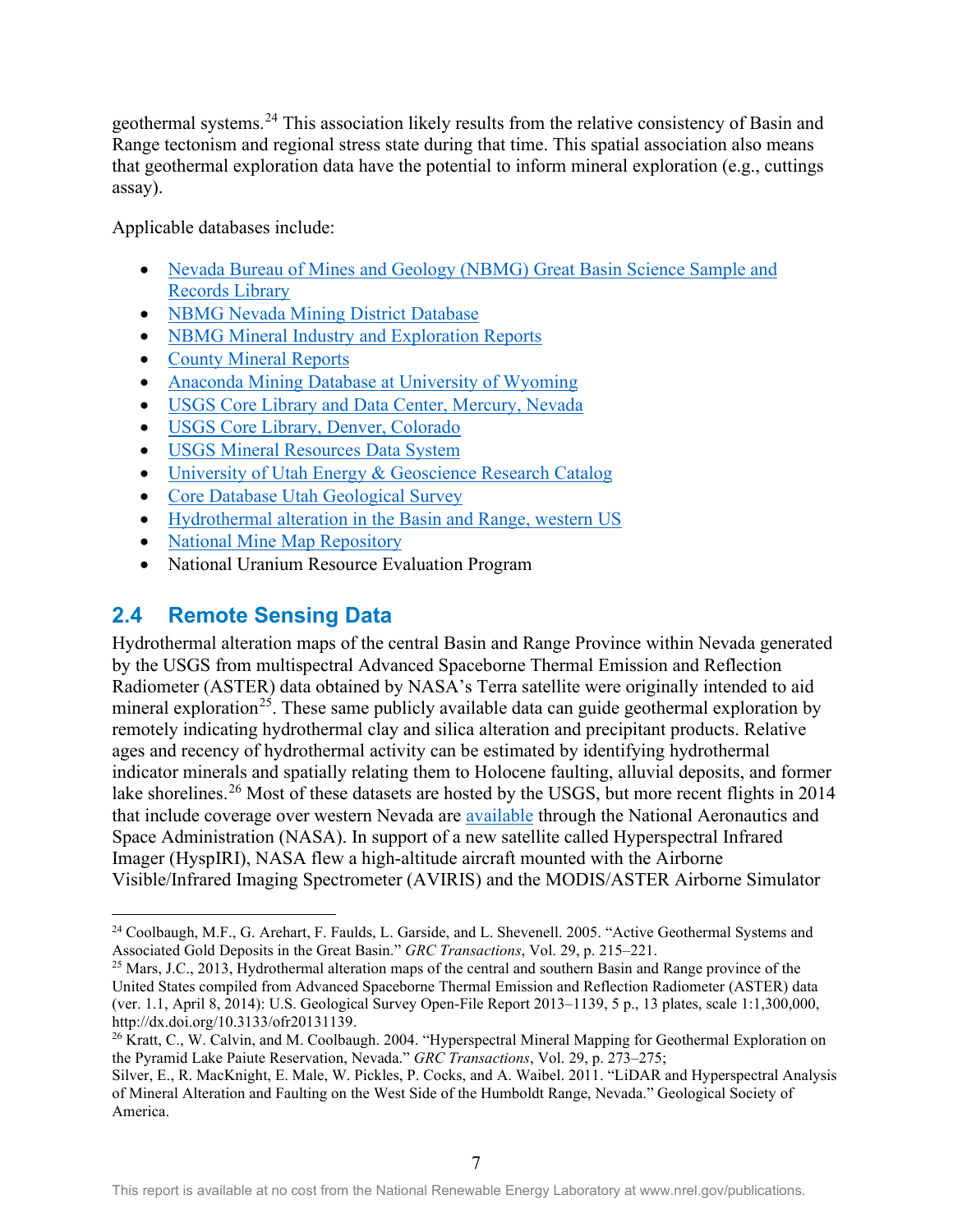(MASTER). This project is no longer operational, but preliminary partially processed data are currently being used by the mineral exploration industry to identify hydrothermal alteration. Additional processing customized for geothermal exploration would provide a useful regional exploration tool.

## <span id="page-16-0"></span>**2.5 Stress Data**

Stress indicators and measurements are collected by exploration geologists and geomechanical contractors in the mining industry to help guide open pit construction and underground operations. These data are not available publicly, but could help the geothermal industry understand the regional stress state, local controls on fracture permeability in co-located geothermal reservoirs, and how the stress state might influence geothermal operations including drilling, production, and injection. Examples of useful geomechanical data include fault surface kinematic indicators, laboratory tests on core samples, rock quality data, and borehole image logs used to interpret drilling-induced fractures. Regional stress data have been used to inform permeability favorability and geothermal exploration efforts such as DOE's Play Fairway Analysis. Any additional data points will help to further improve the resolution of regional stress maps. Ideally, the mining industry should share this type of information with the USGS, the Nevada Bureau of Mines and Geology, or the World Stress Map, a project to compile stress-field data throughout the world<sup>[27](#page-16-1)</sup>.

<span id="page-16-1"></span><sup>27</sup> http://www.world-stress-map.org/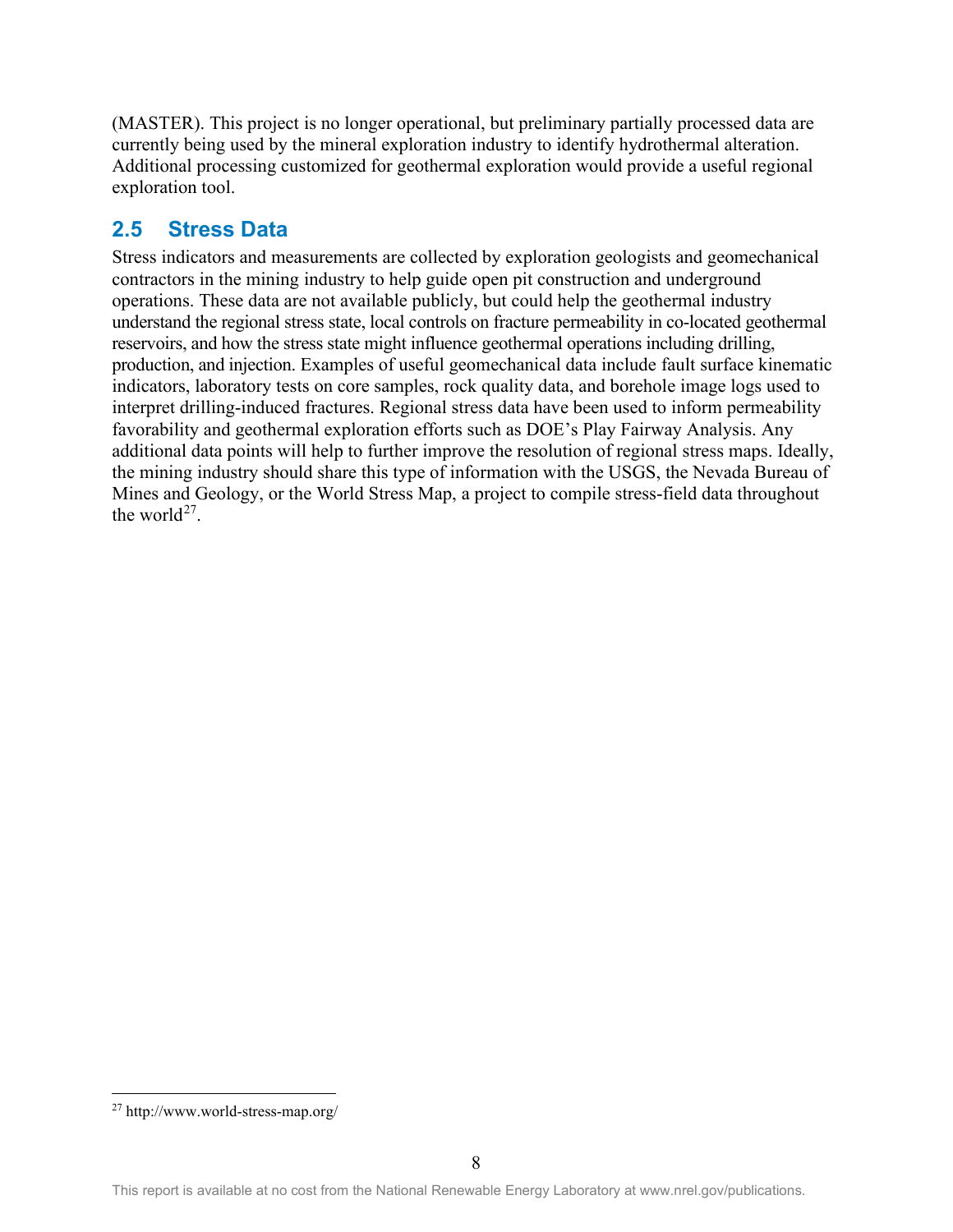## <span id="page-17-0"></span>**3 Regulatory Overview of Geothermal and Locatable Mineral Development**

Because locatable mineral resources and geothermal resources both lie beneath the surface, the locatable mineral and geothermal industries frequently engage in a similar resource exploration process. Although the exploration process for the two industries is similar and often involves drilling, each industry is subject to a different set of laws and regulations governing prospecting and obtaining rights to use their respective resources. As discussed in Section 3.2, a mining claim with a federally approved plan of operations is entitled to exercise a noncompetitive right to geothermal resources included within an approved plan of operation for a mining claim.<sup>[28](#page-17-3)</sup> However, the same is not the case for locatable minerals located within a geothermal lease because a geothermal operator is not entitled to the locatable minerals (e.g., copper, gold, lithium) and any party can stake a mining claim over the geothermal lease.<sup>[29](#page-17-4)</sup> This results in the mining claim holder being entitled to locatable minerals within the staked area. One caveat to this regulatory structure is that the mining claim holder cannot interfere with existing geothermal operations, which in some cases could prevent extraction of the locatable mineral. Under these circumstances, a geothermal operator and mining claim holder may need to work together to both produce the geothermal power and extract the mineral resources. Sections 3.1 and 3.2 provide an overview of the federal and Nevada state regulatory structures that govern geothermal and mineral resource extraction.

## <span id="page-17-1"></span>**3.1 Mining Industry Regulation**

The laws and regulations that govern the mining industry's exploration and extraction of minerals vary depending on the type of land being used: federal public lands, state public lands, or private lands. Laws and regulations governing the mining industry also vary depending on the types of minerals that are being extracted. This section reviews the relevant processes governing the exploration of locatable minerals on federal and state public lands in Nevada.

### <span id="page-17-2"></span>*3.1.1 Federal Public Lands*

<span id="page-17-6"></span>Mineral extraction from federal public lands has been an economically significant activity since at least 1848.<sup>[30](#page-17-5)</sup> The laws governing the mining industry are among the oldest in the United States. The U.S. Department of Interior's Bureau of Land Management (BLM) is the federal

<span id="page-17-3"></span><sup>28</sup> 43 C.F.R. § 3204.12.

<span id="page-17-4"></span><sup>&</sup>lt;sup>29</sup> The GSA defines "geothermal resources" as (i) all products of geothermal processes, embracing indigenous steam, hot water and hot brines; (ii) steam and other gases, hot water and hot brines resulting from water, gas, or other fluids artificially introduced into geothermal formations; (iii) heat or other associated energy found in geothermal formations; and (iv) any [byproduct](https://www.law.cornell.edu/definitions/uscode.php?width=840&height=800&iframe=true&def_id=30-USC-919699272-825761925&term_occur=999&term_src=title:30:chapter:23:section:1001) derived from them (30 U.S.C. § 1001(c)). Further, the GSA defines "byproduct" as any mineral or minerals (exclusive of oil, hydrocarbon gas, and helium) which are found in solution or in association with geothermal steam and which have a value of less than 75 per centum of the value of the geothermal steam or are not, because of quantity, quality, or technical difficulties in extraction and production, of sufficient value to warrant extraction and production by themselves  $(30 \text{ U.S.C. } 8 \text{ 1001(d)}).$ 

<span id="page-17-5"></span><sup>&</sup>lt;sup>30</sup> Glicksman, R., and C. Coggins. 2012 (4<sup>th</sup> edition). *Modern Public Land Law: In a Nutshell*, p. 162–63, West Academic Publishing.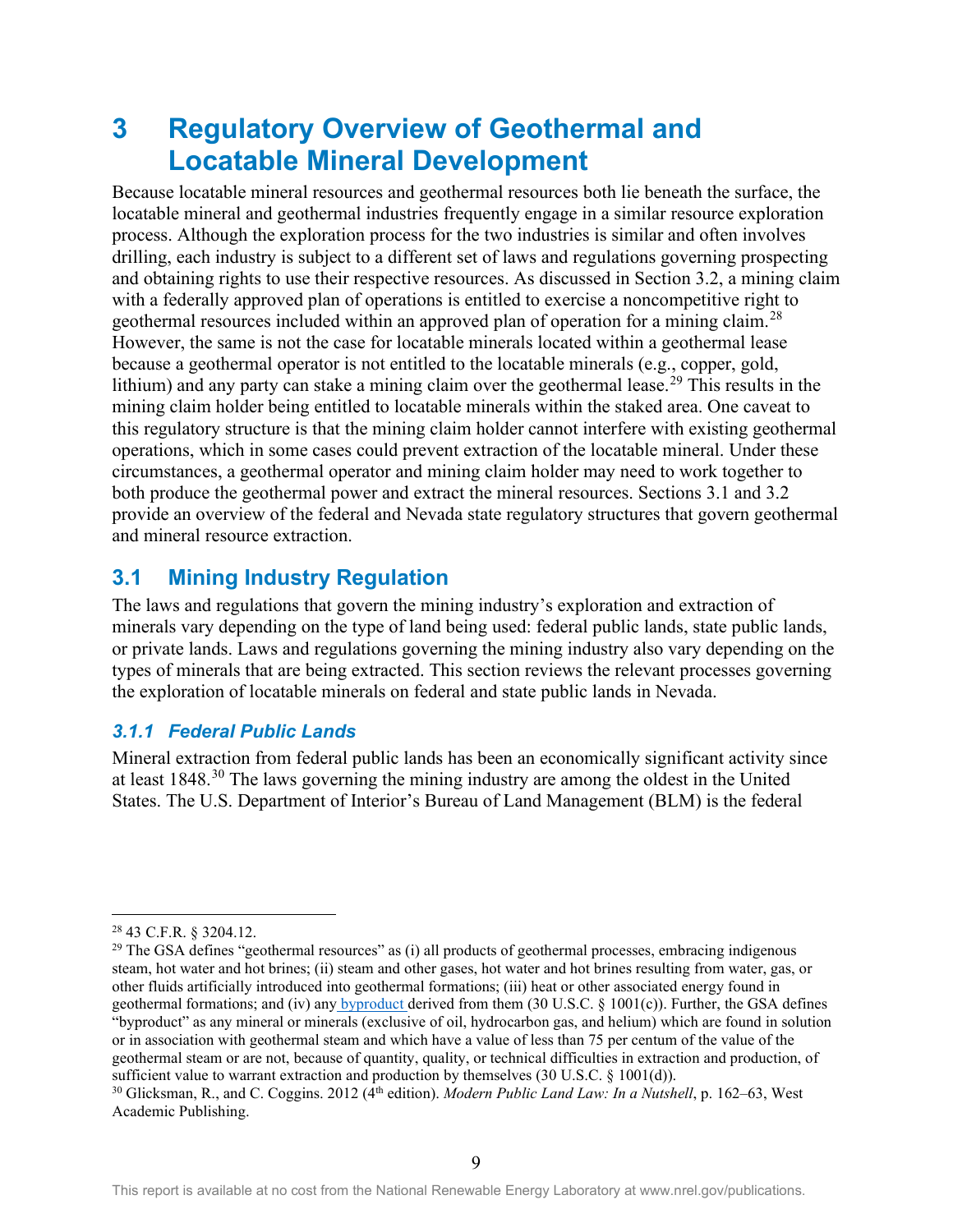agency responsible for administering the subsurface mineral resources of approximately 700 million acres of federal public land in the United States.<sup>[31](#page-18-0)</sup>

Laws and regulations governing mineral extraction on federal lands vary depending on the type of mineral being extracted. Federal regulations distinguish between: (1) "locatable" minerals, also known as "hardrock" minerals, such as gold, copper, and lithium; (2) "leaseable" minerals, which are typically minerals used for fuel or fertilizer; and (3) "saleable" minerals that are common, such as gravel.<sup>[32](#page-18-1)</sup> Rights to extract locatable minerals on federal subsurface mineral estates are obtained through the General Mining Law of 1872 (GML), and rights to extract nonlocatable minerals on federal public lands are obtained through a number of statutes, most notably the Mineral Leasing Act of 1920 and the Materials Act of 1947.<sup>[33](#page-18-2)</sup> The Federal Land Policy and Management Act of 1976 (FLPMA) also plays an important role in governing the exercise of mining rights on lands administered by federal agencies. *This section focuses on the regulation of locatable minerals.*

### **The General Mining Law of 1872**

The GML is the principal law governing locatable minerals on federal lands.<sup>34</sup> Under the GML, citizens of the United States or domestic corporations may explore, discover, and purchase mineral deposits on federal lands that are open for mineral entry.<sup>[35](#page-18-4)</sup> All valuable mineral deposits on these lands are "free and open to exploration and purchase" by citizens and domestic corporations pursuant to GML Section 22.[36](#page-18-5) The GML created a self-initiation system under which a person may go physically stake a claim on open public land, post a location notice, and describe the boundaries of the claim.<sup>[37](#page-18-6)</sup> Those who locate valuable minerals on open public lands have the *exclusive* right of possession of the surface for mineral extraction and all minerals within that location, within certain size limitations. [38](#page-18-7)

Locators of valuable mineral deposits are entitled to possessory interests through either unpatented mining claims or patented mining claims. Unpatented mining claims provide the locator an exclusive possessory interest in surface and subsurface lands and the right to develop

<span id="page-18-0"></span><sup>&</sup>lt;sup>31</sup> "Mining Claims and Sites on Federal Lands." 2011. U.S. Bureau of Land Management. [https://www.blm.gov/or/programs/minerals/files/claims-pamphlet.pdf.](https://www.blm.gov/or/programs/minerals/files/claims-pamphlet.pdf)

<span id="page-18-1"></span><sup>&</sup>lt;sup>32</sup> See: 43 C.F.R. Part 3800 (regulations under the General Mining Law governing locatable minerals); 43 C.F.R. Parts 3000–3100, 3400–3500 (regulations under the Mineral Lands Leasing Act governing leaseable minerals); and 43 C.F.R. Part 3600 (regulations under the Mineral Materials Act governing saleable minerals).<br><sup>33</sup> 30 U.S.C. §§ 22 et seq. (General Mining Law); 30 U.S.C. §§ 181–287 (Mineral Lands Leasing Act); 30 U.S.C. §§

<span id="page-18-2"></span><sup>601–604 (</sup>Materials Act). The Outer Continental Shelf Lands Act authorizes and governs offshore leasing of submerged lands for production of oil, gas, sulfur, and other minerals. 43 U.S.C. §§ 1331–56. <sup>34</sup> 30 U.S.C. §§ 22 et seq.

<span id="page-18-4"></span><span id="page-18-3"></span><sup>35</sup> 30 U.S.C. § 22. Some federal lands are off-limits for locatable mineral development, including: national parks, wilderness areas, part of river corridors; acquired lands; wildlife refuges that have not been reopened for development; withdrawals of lands in any management system; lands that are subject to valid pre-existing location claims; and lands designated by Congress as off-limits. See Glicksman and Coggins, *Modern Public Land Law*, *supra* note [30](#page-17-6) at 164–65.

<span id="page-18-5"></span><sup>36</sup> 30 U.S.C. § 22; see also 30 U.S.C. §§ 24–25 (proof and affidavit of citizenship).

<span id="page-18-6"></span><sup>&</sup>lt;sup>37</sup> "Minerals & Mining Law." FindLaw. https://corporate.findlaw.com/business-operations/minerals-amp-mining-<br>law.html.

<span id="page-18-7"></span> $38$  30 U.S.C. § 23 (describing mineral claim size limitations).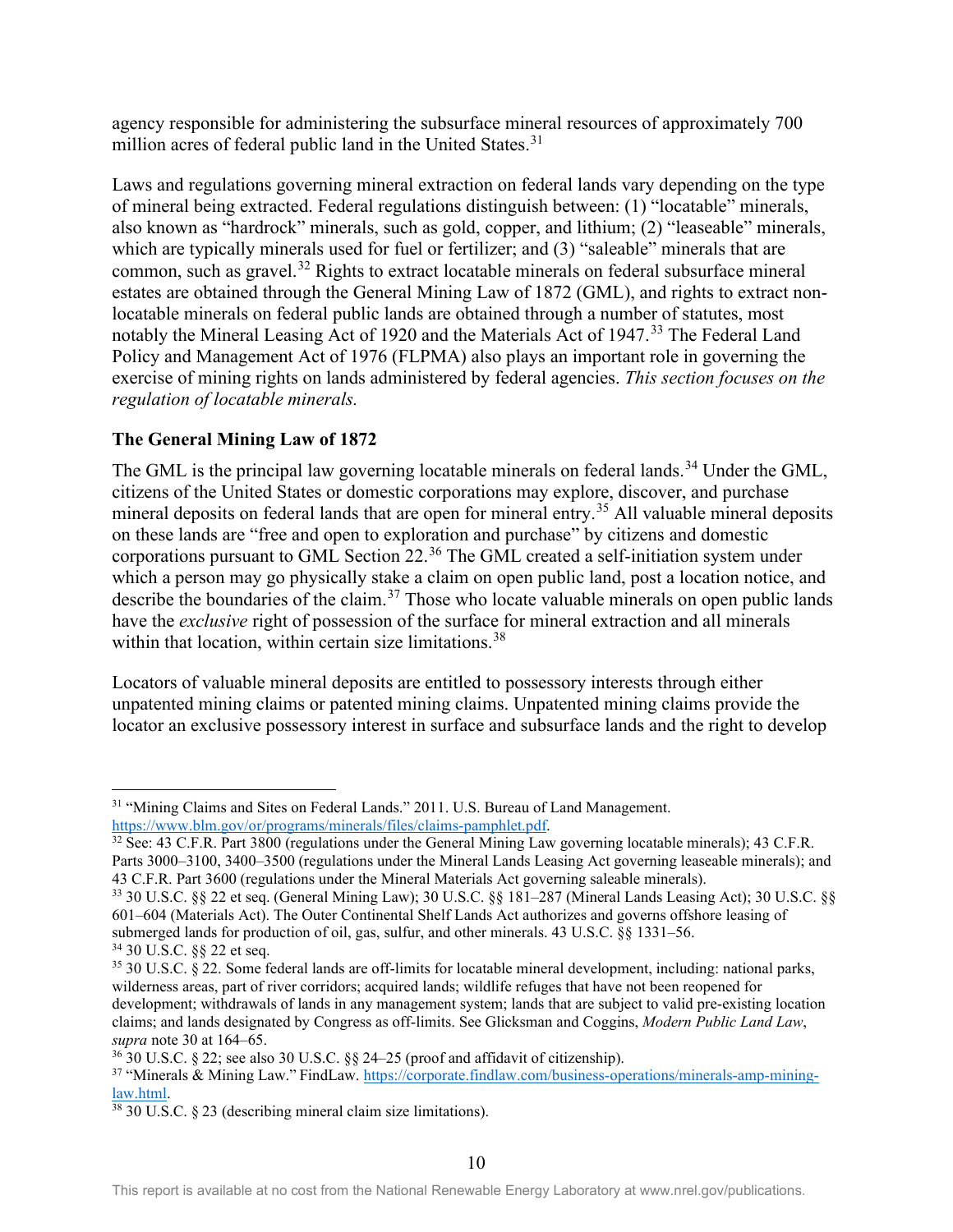the minerals.[39](#page-19-0) In order to retain the rights to an unpatented claim, claimants must pay a nominal annual claim maintenance fee, which the BLM may adjust for inflation.<sup>[40](#page-19-1)</sup> Patented claims pass title from the federal government to the locator, converting the property to private land, but a congressional moratorium has been in place since 1993 that prevents the issuance of any new patented claims.<sup>41</sup> Where mineral veins of mining claims intersect, Section [41](#page-19-2) of the GML provides that the older claim is entitled to all ore or minerals within the intersection, and the subsequent claim is entitled to a right-of-way through the intersection.<sup>[42](#page-19-3)</sup>

#### **Federal Land Policy and Management Act of 1976**

The FLPMA governs federal land use, including access to and exercise of mining rights on lands administered by the BLM and the Forest Service. Since FLPMA's adoption in 1976, persons seeking to record a mining claim must file a notice of intent (NOI) with the BLM in order to hold the claim with the federal government.<sup>[43](#page-19-4)</sup> Failure to file a NOI is presumed to be an abandonment of the claim under FLPMA.<sup>[44](#page-19-5)</sup> The BLM regularly cancels mining locations because no NOI was filed or because the NOI was not filed timely within 90 days of location.<sup>45</sup> The BLM requires that any documents filed under state law accompany the official record of notice filed with the  $BLM.<sup>46</sup>$ 

FLPMA states that mining authorizations must not "result in unnecessary or undue degradation of public lands."[47](#page-19-8) The BLM and the U.S. Forest Service have promulgated extensive FLPMA mining regulations.<sup>[48](#page-19-9)</sup> The BLM's mining regulations divide mining operations into three groups: plan mines, notice mines, and casual mines.[49](#page-19-10) Plan mines disturb more than five acres per year, notice mines disturb less than five acres per year, and casual mines cause only negligible disturbance.<sup>50</sup> Plan mines must submit a mining plan of operations to the BLM for its approval,

<span id="page-19-0"></span><sup>&</sup>lt;sup>39</sup> Pursuant to the Surface Resources Act of 1955, mining rights are subject to the rights of the federal government to manage surface resources on claims and to the right of the government, its permittees, and licensees to use the surface for access so long as it does not materially interfere with mining operations. See 30 U.S.C. § 612.

<span id="page-19-1"></span><sup>&</sup>lt;sup>40</sup> There are exceptions to this claim maintenance fee for small claimants. Before 1992, the GML required that the locator of the unpatented claim perform at least \$100 of assessment work each year, which was intended to ensure the maximum development of the mineral resource. See 30 U.S.C. § 28f. For claims located on or after September 1, 2019, the annual claim maintenance fee is \$165 for lode claims, mill sites, and tunnel sites and \$165 for each 20 acres or portion thereof for placer claims. See Mining Claim Fees, U.S. Bureau of Land Management. [https://www.blm.gov/programs/energy-and-minerals/mining-and-minerals/locatable-minerals/mining-claims/fees.](https://www.blm.gov/programs/energy-and-minerals/mining-and-minerals/locatable-minerals/mining-claims/fees)

<span id="page-19-2"></span><sup>41</sup> Glicksman and Coggins, *Modern Public Land Law*, supra note [30](#page-17-6) at 176.

<span id="page-19-3"></span><sup>42</sup> 30 U.S.C. § 41.

<span id="page-19-5"></span><span id="page-19-4"></span><sup>43</sup> Federal recording regulations specify the information required to record a claim in 43 C.F.R. § 3833. <sup>44</sup> 43 U.S.C. § 1744(c).

<span id="page-19-6"></span><sup>45</sup> 43 U.S.C. § 1744; 43 C.F.R. § 3833.1.

<span id="page-19-7"></span><sup>&</sup>lt;sup>46</sup> "Recording a Mining Claim or Site." U.S. Bureau of Land Management[. https://www.blm.gov/programs/energy](https://www.blm.gov/programs/energy-and-minerals/mining-and-minerals/locatable-minerals/mining-claims/recording)[and-minerals/mining-and-minerals/locatable-minerals/mining-claims/recording.](https://www.blm.gov/programs/energy-and-minerals/mining-and-minerals/locatable-minerals/mining-claims/recording) State governments may separately require that claimants file location notice with a county recorder's office, county clerk's office, or borough office, in varying timeframes. *Id.*

<span id="page-19-8"></span> $47$  43 C.F.R. § 3809.411(d)(3)(iii).

<span id="page-19-9"></span><sup>48</sup> See 36 C.F.R. §§ 228.1–228.116 (Forest Service minerals regulations); 43 C.F.R. §§ 3000.0–3936.40 (BLM minerals regulations).

<span id="page-19-10"></span> $49$  43 C.F.R. § 3809.10 (defining requirements for casual use, notice, and plan operations).

<span id="page-19-11"></span><sup>50</sup> 43 C.F.R. §§ 3809.5 (defining casual use); 3809.11 (plan mines); 3809.21 (notice mines).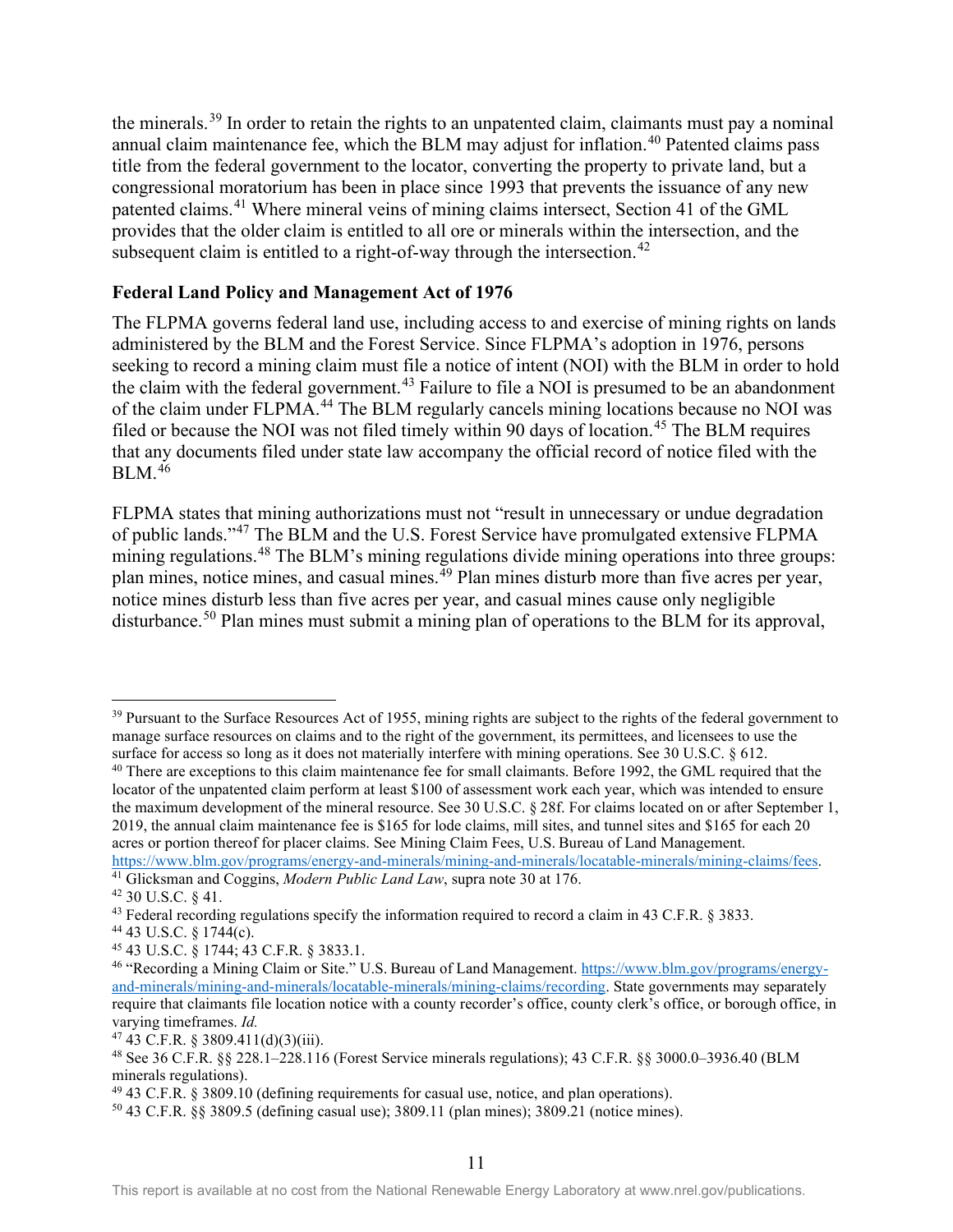notice mines must inform the BLM of operation commencement but do not need to obtain approval, and casual mines do not need to notify BLM of any activity.<sup>[51](#page-20-1)</sup>

### **The National Environmental Policy Act of 1969**

In addition to the GML and FLPMA, one of the most significant areas of regulation that mining development faces is compliance with National Environmental Policy Act of 1969 (NEPA). NEPA establishes a national framework for protecting, maintaining, and enhancing the environment by ensuring that the federal government consider environmental impacts in project planning and decision-making.<sup>52</sup> NEPA review is required for major federal actions, which significantly affect the quality of the human environment.<sup>[53](#page-20-3)</sup> NEPA review may be necessary for a mining project if that project is on federal land, the project receives federal funding or support, or the project requires a federal permit.<sup>[54](#page-20-4)</sup> However, NEPA compliance is not always required for mining projects on federal land. Small notice-level mining operations on BLM-managed federal land do not require NEPA compliance because the BLM does not make a discretionary decision about whether to allow the mining operation.<sup>[55](#page-20-5)</sup> Many initial mining exploration projects fall under the notice-level five-acre threshold and therefore do not have to comply with NEPA.

### <span id="page-20-0"></span>*3.1.2 State Public Lands*

States have the authority to lease, sell, exchange, or otherwise manage state-owned mineral lands.<sup>56</sup> Leasing is the most common way that developers obtain mining rights on state-owned mineral lands.<sup>57</sup> A few states provide for both mining claims and permits, other states allow prospecting rights under mineral leases, and some states require neither.<sup>[58](#page-20-8)</sup> Once a developer locates and describes valuable minerals on state-owned lands, the developer is usually able to apply for and obtain a preferred right to a mineral lease.<sup>59</sup> In some states, developers may have to enter a competitive bidding process to secure a mineral lease.<sup>[60](#page-20-10)</sup>

<span id="page-20-10"></span><sup>60</sup> *Id.*

<span id="page-20-1"></span><sup>51</sup> 43 C.F.R. §§ 3809.5 (defining casual use); 3809.11 (plan mines); 3809.21 (notice mines).

<span id="page-20-2"></span><sup>52</sup> 42 U.S.C. §§ 4321, 4332.

<span id="page-20-3"></span><sup>&</sup>lt;sup>53</sup> NEPA requires environmental review of "major federal actions" that significantly affect the quality of the human environment. 42 U.S.C. § 4332(c). The definition of "major federal action" is defined NEPA implementing regulations as including "actions with effects that may be major and which are potentially subject to Federal control and responsibility." 40 C.F.R. § 1508.18.

<span id="page-20-4"></span><sup>54</sup> 42 C.F.R. § 1508.15.

<span id="page-20-5"></span><sup>55</sup> 43 C.F.R. § 3809.21; see also 43 C.F.R. Subpart 3809, Subgroups 178–79.

<span id="page-20-6"></span><sup>56</sup> USA: Mining 2020, The International Comparative Legal Guide (February 10, 2019). [https://iclg.com/practice](https://iclg.com/practice-areas/mining-laws-and-regulations/usa)[areas/mining-laws-and-regulations/usa.](https://iclg.com/practice-areas/mining-laws-and-regulations/usa) 57 *Id.*

<span id="page-20-7"></span><sup>58</sup> *Id.*

<span id="page-20-9"></span><span id="page-20-8"></span><sup>59</sup> *Id.*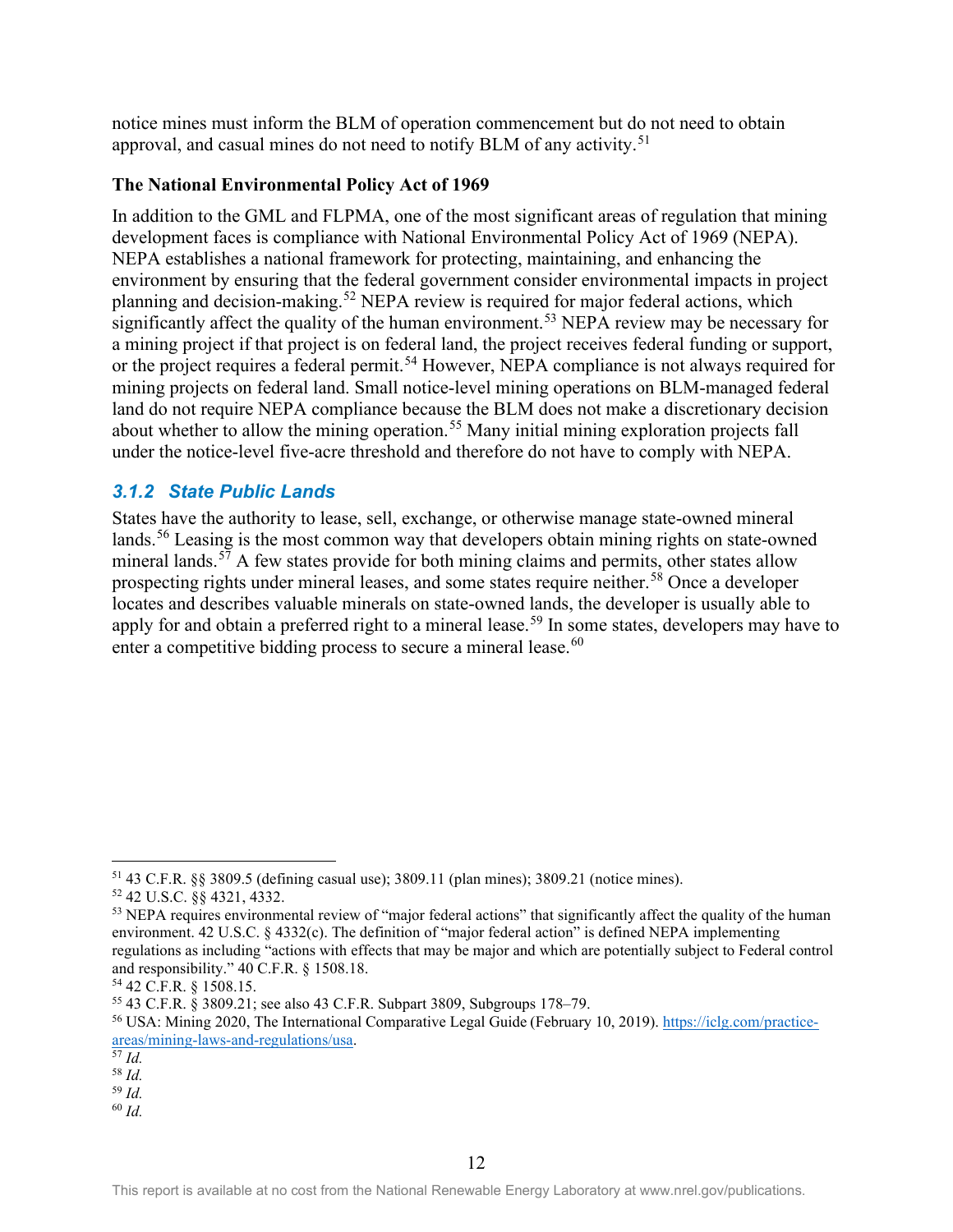#### **Nevada State Public Lands**

Nevada state lands and parks are not open to mining claim location.<sup>61</sup> Nevada does, however, issue leases on state lands for geothermal resources and leasable minerals, including oil, coal, and gas.[62](#page-21-3)

### <span id="page-21-0"></span>**3.2 Geothermal Industry Regulation**

The laws and regulations that govern the geothermal industry's exploration and development vary depending on the type of land being used: federal public lands, state public lands, or private lands. This section reviews the relevant processes governing the exploration and development of geothermal resources on federal and state public lands in Nevada.

### <span id="page-21-1"></span>*3.2.1 Federal Public Lands*

Geothermal projects developed on federally managed surface and mineral estates are governed by a number of federal laws and regulations. For the purposes of federal mineral regulations, geothermal resources are considered "other minerals," and the BLM oversees their development as the manager of the federal mineral estate.<sup>63</sup> In 1970, Congress created a separate leasing system for geothermal resources on federal public lands through the Geothermal Steam Act of 1970 (GSA).

#### **The Geothermal Steam Act of 1970**

The GSA is central to federal geothermal law because it provides the means for leasing and developing geothermal resources on most federally managed public lands.<sup>[64](#page-21-5)</sup> In fact, an estimated 90% of geothermal resources in the United States are located on federally managed lands.<sup>[65](#page-21-6)</sup> Areas under the Department of Defense's jurisdiction are authorized for geothermal development separately, and offshore land is authorized for geothermal development under the Outer Continental Shelf Lands Act.<sup>[66](#page-21-7)</sup> The FLPMA governs the use of federal land for geothermal activities when the project uses a non-federal mineral estate and federally managed surface lands.<sup>67</sup> The BLM's geothermal regulations under the GSA, contained within 43 C.F.R. §§ 3200–3279, permit developers to conduct exploration operations, obtain leasing rights, drill

<span id="page-21-2"></span><sup>&</sup>lt;sup>61</sup> Mining Claim Procedures for Nevada Prospectors and Miners. 2019. Nevada Bureau of Mines and Geology. ("Lands not open to mining claim location include, but are not limited to the following: … state parks and other state lands  $\dots$  ."

[http://minerals.nv.gov/uploadedFiles/mineralsnvgov/content/Programs/Mining/Mining%20Claim%20Procedures%2](http://minerals.nv.gov/uploadedFiles/mineralsnvgov/content/Programs/Mining/Mining%20Claim%20Procedures%20Sixth%20Ed%20sp006.pdf) [0Sixth%20Ed%20sp006.pdf;](http://minerals.nv.gov/uploadedFiles/mineralsnvgov/content/Programs/Mining/Mining%20Claim%20Procedures%20Sixth%20Ed%20sp006.pdf)

see also Mineral Royalties: Royalties in the Western States and in Major Mineral-Producing Countries. 1993. GAO/RCED-93-109. U.S. Government Accounting Office. ("Of the 12 western mining states, all except Nevada, which owns only a fraction of a percentage of the land in the state, allow mining on state-owned lands.") [https://www.gao.gov/assets/220/217639.pdf.](https://www.gao.gov/assets/220/217639.pdf) 62 NRS §§ 322.010; 322.050.

<span id="page-21-4"></span><span id="page-21-3"></span><sup>63</sup> See Glicksman and Coggins, *Modern Public Land Law*, supra note [30](#page-17-6) at 210 (citing United States v. Union Oil Co. of California, 549 F.2d 2171 (9th Cir. 1977); Rosette Inc. v. United States, 277 F.3d 1222 (10th Cir. 2002)). <sup>64</sup> 30 U.S.C. § 1002.

<span id="page-21-6"></span><span id="page-21-5"></span><sup>65</sup> Young, K., Witherbee, K., Levine, A., Keller, A., Balu, J., and Bennett, M. 2014. "Geothermal Permitting and NEPA Timelines." 38 GRC Transactions 893[. http://pubs.geothermal-library.org/lib/grc/1033639.pdf.](http://pubs.geothermal-library.org/lib/grc/1033639.pdf) 66 See 10 U.S.C. § 2917 (Department of Defense lands); 43 U.S.C. § 1337(k) (Outer Continental Shelf Lands Act

<span id="page-21-7"></span>leasing).

<span id="page-21-8"></span><sup>67</sup> 43 U.S.C. §§ 1701 et seq.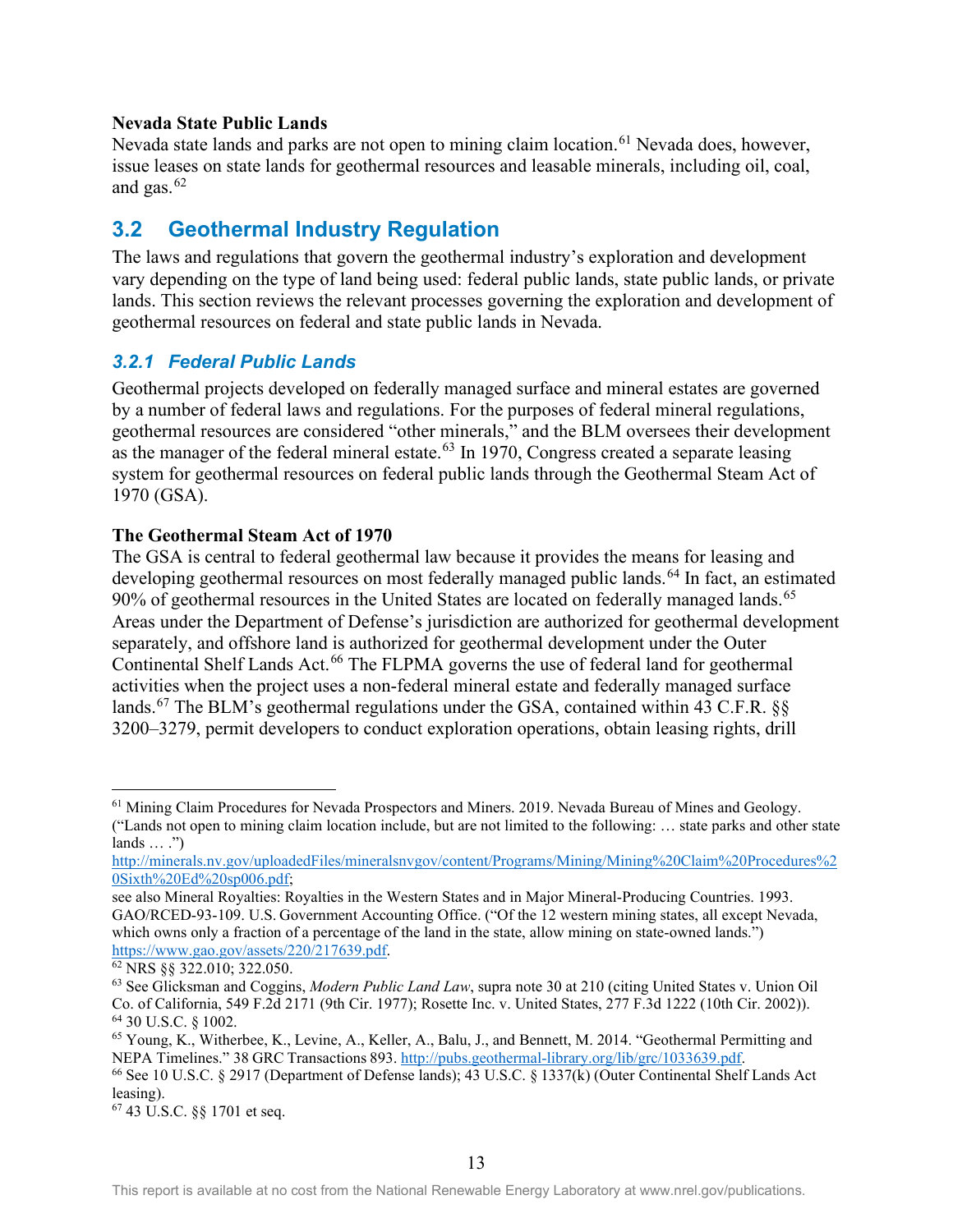geothermal wells, and produce power (i.e., utilize) the geothermal resource on public lands open to geothermal leasing.

The BLM issues two types of leases for geothermal development: (1) geothermal leases (i.e., electric generation), which are issued either competitively or noncompetitively, and (2) direct use leases (e.g., commercial heating, agricultural production, fish farming).<sup>[68](#page-22-0)</sup> The GSA generally requires geothermal leases to be awarded competitively to the highest-qualified, responsible bidder.<sup>[69](#page-22-1)</sup> Lands already subject to a locatable minerals mining claim with a federally approved plan of operations, however, may be available to the mining claim holder for noncompetitive geothermal leasing, but may still be nominated for competitive lease if the noncompetitive right is not exercised.<sup>[70](#page-22-2)</sup> Lands that do not receive a bid at a competitive lease sale are also available for noncompetitive leasing for two years following the lease sale.<sup>[71](#page-22-3)</sup> The BLM may issue a direct use lease to an applicant if: (1) the lands included are open to geothermal leasing, (2) the BLM determines that the lands are appropriate for exclusive direct use operations, (3) the acreage in the application is appropriate, (4) the land has gone through a 90-day period of notice during which it was not nominated for a competitive lease sale, (5) there is no competitive interest in the resource, and  $(6)$  the applicant is the first qualified applicant.<sup>[72](#page-22-4)</sup>

In order to conduct geothermal exploration operations<sup>73</sup>, developers must first receive an approved NOI to conduct exploration operations (available even without obtaining a geothermal lease).<sup>74</sup> The BLM has the discretion to attach conditions of approval to the NOI, limit the depth of temperature gradient well drilling, or deny the NOI.[75](#page-22-7) If the BLM issues an approved NOI, that NOI—together with any conditions that the BLM attaches—constitutes a developer's geothermal exploration permit.[76](#page-22-8) The BLM's regulations limit what constitutes exploration activities; if a developer wishes to make direct contact with the resource, the developer must first obtain lease rights to the land and a Geothermal Drilling Permit (GDP).<sup>77</sup> Geothermal developers may obtain permission to perform well flow tests, produce geothermal fluids, and inject fluids into a geothermal reservoir by obtaining a GDP.[78](#page-22-10) The BLM also has the discretion to approve or deny a GDP, as well as issue conditions of approval.<sup>[79](#page-22-11)</sup>

<span id="page-22-0"></span><sup>68</sup> 43 C.F.R. § 3200.6.

<span id="page-22-1"></span><sup>69</sup> 30 U.S.C. § 1003(c); see also 43 C.F.R. § 3203.5.

<span id="page-22-2"></span><sup>70</sup> 43 C.F.R. § 3204.12.

<span id="page-22-3"></span><sup>71</sup> 43 C.F.R. § 3204.5.

<span id="page-22-4"></span><sup>72</sup> 43 C.F.R. § 3205.6.

<span id="page-22-5"></span><sup>73</sup> 43 C.F.R. § 3200.1 defines "exploration operations" as any activity relating to the search for evidence of geothermal resources, where you are physically present on the land and your activities may cause damage to those lands. Exploration operations include, but are not limited to, geophysical operations, drilling temperature gradient wells, drilling holes used for explosive charges for seismic exploration, core drilling or any other drilling method, provided the well is not used for geothermal resource production. It also includes related construction of roads and trails, and cross-country transit by vehicles over public land. Exploration operations do not include the direct testing of geothermal resources or the production or utilization of geothermal resources.

<span id="page-22-6"></span><sup>74</sup> 43 C.F.R. §§ 3250.10–3250.14.

<span id="page-22-7"></span><sup>75</sup> 43 C.F.R. §§ 3251.12; 3252.12.

<span id="page-22-8"></span><sup>76</sup> 43 C.F.R. § 3200.1.

<span id="page-22-9"></span><sup>77</sup> 43 C.F.R. § 3200.1.

<span id="page-22-10"></span><sup>78</sup> 43 C.F.R. § 3260.10.

<span id="page-22-11"></span><sup>79</sup> 43 C.F.R. § 3261.20.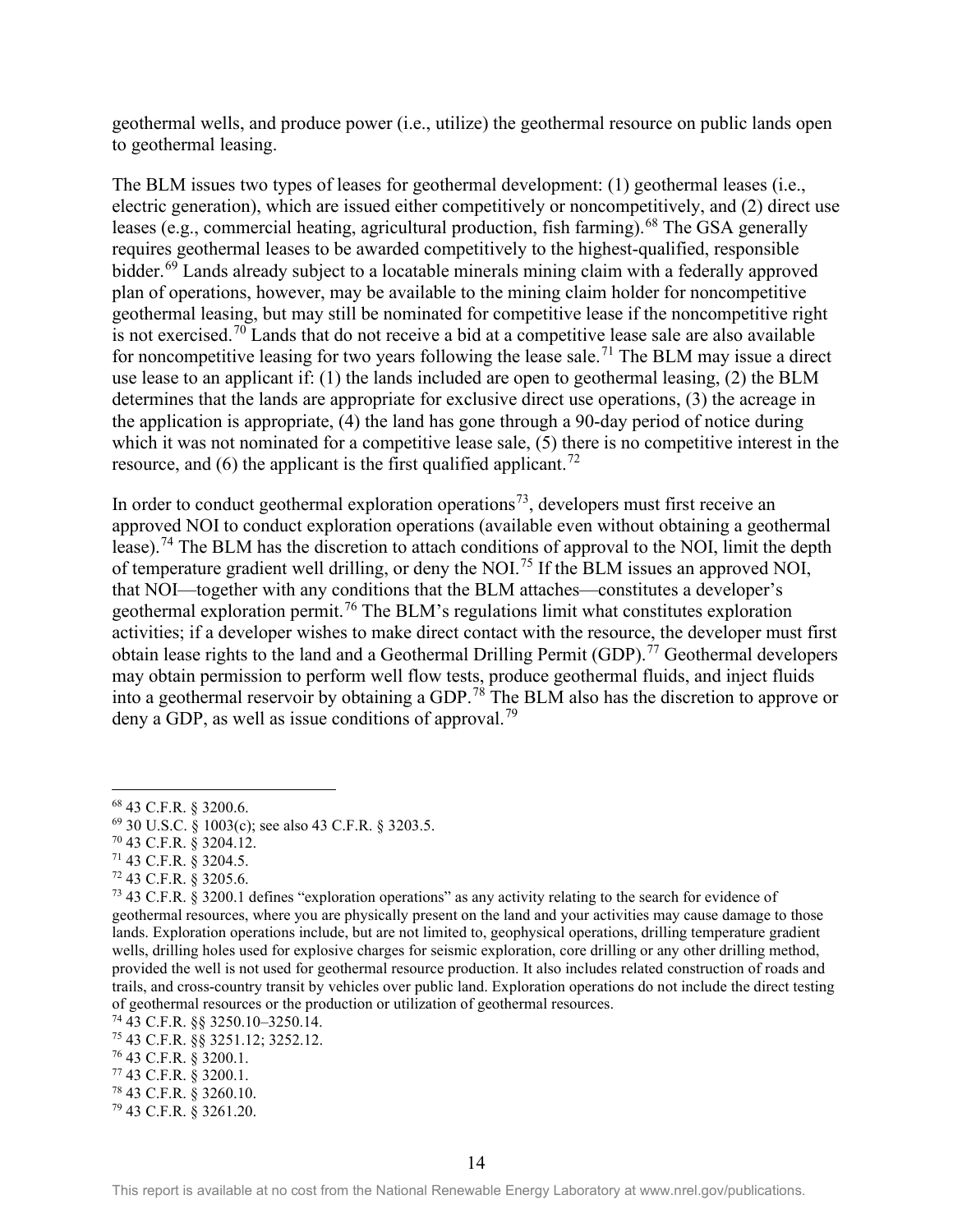#### **The National Environmental Policy Act of 1969**

In addition to the GSA—and similar to the mining industry—one of the most significant areas of regulation that geothermal development faces is compliance with NEPA. As previously mentioned, 90% of geothermal resources in the United States are located on federally managed lands<sup>80</sup>; therefore, analysis under NEPA is required for the development of most geothermal resources. Geothermal projects have unique compliance responsibilities with respect to NEPA.<sup>[81](#page-23-2)</sup> Each phase of a geothermal project could trigger a separate NEPA analysis, conceivably up to six times at a single project.  $82$ 

<span id="page-23-0"></span>Some geothermal development activities, however, qualify for a categorical exclusion (CX). A CX is a "category of actions which do not individually or cumulatively have a significant effect on the human environment and which have been found to have no such effect in procedures adopted by a Federal agency … and for which, therefore, neither an environmental assessment nor an environmental impact statement is required."[83](#page-23-4) The BLM's regulations include a CX for geothermal exploration that applies to exploration activities covered by an NOI to conduct geothermal resource exploration operations.<sup>84</sup> The BLM uses this CX for all geophysical activities and temperature gradient wells where the activity does not make contact with the resource, does not include new surface disturbance and does not trigger any extraordinary circumstances preventing usage of the  $CX<sup>85</sup>$  $CX<sup>85</sup>$  $CX<sup>85</sup>$  This CX is only applicable where the exploration operations do not include temporary or new road construction.<sup>[86](#page-23-7)</sup>

<span id="page-23-1"></span><sup>80</sup> Young, K., K. Witherbee, A. Levine, A. Keller, J. Balu, and M. Bennett. 2014. "Geothermal Permitting and NEPA Timelines." 38 GRC Transactions 893[. http://pubs.geothermal-library.org/lib/grc/1033639.pdf.](http://pubs.geothermal-library.org/lib/grc/1033639.pdf) 81 *Id.*

<span id="page-23-3"></span><span id="page-23-2"></span> $82$  Those six potential NEPA reviews include the following phases: (1) agency land use planning, (2) pre-leasing, (3) Notice of Intent to Conduct Geothermal Resource Exploration Operations, (4) "exploration drilling" requiring a GDP, (5) well field development requiring a GDP, and (6) power plant and transmission line development requiring a Plan of Operation/Utilization. *Id.*

<span id="page-23-4"></span><sup>83</sup> 40 C.F.R. § 1508.4.

<span id="page-23-5"></span><sup>84</sup> 43 C.F.R. § 3250.11.

<span id="page-23-6"></span><sup>85</sup> Extraordinary circumstances are listed in 43 C.F.R. § 46.215.

<span id="page-23-7"></span><sup>86</sup> *Departmental Manual, National Environmental Policy Act of 1969, Managing the NEPA Process – Bureau of Land Management*. 2008. Department of the Interior, Part 516 DM 11.9.

[https://www.doi.gov/sites/doi.gov/files/elips/documents/516-dm-11-signed-508.pdf.](https://www.doi.gov/sites/doi.gov/files/elips/documents/516-dm-11-signed-508.pdf)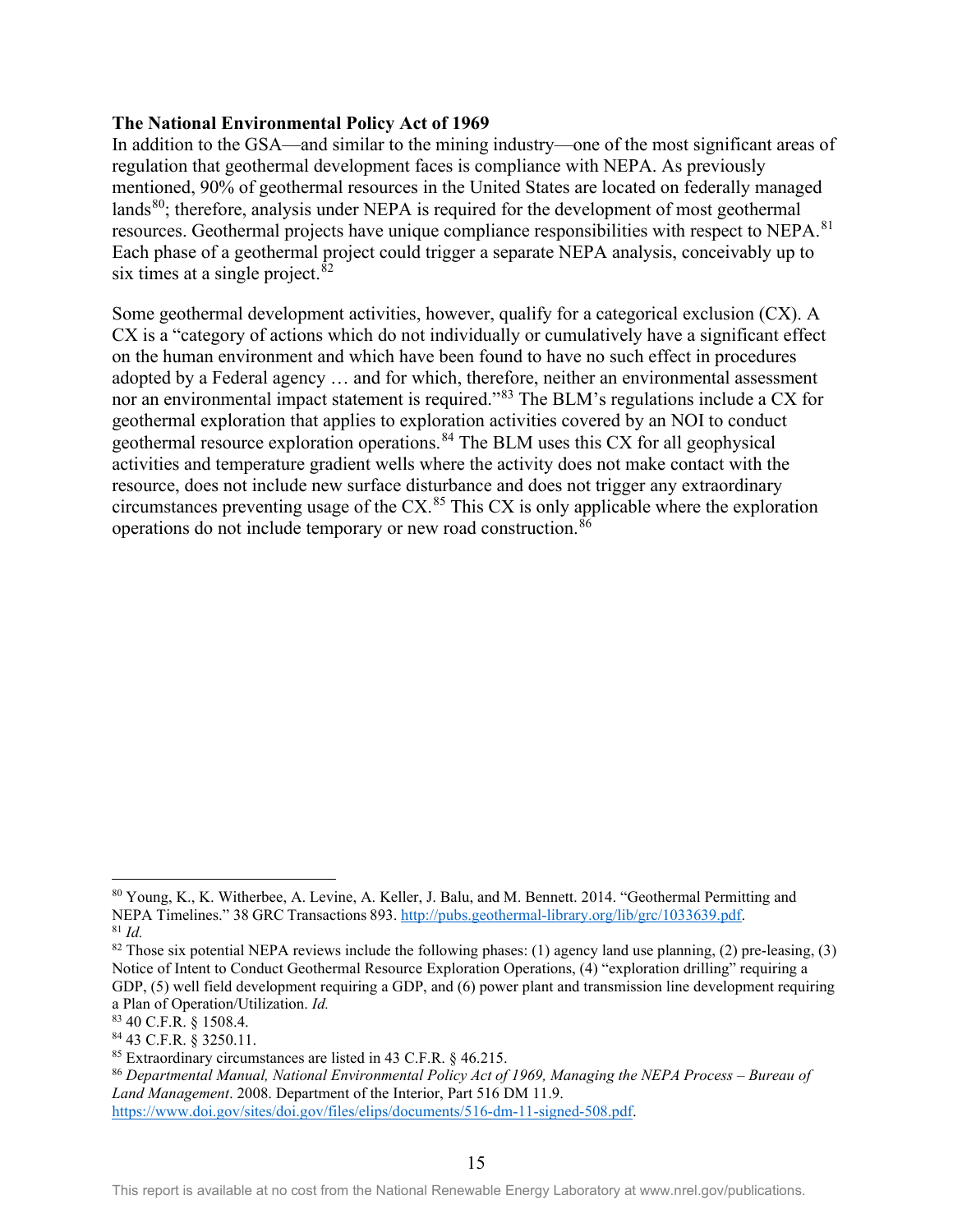### *3.2.2 State Public Lands*

States have the authority to lease, sell, exchange, or otherwise manage state-owned lands or subsurface rights for the purpose of geothermal development. Many states with geothermal resource potential, such as California and Nevada, have defined authorities and procedures governing geothermal development on state-owned lands.<sup>[87](#page-24-0)</sup>

#### **Nevada State Public Lands**

The Nevada Division of State Lands may lease any land owned by the State of Nevada, except contract land, for the purpose of geothermal energy development.<sup>[88](#page-24-1)</sup> The Nevada Division of Minerals is the state's authority for all geothermal wells drilled in the state.<sup>[89](#page-24-2)</sup> All geothermal wells drilled in Nevada, even if drilled on federally managed lands, must be permitted by the Nevada Division of Minerals.<sup>[90](#page-24-3)</sup> Though the state of Nevada allows geothermal development on state lands, in practice, there are no current state land mineral leases because Nevada owns very little available land. $91$ 

<span id="page-24-0"></span><sup>87</sup> E.g., Geothermal Permitting and Leasing Procedures*.* 2017. California State Lands Commission, Mineral Resources Management Division[. https://www.slc.ca.gov/wp-content/uploads/2018/10/04-](https://www.slc.ca.gov/wp-content/uploads/2018/10/04-PermitandLeaseProcedures.pdf) [PermitandLeaseProcedures.pdf.](https://www.slc.ca.gov/wp-content/uploads/2018/10/04-PermitandLeaseProcedures.pdf)<br><sup>88</sup> NRS § 322.010.

<span id="page-24-1"></span>

<span id="page-24-3"></span><span id="page-24-2"></span><sup>89</sup> "Geothermal." 2020. Nevada Division of Minerals, [http://minerals.nv.gov/Programs/Geo/Geo/.](http://minerals.nv.gov/Programs/Geo/Geo/) 90 *Id.*

<span id="page-24-4"></span><sup>&</sup>lt;sup>91</sup> GAO. 2009. Testimony Before the Committee on Energy and Natural Resources, U.S. Senate, Hardrock Mining: Information on State Royalties and the Number of Abandoned Mine Sites and Hazards, Statement of Robin M. Nazzaro, Director Natural Resources and Environment, GAO-09-854T. [https://www.gao.gov/assets/130/123013.pdf.](https://www.gao.gov/assets/130/123013.pdf)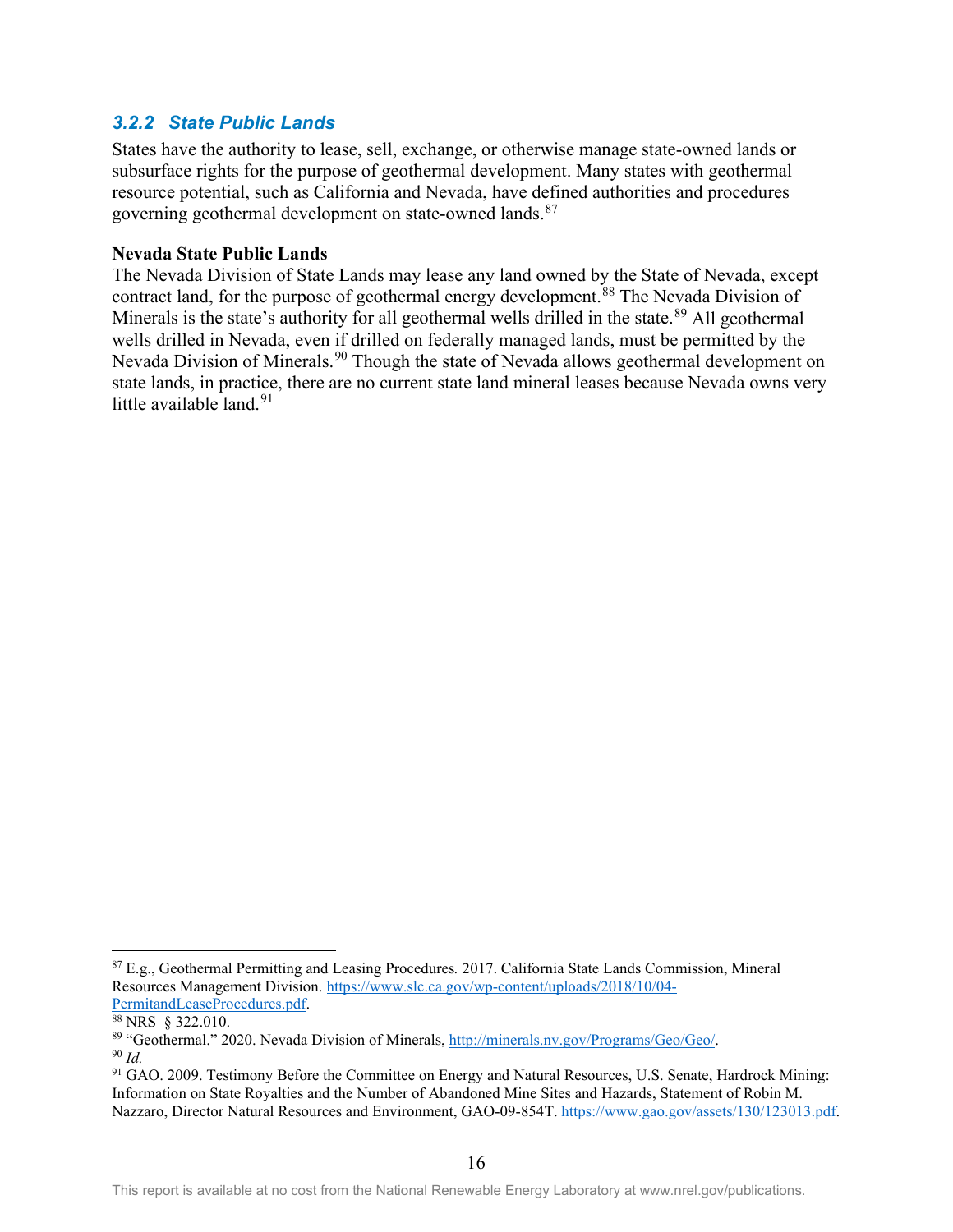# <span id="page-25-0"></span>**4 Geothermal and Locatable Mineral Case Studies**

## <span id="page-25-1"></span>**4.1 Case Studies: The Development of Power Plants at Blind Geothermal Systems in Nevada**

This section explores case studies in Nevada where undiscovered geothermal resources have been located and developed into power generation projects as a result of initial locatable mineral exploration. Understanding the pathways for the discovery of these geothermal resources and development, especially within the context of the federal regulations that govern the two resources, can be instructive for how the geothermal and mining industries might collaborate in future endeavors to develop resources in a mutually beneficial way.

The geothermal industry typically builds power plants in known geothermal resource areas after conducting sufficient exploration to confirm that an economically viable resource exists in that location. Three geothermal power plants in Nevada, however, were developed from undiscovered or "blind" resources: the McGinness Hills, Blue Mountain, and Don A. Campbell power plants. Undiscovered geothermal resources are generally considered to lack active surface thermal manifestations, such as hot springs or fumaroles. Currently, no reliable ways exist to identify these geothermal resources except using temperature data from exploration holes or 2 meter temperature probes, though a few systems have anecdotally been found by mapping relatively rapid snowmelt. The three power plants noted herein were all developed after receiving initial data that the mining industry collected while conducting mineral exploration. This exploration uncovered uneconomic (subgrade) mineral resources, but economically viable geothermal resources, which were ultimately developed by geothermal companies. Learning from the development of these three power plants and exploring more opportunities to discover and develop "blind" resources could prove to be a boon to both the mining and geothermal industries. This section explores the discovery of the resources beneath McGinness Hills, Blue Mountain, and Don A. Campbell, and the power plants' development, including the regulatory approval process that was necessary to achieve development.

### <span id="page-25-2"></span>*4.1.1 The McGinness Hills Geothermal Power Plant*

<span id="page-25-6"></span>In 2012, Ormat Technologies, Inc. opened the McGinness Hills geothermal power plant in Lander County, Nevada.<sup>92</sup> As of 2020, the power plant has completed three phases totaling 140 MW and is in the process of receiving permit approval for an expansion to a fourth phase, making it one of the largest geothermal power plants in the United States.<sup>[93](#page-25-4)</sup> The McGinness Hills power plant is located on both BLM-managed lands and private lands, across a lease of 7,680 acres.<sup>[94](#page-25-5)</sup>

<span id="page-25-3"></span><sup>92</sup> Nordquist, J. and B. Delwiche. 2013. "The McGinness Hills Geothermal Project." 37 *GRC Transactions* 61. [http://pubs.geothermal-library.org/lib/grc/1030549.pdf.](http://pubs.geothermal-library.org/lib/grc/1030549.pdf)

<span id="page-25-4"></span><sup>&</sup>lt;sup>93</sup> Featherston, S. 2018. "Ormat to Expand Austin Geothermal Complex." Elko Daily. [https://elkodaily.com/mining/ormat-to-expand-austin-geothermal-complex/article\\_3e3f5fde-2428-5903-ad2a-](https://elkodaily.com/mining/ormat-to-expand-austin-geothermal-complex/article_3e3f5fde-2428-5903-ad2a-71cb95dd5467.html)[71cb95dd5467.html.](https://elkodaily.com/mining/ormat-to-expand-austin-geothermal-complex/article_3e3f5fde-2428-5903-ad2a-71cb95dd5467.html) 94 McGinness Hills Geothermal Development Phase III Project, Finding of No Significant Impact*.* 2018*.* U.S.

<span id="page-25-5"></span>Department of the Interior, Bureau of Land Management.

[https://eplanning.blm.gov/public\\_projects/nepa/82574/131154/160200/20180116\\_McGinness\\_Hills\\_FONSI\\_signed](https://eplanning.blm.gov/public_projects/nepa/82574/131154/160200/20180116_McGinness_Hills_FONSI_signed_508.pdf) [\\_508.pdf.](https://eplanning.blm.gov/public_projects/nepa/82574/131154/160200/20180116_McGinness_Hills_FONSI_signed_508.pdf)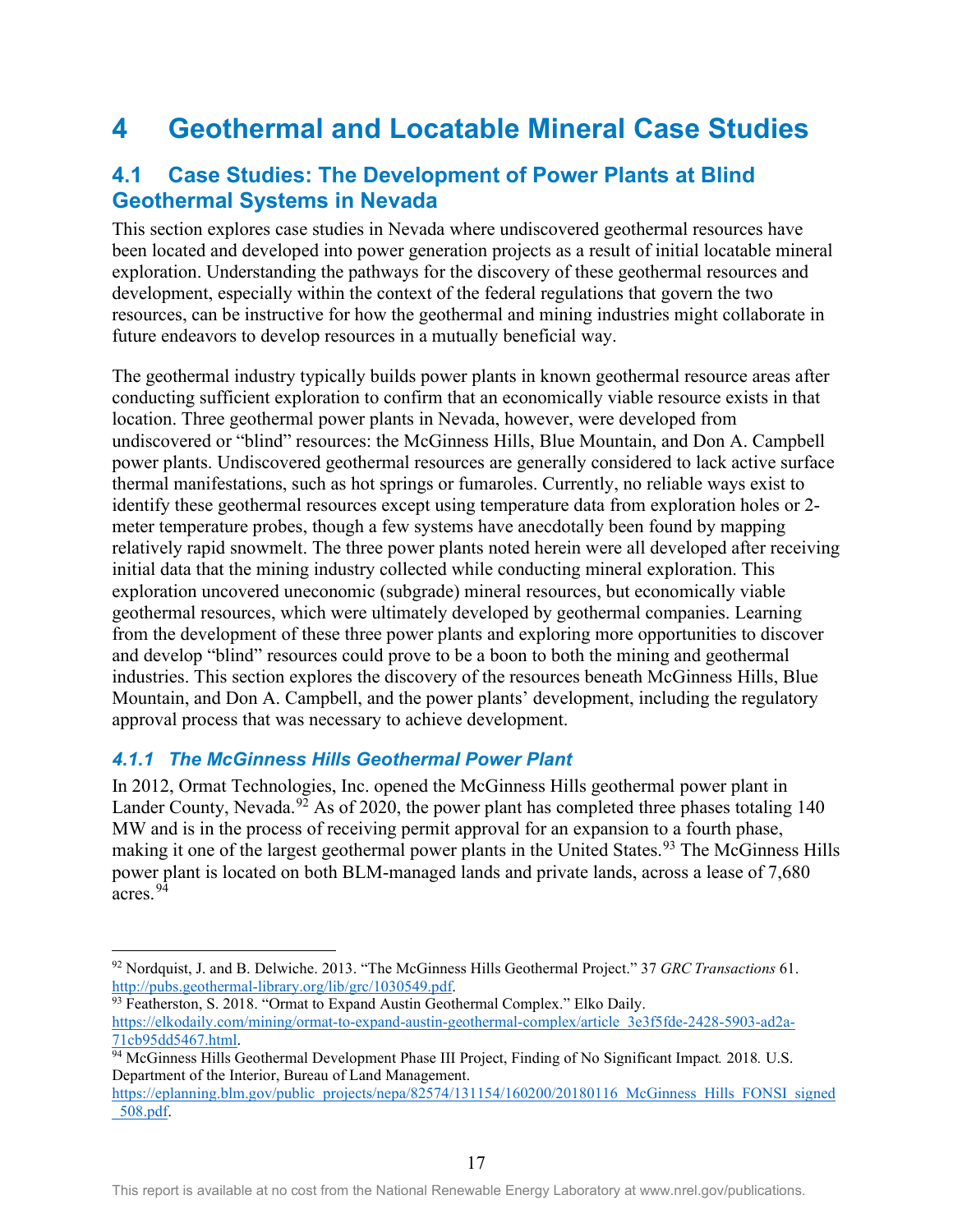The McGinness Hills site was initially explored for locatable mineral resources during the early 1980s<sup>[95](#page-26-1)</sup>: Anaconda Minerals Company drilled four holes in 1982 and FMC Corporation drilled 12 reverse circulation holes in  $1984.96$  $1984.96$  These holes did not reveal the economic-grade precious metals the companies sought, but they did reveal hot water in some of the holes.<sup>[97](#page-26-3)</sup> Newcrest Resources, Inc. conducted more mineral exploration in the area in 2004.<sup>98</sup> During that exploration, Newcrest found near-boiling waters up to 190°F at 980–1,200 feet deep beneath a sinter mound and observed some geysering.<sup>[99](#page-26-5)</sup> Newcrest also collected two fluid samples from its drill holes, which yielded silica geothermometry up to  $346^{\circ}$ F.  $^{100}$  $^{100}$  $^{100}$ 

After reviewing these data collected by the mining industry, Ormat conducted its own exploration activities on the McGinness Hills site.<sup>[101](#page-26-7)</sup> Ormat obtained federal geothermal leases for the McGinness Hills site in August 2007 through a competitive geothermal lease auction.<sup>[102](#page-26-8)</sup> The company received permitting approval for the exploration phase in April 2009 and initial the development phase in July  $2011$ .<sup>[103](#page-26-9)</sup>

### <span id="page-26-0"></span>*4.1.2 The Blue Mountain Geothermal Power Plant*

The Blue Mountain geothermal power plant is located on federal lands managed by the BLM in Humboldt County, Nevada. Nevada Geothermal Power Inc. opened the power plant in 2009.<sup>[104](#page-26-10)</sup> Blue Mountain is a binary cycle power plant with an installed nameplate capacity of 49.5 MW. [105](#page-26-11)

The geothermal resource beneath the Blue Mountain geothermal power plant was unknown until hot water was discovered by epithermal gold exploration drilling in the early 1990s.<sup>[106](#page-26-12)</sup> After acquiring the federal geothermal leases noncompetitively from the BLM, the mineral exploration company then shared this discovery at a Geothermal Resources Council meeting in 1991. The federal geothermal leases, as well as useful exploration data, were then purchased by a geothermal developer and have since changed ownership multiple times.<sup>107</sup>

- <span id="page-26-3"></span><sup>97</sup> *Id.*
- <span id="page-26-4"></span><sup>98</sup> *Id.* <sup>99</sup> *Id.*
- 
- <span id="page-26-6"></span><span id="page-26-5"></span><sup>100</sup> *Id.* Nordquist and Delwiche, *supra* note 92.
- <span id="page-26-8"></span><span id="page-26-7"></span><sup>102</sup> McGuiness Hills Geothermal Development Phase III Project, *Environmental Assessment*. 2017. U.S. Department of the Interior, Bureau of Land Management. [http://clearinghouse.nv.gov/public/Notice/2018/E2018-065.pdf.](http://clearinghouse.nv.gov/public/Notice/2018/E2018-065.pdf) 103 *Id.*

<span id="page-26-12"></span>106 "Recent Geothermal Projects/Exploration Activity." 2020. Nevada Bureau of Mines & Geology. [http://www.nbmg.unr.edu/Geothermal/Exploration.html.](http://www.nbmg.unr.edu/Geothermal/Exploration.html) (citing Parr and Percival, 1991).

<span id="page-26-1"></span><sup>95</sup> *Id.*

<span id="page-26-2"></span><sup>96</sup> *Id.*

<span id="page-26-10"></span><span id="page-26-9"></span><sup>&</sup>lt;sup>104</sup> "The Blue Mountain Geothermal Power Plant, USA." 2019. Power-Technology. https://www.power-technology.com/projects/bluemountaingeotherm/.

<span id="page-26-11"></span> $\frac{105}{105}$  The net summer operating capacity for Blue Mountain is approximately 38 MW based on a review of 2018 EIA f860 form submissions.

<span id="page-26-13"></span><sup>&</sup>lt;sup>107</sup> Personal communication with Brian Fairbank, formerly of Blue Mountain Power Company.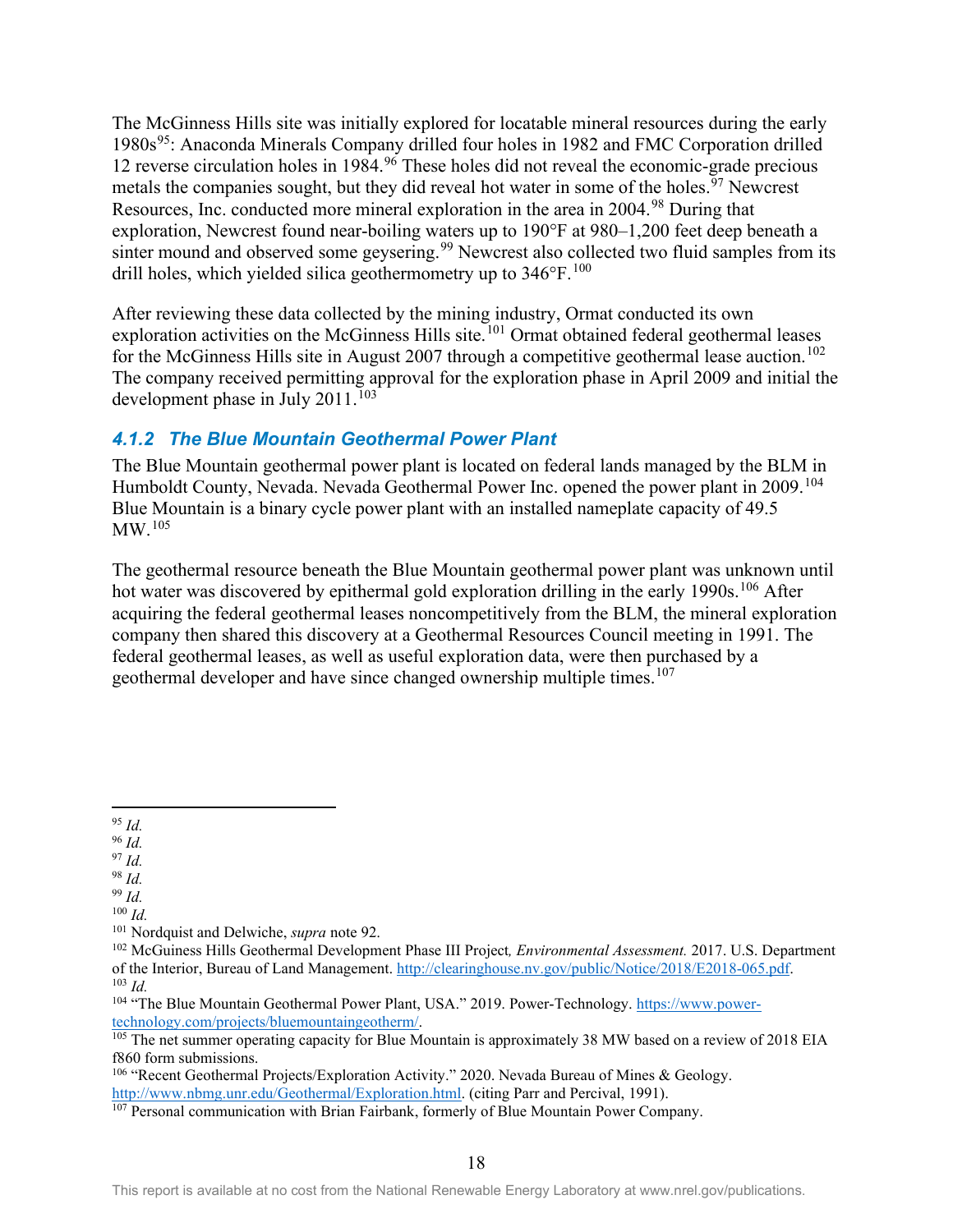### <span id="page-27-0"></span>*4.1.3 The Don A. Campbell Geothermal Power Plant*

Ormat developed the Don A. Campbell geothermal power plant in Mineral County, Nevada, on federal lands managed by BLM. The power plant opened in 2013, and it has a total capacity of 42 MW.

The site of Don A. Campbell has no apparent surface thermal features or related mineralization that would have suggested geothermal development potential.<sup>[108](#page-27-2)</sup> Geologists identified this property as housing a geothermal resource using data from mineral exploration campaigns that took place in the early 1990s.<sup>[109](#page-27-3)</sup> The mineral prospectors conducting exploration on the site did not find commercial quantities of precious metals, but the data they collected suggested a possible commercial-grade geothermal system.[110](#page-27-4) Specifically, the miners' data showed "the coincidence of propyllitic alteration in young Quaternary rocks with very anomalous shallow temperatures and the presence of hot fluids and steam."<sup>[111](#page-27-5)</sup> The miners' exploration wells also indicated strong flow of 140°–190°F fluids and 203°F vapors at shallow depths over an area of approximately 46 square kilometers.<sup>[112](#page-27-6)</sup>

Data in an aeromagnetic survey conducted by the mining industry also helped confirm the geothermal resource.<sup>[113](#page-27-7)</sup> The survey delineated a large magnetic-low anomaly along gently northward sloping alluvial fans.<sup>[114](#page-27-8)</sup> According to Ormat, the magnetic anomaly trended NE-SW, with a length of 4 km and a width of 1.5 km, and the anomaly was inferred to correlate with strong argillic alteration observed over depth ranges of  $\sim$  50–500 feet.<sup>[115](#page-27-9)</sup>

After reviewing the mining industry's data at no cost, Ormat nominated the Don A. Campbell site for geothermal leasing in 2001, and, in August 2007, Ormat secured site control through a BLM competitive geothermal lease auction.<sup>[116](#page-27-10)</sup> Immediately after obtaining a lease, Ormat embarked on a 4-year exploration campaign.<sup>[117](#page-27-11)</sup> While conducting exploration drilling, Ormat began the permitting process for developing the power plant.<sup>[118](#page-27-12)</sup> Construction of Don A. Campbell began in the spring of 2013, after the power purchase agreement was approved by regulators.[119](#page-27-13) 

## <span id="page-27-1"></span>**4.2 Case Study: Florida Canyon and International Co-Location of Active Mines and Geothermal Energy Projects**

Geothermal and mining interests may also align at active mining sites with nearby geothermal resource potential. The Florida Canyon Geothermal Power Plant produced power as a DOEprivate industry pilot-demonstration project for the Florida Canyon open pit gold mine in

- <span id="page-27-5"></span><sup>111</sup> *Id.*
- <span id="page-27-6"></span><sup>112</sup> *Id.*
- <span id="page-27-8"></span><span id="page-27-7"></span><sup>113</sup> *Id.* <sup>114</sup> *Id.*
- <span id="page-27-9"></span><sup>115</sup> *Id.*
- <span id="page-27-10"></span><sup>116</sup> *Id.*
- <span id="page-27-11"></span><sup>117</sup> *Id.*
- <span id="page-27-13"></span><span id="page-27-12"></span><sup>118</sup> *Id.* <sup>119</sup> *Id.*

<span id="page-27-3"></span><span id="page-27-2"></span><sup>108</sup> Orenstein, R., and B. Delwiche. 2014. "The Don A. Campbell Geothermal Project," 38 *GRC Transactions* 91, 92. <sup>109</sup> *Id.*

<span id="page-27-4"></span><sup>110</sup> *Id.*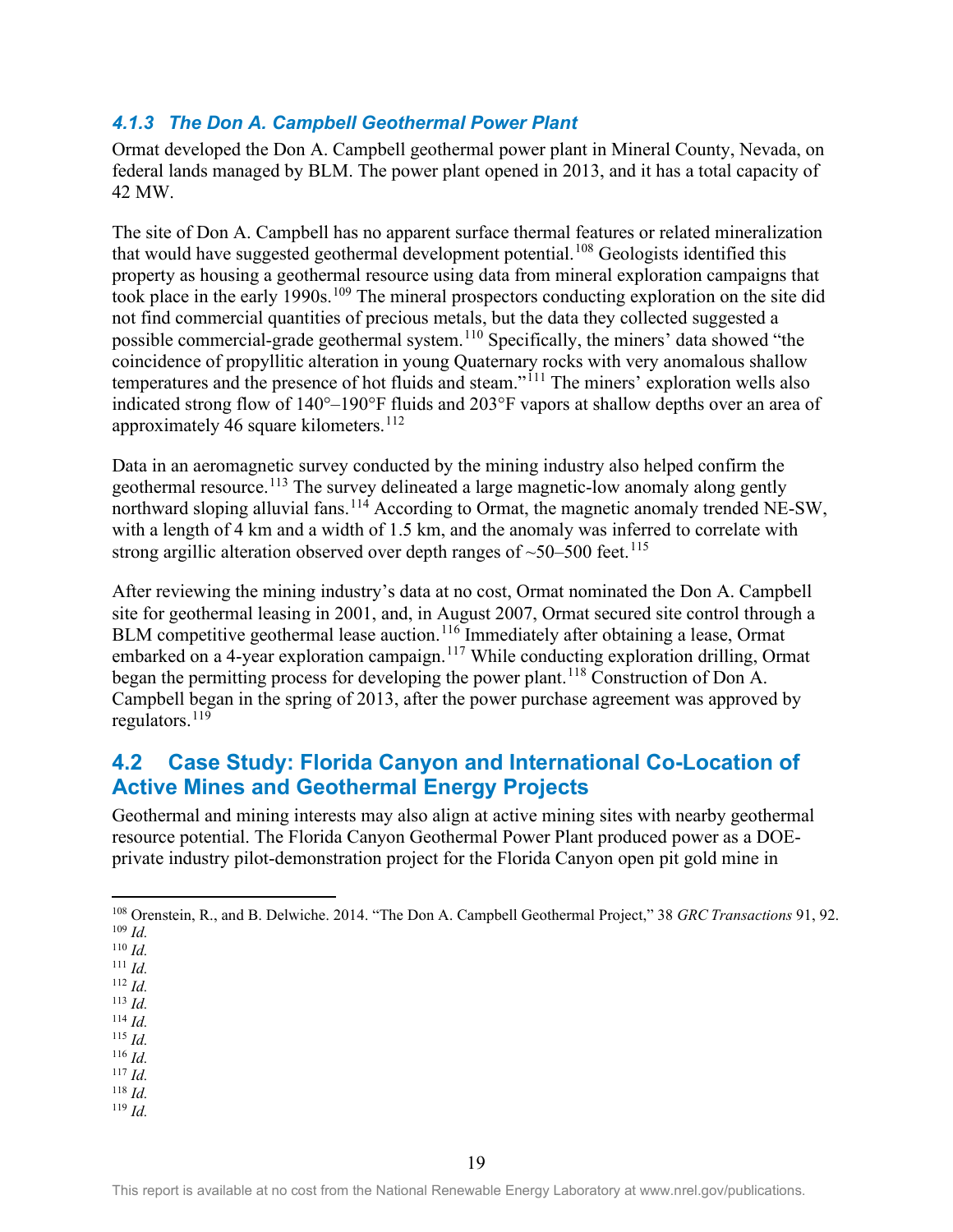Pershing County, Nevada, from 2013 to 2014. Mine water supply wells flowing 160 gpm at 223°F provided >500 kW of available heat to two 50-kW organic Rankine cycle generating units. The project was decommissioned following completion of the pilot demonstration, likely due to a change in mine ownership and mineral scaling of fluid piping caused by intermittent operation.

International examples of geothermal energy powering active mining operations also exist. The Lihir gold mine in Papua, New Guinea, developed a 56-MW geothermal power plant to supply the mine with approximately 75% of its power.<sup>[120](#page-28-0)</sup> The Lihir operation has been successfully using geothermal energy as a source of power for more than  $15$  years.<sup>121</sup> Newcrest Mining, which operates the Lihir mine, also registered its geothermal project as a UN Clean Development Mechanism project, which generates international carbon credits that are financially valuable.<sup>[122](#page-28-2)</sup> The Veladero gold mine in Argentina also explored the possibility of developing an 8- to 20- MW geothermal power plant 12 km away from the mine to replace 66%–100% of the mine's operational requirements.[123](#page-28-3) Based on available information, however, it appears that the Veladero geothermal project was never constructed.<sup>124</sup>

<span id="page-28-0"></span><sup>120</sup> Maennling, N., and P. Toledano. 2018. *The Renewable Power of the Mine—Accelerating Renewable Energy Integration*. Columbia Center on Sustainable Investment. [http://ccsi.columbia.edu/work/projects/the-renewable-](http://ccsi.columbia.edu/work/projects/the-renewable-power-of-the-mine/)

<span id="page-28-1"></span>[power-of-the-mine/.](http://ccsi.columbia.edu/work/projects/the-renewable-power-of-the-mine/) 121 *Lihir Gold Mine 2018 Sustainability Report*. 2018. Newcrest Mining Ltd. <sup>122</sup> *Id.*

<span id="page-28-3"></span><span id="page-28-2"></span><sup>123</sup> Boynton, K. et al. 2019. "Geothermal Energy in Mining—A Renewable and Reliable Energy Solution." *GRC Bulletin*; see also "Barrick's Joint Venture with EPSE & Geotermina Andina for a 20MW Geothermal Plant at Veladero Gold Mine." 2013. BNamericas.

<span id="page-28-4"></span><sup>124</sup> Boynton, K. et al. 2019. "Geothermal Energy in Mining—A Renewable and Reliable Energy Solution." *GRC Bulletin*.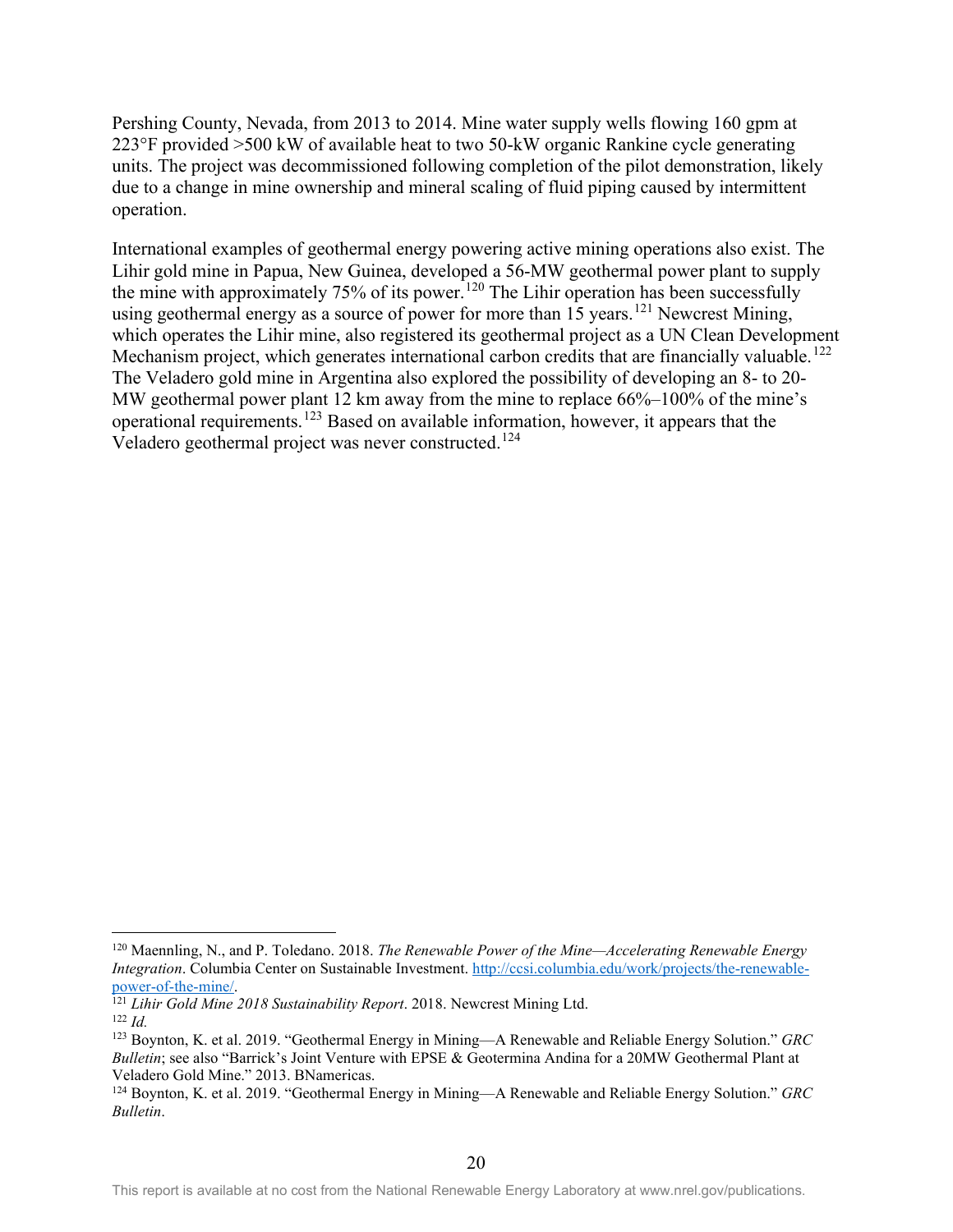# <span id="page-29-0"></span>**5 Other Scenario Analysis: Utilizing Former Mining Lands for Geothermal Projects**

A mining operation and geothermal developers may potentially have interests that are aligned. For example, a mining operator may be able to use geothermal data collected during the operation of a mine to encourage further use of the mining land during reclamation or once the mine is reclaimed.<sup>[125](#page-29-3)</sup> This section discusses a number of such opportunities and considerations developers may need to weigh when pursuing a cooperative relationship.

Former mining lands—including abandoned mine lands (AMLs), lands in the process of being reclaimed, and already-reclaimed lands—may be used for renewable energy projects, including geothermal projects. AMLs include "abandoned mines and the areas adjacent to or affected by the mines."<sup>[126](#page-29-4)</sup> According to the U.S. Environmental Protection Agency (EPA), a majority of these sites have never been considered for any type of reuse and have remained idle.<sup>127</sup> Mining lands that are in the process of being reclaimed are lands that are currently being restored from the lands' former mining use to a previous natural resource setting and being monitored.<sup>[128](#page-29-6)</sup> Already-reclaimed mining lands have completed that restoration process.<sup>[129](#page-29-7)</sup>

## <span id="page-29-1"></span>**5.1 The Development of Geothermal Energy on Abandoned Mine Lands**

The following subsections provide an overview of issues associated with geothermal development on AMLs and reclaimed mine lands, including policies, economic considerations, and environmental liabilities.

### <span id="page-29-2"></span>*5.1.1 State Policies: Nevada*

Some states have started to encourage the use of former mining sites for renewable energy development. Based on EPA data about brownfield sites in Nevada, the Rocky Mountain Institute identified more than 2.8 million acres of land that are already disturbed and could be used for renewable energy development.<sup>130</sup> In 2018, Nevada's regulations were updated to encourage the use of old mining sites for renewable energy projects.<sup>[131](#page-29-9)</sup> As a result, the Administrative Code of Nevada lists "renewable energy development and storage" as an

<span id="page-29-4"></span><sup>126</sup> A Breath of Fresh Air for America's Abandoned Mine Lands*.* 2012*.* U.S. EPA. 127 *Id.*

[https://www.blm.gov/sites/blm.gov/files/uploads/AML\\_PUB\\_DecadeProgress.pdf.](https://www.blm.gov/sites/blm.gov/files/uploads/AML_PUB_DecadeProgress.pdf) 129 See generally *Id.*

<span id="page-29-3"></span><sup>&</sup>lt;sup>125</sup> For example, a mining company operating in Montana completed a six-turbine wind farm to replace its diesel generators used for mining operations as well as to provide power to a local utility. A Breath of Fresh Air for America's Abandoned Mine Lands. 2012. U.S. Environmental Protection Agency (EPA).

<span id="page-29-5"></span>

<span id="page-29-6"></span><sup>128</sup> See generally Abandoned Mine Lands: A Decade of Progress Reclaiming Hardrock Mines*.* 2007*.* U.S. Bureau of Land Management and U.S. Forest Service.

<span id="page-29-8"></span><span id="page-29-7"></span><sup>130</sup> Richter, A. 2018. "Old Mines Could Provide Opportunities for Geothermal Energy Development in Nevada." ThinkGeoEnergy.com. [https://www.thinkgeoenergy.com/old-mines-could-provide-opportunities-for-geothermal](https://www.thinkgeoenergy.com/old-mines-could-provide-opportunities-for-geothermal-energy-development-in-nevada/)[energy-development-in-nevada/.](https://www.thinkgeoenergy.com/old-mines-could-provide-opportunities-for-geothermal-energy-development-in-nevada/)<br><sup>131</sup> Brean, H. 2018. "Nevada's Mines Could Hold Key to Question 6 Energy Standard." Las Vegas Review-Journal.

<span id="page-29-9"></span>[https://www.reviewjournal.com/business/energy/nevadas-mines-could-hold-key-to-question-6-energy-standard-](https://www.reviewjournal.com/business/energy/nevadas-mines-could-hold-key-to-question-6-energy-standard-1524958/)[1524958/.](https://www.reviewjournal.com/business/energy/nevadas-mines-could-hold-key-to-question-6-energy-standard-1524958/)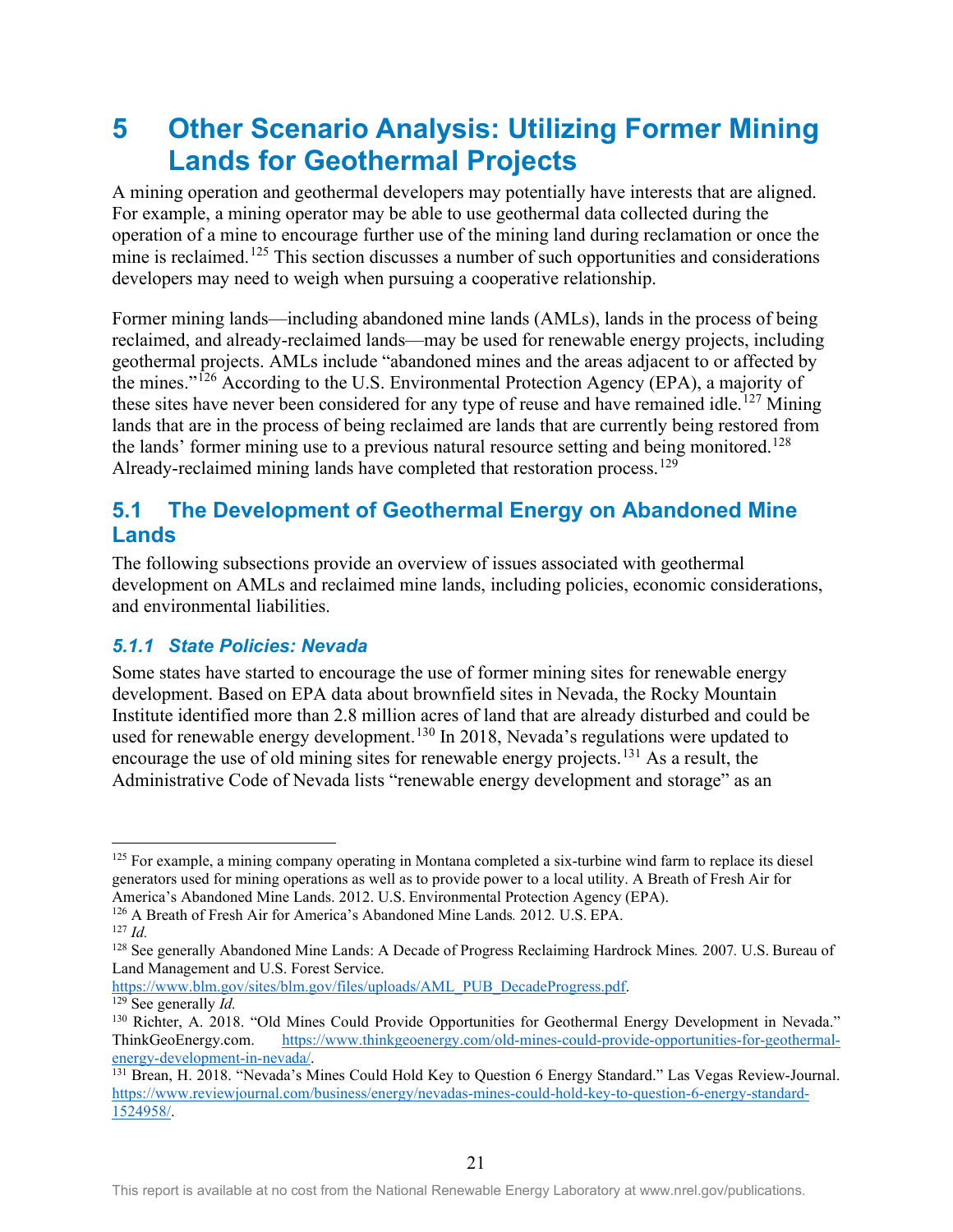acceptable post-production use of closed mining operations.<sup>132</sup> Contaminated property often has zoning designations compatible with renewable energy facility needs, which may greatly reduce the cost and timeline for land use approvals.<sup>133</sup> According to interviews of developers conducted by EPA, some developers have seen permitting processes take only a few months compared to an average of 18–24 months.<sup>[134](#page-30-3)</sup>

### <span id="page-30-0"></span>*5.1.2 Economic Considerations and Environmental Liabilities*

Developers considering the potential for constructing a geothermal project on former mining land may benefit from the availability of existing infrastructure from the previous mining activities.<sup>[135](#page-30-4)</sup> Other renewable energy projects have already leveraged such infrastructure successfully. For example, the Somerset Wind Farm in Pennsylvania was able to use the prior mining operation's roads and power transmission lines, which reduced project costs.<sup>[136](#page-30-5)</sup>

At the same time, geothermal developers may need to conduct additional analysis of the former mining site to ensure that it is structurally sound to support the weight of the geothermal operations (e.g., drill rigs or power plant) and to ensure that the operation of the geothermal project will not cause or contribute to any mining-related pollution.<sup>[137](#page-30-6)</sup> While many renewable energy project developers may be deterred from contaminated property for liability reasons, some states' environmental cleanup programs aim to facilitate the reuse of contaminated properties by providing liability protections for new owners.<sup>138</sup>

Developing geothermal projects (along with other co-located renewables) on top of AMLs may also require increased engineering and compliance considerations. For example, geothermal developers that may wish to use abandoned or former mining sites should consider the impact of development on existing mining works, particularly because many metalliferous mine sites have legacy facilities with the potential to generate acid rock drainage (ARD).<sup>[139](#page-30-8)</sup> Conversely, these same sites may have pump and treat requirements in perpetuity, requiring a steady and constant supply of electricity which would pair well with a potential geothermal generation profile. Opportunities for geothermal development that can provide both renewable energy and carbon credits to the mining operator as well as assist in mitigating an environmental and financial liability as a result of long-term ARD treatment requirements.

Additional funding from federal or state governments may be available to mitigate costs associated with developing on both reclaimed lands and still-contaminated lands, such as AMLs

<span id="page-30-1"></span><sup>&</sup>lt;sup>132</sup> Richter, A. 2018. "Old Mines Could Provide Opportunities for Geothermal Energy Development in Nevada."<br>ThinkGeoEnergy.com. https://www.thinkgeoenergy.com/old-mines-could-provide-opportunities-for-geothermal-ThinkGeoEnergy.com. https://www.thinkgeoenergy.com/old-mines-could-provide-opportunities-for-geothermal-<br>energy-development-in-nevada/

<span id="page-30-2"></span><sup>&</sup>lt;sup>133</sup> *RE-Powering America's Land: Potential Advantages of Reusing Potentially Contaminated Land for Renewable Energy.* 2012*.* U.S. EPA. 134 *Id.*

<span id="page-30-3"></span>

<span id="page-30-4"></span><sup>135</sup> *A Breath of Fresh Air for America's Abandoned Mine Lands.* 2012*.* U.S. EPA.

<span id="page-30-5"></span><sup>136</sup> *Id.*

<span id="page-30-6"></span><sup>137</sup> *Id.*

<span id="page-30-8"></span><span id="page-30-7"></span><sup>138</sup> Liability Reference Guide for Siting Renewable Energy on Contaminated Properties. 2014. U.S. EPA. [https://www.epa.gov/sites/production/files/2014-07/documents/liability-renew-energy-contamprop-2014.pdf.](https://www.epa.gov/sites/production/files/2014-07/documents/liability-renew-energy-contamprop-2014.pdf) 139 Personal communication with Daniel White, Bureau of Land Management.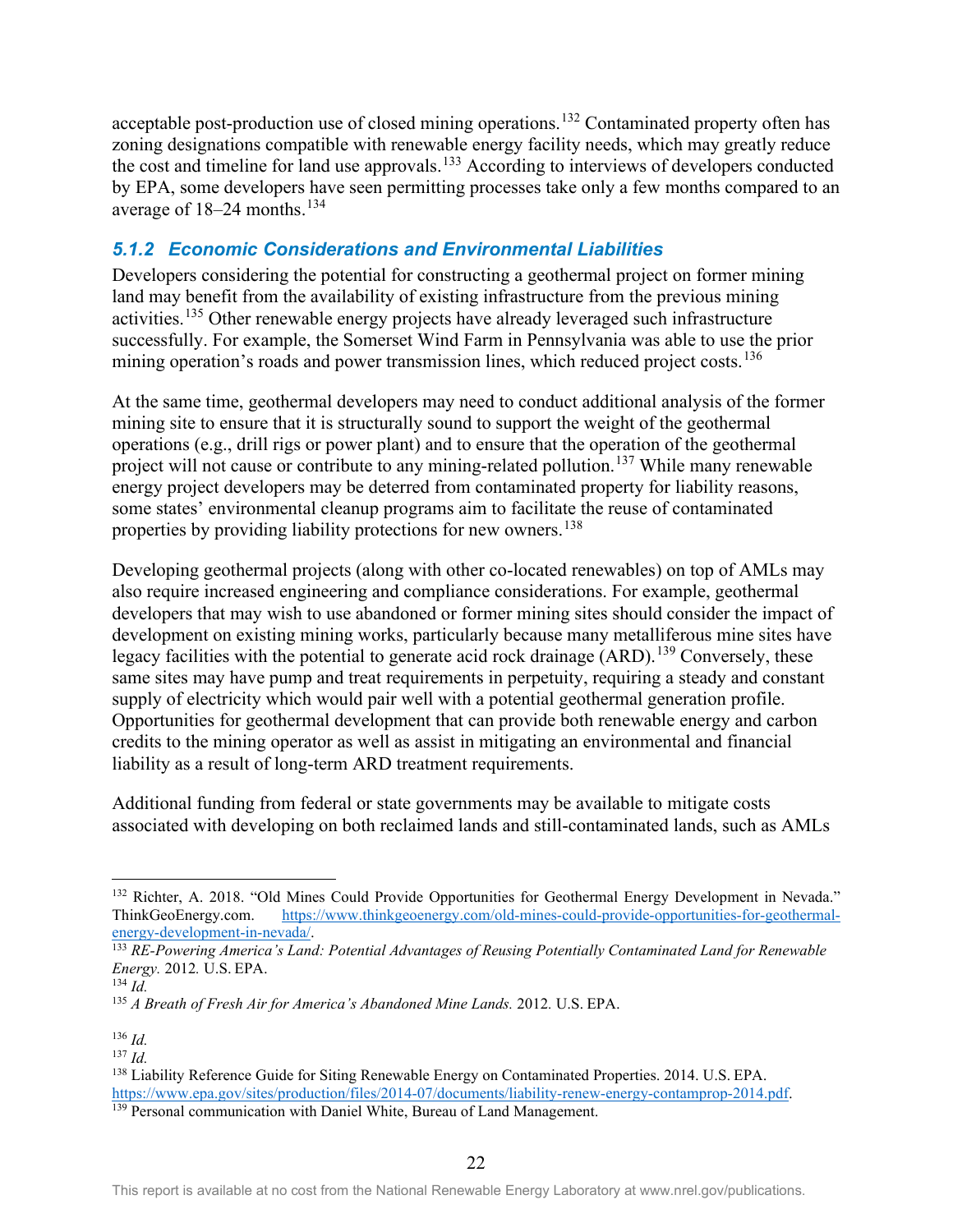and brownfields. For example, developers of a 3.5-MW solar project in Virginia, which was built on an AML that was a former coal mine, received a  $$500,000$  federal grant.<sup>[140](#page-31-1)</sup>

Tax incentives may also be available to geothermal projects on contaminated lands. A federal brownfield tax incentive may be available to developers; such an incentive allows cleanup costs at eligible properties to be fully deductible in the year incurred, rather than capitalized and spread over a period of years.[141](#page-31-2) In addition to this federal tax incentive, many states also have a tax incentive for developing contaminated property.<sup>[142](#page-31-3)</sup>

## <span id="page-31-0"></span>**5.2 The Development of Geothermal Energy on Mining Lands in the Process of Being Reclaimed**

Developers may also be able to construct a geothermal operation on mining land that is still in the process of being reclaimed. Because the reclamation of mining sites can be quite lengthy; can occur in stages or phases targeted at specific, prioritized facilities; and typically includes decades of groundwater monitoring, it is possible that a geothermal developer could want to use a former mining site without waiting for the reclamation process to be complete. In order to use this type of land, the mining operator would need to fully transfer liability to the geothermal developer during the course of the mine's reclamation. As a result, the geothermal developer would need to demonstrate enough knowledge to be able to successfully complete the reclamation of the site. Depending on the type of mine at issue, there could be issues with hazardous wastes, mine adits, open pits, waste rock facilities, tailings facilities, and heap leach pads, all of which require technical expertise to properly manage.<sup>[143](#page-31-4)</sup>

<span id="page-31-1"></span><sup>140</sup> McGowan, E. 2019. "Federal Funds to Help Turn Virginia Coal Mine into Solar Farm." *Energy News*. [https://energynews.us/2019/03/08/southeast/virginia-solar-farm-among-10-projects-to-receive-mineland-reuse-](https://energynews.us/2019/03/08/southeast/virginia-solar-farm-among-10-projects-to-receive-mineland-reuse-funds/)

<span id="page-31-2"></span>[funds/.](https://energynews.us/2019/03/08/southeast/virginia-solar-farm-among-10-projects-to-receive-mineland-reuse-funds/) 141 *RE-Powering America's Land: Potential Advantages of Reusing Potentially Contaminated Land for Renewable Energy*. 2012. U.S. EPA.<br><sup>142</sup> *Id.* For example, Colorado offers up to \$100,000 of income tax credits for eligible entities bringing contaminated

<span id="page-31-3"></span>land back to productive reuse. *Id.*

<span id="page-31-4"></span><sup>&</sup>lt;sup>143</sup> Personal communication with Daniel White, Bureau of Land Management.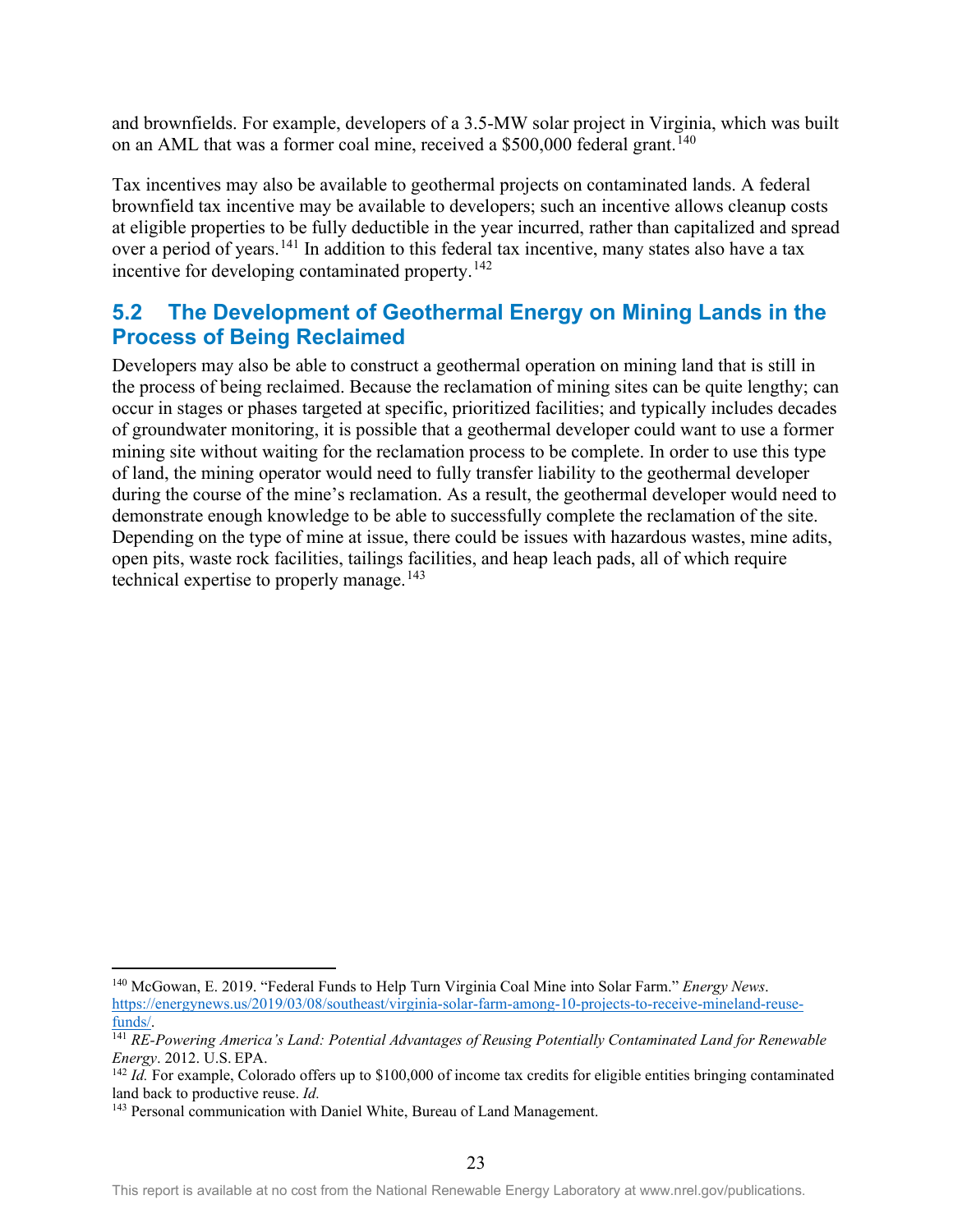# <span id="page-32-0"></span>**6 Techno-Economic Analysis**

As part of this analysis, NREL examined the potential reductions in geothermal electricity generation cost, financing, and schedule that might be achieved through developing a geothermal resource discovered through mineral exploration activity, geologic characterization, and development. In order to estimate geothermal power plant development costs, the study used the Geothermal Electricity Technology Evaluation Model (GETEM), <sup>[144](#page-32-1)</sup> a Microsoft Excel-based bottom-up cost analysis tool that utilizes user-specified adjustments to default inputs to calculate capital costs and LCOE. GETEM calculates costs for each phase of geothermal development including permitting, exploration, drilling, power plant construction, and operation and maintenance. The study used a modified 2016 version of GETEM, similar to the version used in the DOE *GeoVision* report,<sup>[145](#page-32-2)</sup> to analyze two main scenarios:

- 1. A geothermal resource discovered through mineral exploration and development on BLM-managed land
- 2. A geothermal resource discovered through mineral exploration and development on private mine-owned land.

These scenarios were compared in GETEM to a business-as-usual (BAU) scenario, representing a typical geothermal exploration and development cost and timeline. Scenarios 1 and 2 assumed that resources were co-located with a mining operation (either an active or abandoned mine), power would be used for on-site demand (where an active mine exists), and geothermal leases were obtained through the noncompetitive right to geothermal resources included within an approved plan of operation for a mining claim.<sup>[146](#page-32-3)</sup> The impact on power generation cost was also considered if transmission infrastructure were to be required (e.g., if power production were to exceed on-site demand of the mine or if the mine was abandoned). The potential impact of added costs or schedule delays due to a competitive lease nomination, BLM evaluation, and lease sale were not modeled.

To model cost and schedule reductions in GETEM, the study selected a representative and reasonable hypothetical resource based on known hydrothermal systems in Nevada as well as temperatures at depths identified by mining activity (e.g.,  $330^{\circ}$ F at the Meikle mine).<sup>147</sup> Higher temperatures might be found deeper but this would require confirmation through geochemical analyses or additional measured temperatures. The modeled resource assumes a 330°F temperature at a depth of  $\sim$ 2,000 feet, with pumped wells averaging  $\sim$ 1,750 gpm supplied to a 20-MW binary power plant. These resource characteristics as well as the water-limited and arid setting of Nevada are typically best matched to air-cooled binary power plants.<sup>[148](#page-32-5)</sup>

<span id="page-32-2"></span><span id="page-32-1"></span><sup>144</sup> DOE. 2016. "Geothermal Electricity Technology Evaluation Model."<br>https://www.energy.gov/eere/geothermal/geothermal-electricity-technology-evaluation-model. <sup>145</sup> DOE. 2019. GeoVision: Harnessing the Heat Beneath Our Feet. DOE/EE-1306. [https://www.energy.gov/eere/geothermal/downloads/geovision-harnessing-heat-beneath-our-feet.](https://www.energy.gov/eere/geothermal/downloads/geovision-harnessing-heat-beneath-our-feet) 146 43 C.F.R. § 3204.12.

<span id="page-32-4"></span><span id="page-32-3"></span><sup>&</sup>lt;sup>147</sup> Proulx, R.P., and D.S. Scovira. 2001. "Drilling and blasting in hot and reactive ground conditions at Barrick Goldstrike's Meikle mine." *CIM Bulletin*, Vol. 94, p. 71–74.

<span id="page-32-5"></span><sup>&</sup>lt;sup>148</sup> Binary plants use a heat exchanger and secondary working fluid with a boiling point below that of water to transfer geothermal energy through an organic Rankine cycle.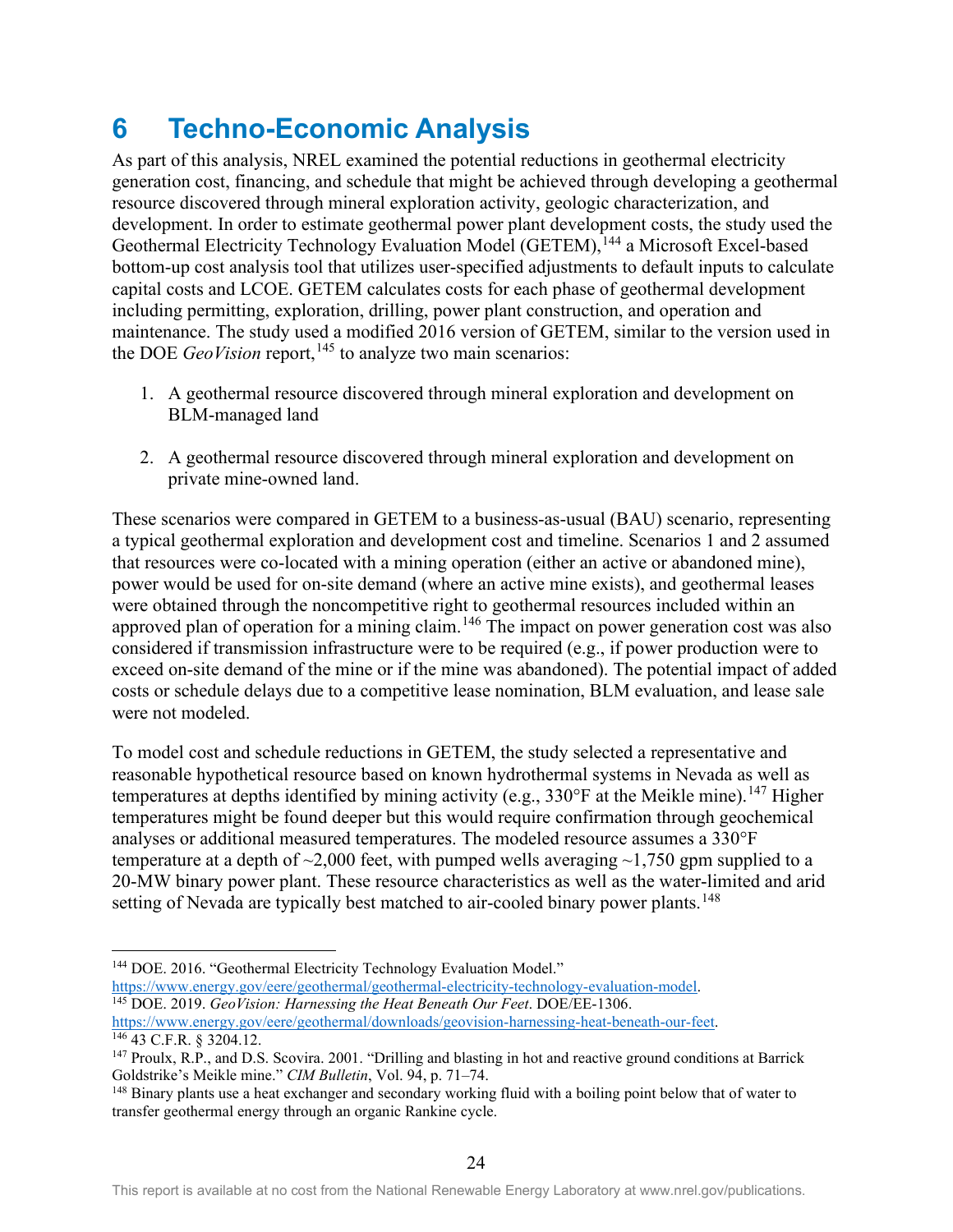The adjusted GETEM parameters, showing ranges for various assumptions, and timeline and cost impacts are detailed in [Table 1](#page-35-0) and include the following:

- **Exploration Duration**: Geologic characterization and drilling performed as part of a mineral exploration and mine development campaign can significantly shorten geothermal discovery and analysis timelines. The shorter exploration duration value in [Table 1](#page-35-0) represents only long-term (3 months) flow testing and reservoir modeling. The longer duration in [Table 1](#page-35-0) represents additional exploration and confirmation drilling and testing that may be necessary to fully delineate the geothermal system. This value excludes exploration that was completed solely for mineral exploration. In the BAU scenario, the 4-year exploration duration consists of permitting; geologic, geochemical, and geophysical characterization; well planning; core, slim, and full-size well drilling; long-term well testing; and reservoir modeling.
- **Exploration Costs with Early Drilling**: The scenarios assumed that abundant drilling data collected as part of mineral exploration would limit the need for early drilling (e.g., core and slim holes) specific to geothermal delineation. The scenarios also assumed that these data and detailed geologic analyses would decrease the risk and increase the success rate of full-sized wells drilled during the exploration phase. The lower cost in [Table 1](#page-35-0) represents cost savings realized through repurposing full-sized wells drilled as part of mine development (e.g., dewatering or water supply wells). For example, dewatering wells at the Lihir deposit<sup>[149](#page-33-0)</sup> are used to generate geothermal power, and dewatering wells at the Meikle mine<sup>[150](#page-33-1)</sup> are constructed similarly to typical full-sized geothermal wells. The higher cost in [Table 1](#page-35-0) represents the need for full-sized well drilling to enable long-term testing and reservoir modeling.
- **Drilling Costs**: Development drilling costs for full-sized production and injection wells increase slightly in the modeled scenarios due to fewer full-size exploration and confirmation wells during the abbreviated exploration phase. These costs are realized during the development drilling phase as the same total number of successful full-size wells are required to supply the 20-MW plant capacity.
- **Royalty Rates and Leasing Costs**: The initial geothermal royalty rate on federally leased BLM lands is 1.75%. Competitive leasing costs are estimated at \$20/acre, <sup>151</sup> and noncompetitive leasing costs are \$1/acre. The study assumed no royalty or leasing costs on mine-owned lands, but these may apply if the private land is leased from a third party. Again, beyond the BAU scenario, costs per acre as part of a competitive lease sale were not considered.

<span id="page-33-0"></span><sup>149</sup> White, P., G. Ussher, and D. Hermoso. 2010. "Evolution of the Ladolam geothermal system on Lihir Island, Papua New Guinea." IGA, World Geothermal Congress 2010, Bali, Indonesia, 25–29 April 2010, Proceedings, 7 p. <sup>150</sup> Zahn, J. 2012. "Mine Dewatering and Water Management at Barrick Goldstrike Mine in the Carlin Trend, Nevada." Presented at the U.S. EPA Hardrock Mining Conference.

<span id="page-33-2"></span><span id="page-33-1"></span><sup>151</sup> Based on the highest bid of the 2019 geothermal lease sale[. https://www.blm.gov/press-release/blm-nv](https://www.blm.gov/press-release/blm-nv-geothermal-lease-sale-takes-in-record-amount)[geothermal-lease-sale-takes-in-record-amount.](https://www.blm.gov/press-release/blm-nv-geothermal-lease-sale-takes-in-record-amount)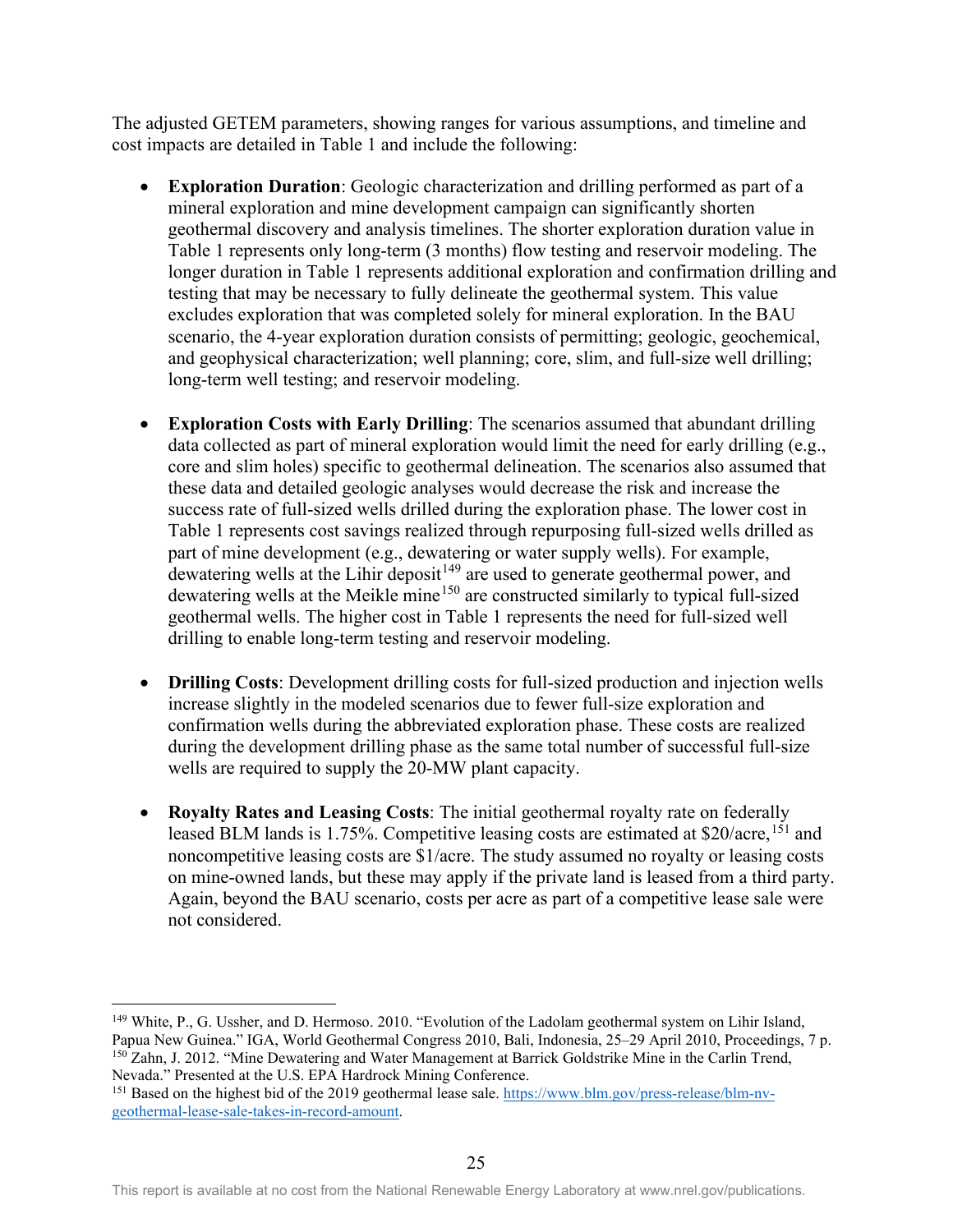- **Transmission Costs**: The geothermal resources in both the BLM-managed land and private land scenarios were co-located with a mineral deposit to maximize the benefit of thorough mineral exploration and geologic characterization. However, based on industry guidance, existing costs for transmission infrastructure to a 20-MW geothermal power plant are roughly \$750k–\$1M per mile. This capital expenditure cost range results in an additional \$0.60–\$0.80/MWh added to LCOE. This transmission cost would need to be considered if a closed or abandoned mine did not have a source of load in perpetuity and/or otherwise needed to export power.
- **Period to Project On-Line**: In the BAU scenario, the modeled total project length is 8.3 years. In the BLM-managed land scenario, the modeled total project development length is reduced ~43%-37% to 4.7–5.2 years. In the private land scenario, the modeled total project development length is reduced by  $\sim$ 49%–42% to 4.2–4.75 years. Such significant schedule reductions can substantially impact project financing availability and rates.
- **Capital Expenditures (CAPEX)**: In the BAU scenario, the modeled project CAPEX is \$8,615 per kW. In the BLM-managed land scenario, the modeled project CAPEX is reduced by  $\sim$ 38%–34% to \$5,372–\$5,647 per kW. In the private land scenario, the modeled project CAPEX is reduced by  $\sim$ 39%–35% to \$5,292–\$5,636 per kW. These reductions are proportionately greater than for total capital cost because they capture the lower financing costs assumed for the discovery through mining scenarios. The study assumed lower financing rates could be secured throughout project development and construction due to the reduced timeline, risk, and uncertainty achieved by leveraging thorough geologic characterization as part of mine development.
- **Levelized Cost of Energy**: In the BAU scenario, the modeled project LCOE is \$87/MWh. In the BLM-managed land scenario, the modeled project LCOE is reduced by  $\sim$ 25%–23% to \$65–\$67/MWh. In the private land scenario, the modeled project LCOE is reduced by ~29%–26% to \$62–\$65/MWh.
- **Total Capital Cost**: In the BAU scenario, the modeled total project cost is \$116M. In the BLM-managed land scenario, the modeled total project cost is reduced by  $\sim$ 13%–8% to \$101–\$107M. In the private land scenario, the modeled total project cost is similarly reduced by  $\sim$ 15%–9% to \$99–\$106M. These are overnight capital costs, which exclude interest costs incurred from project financing.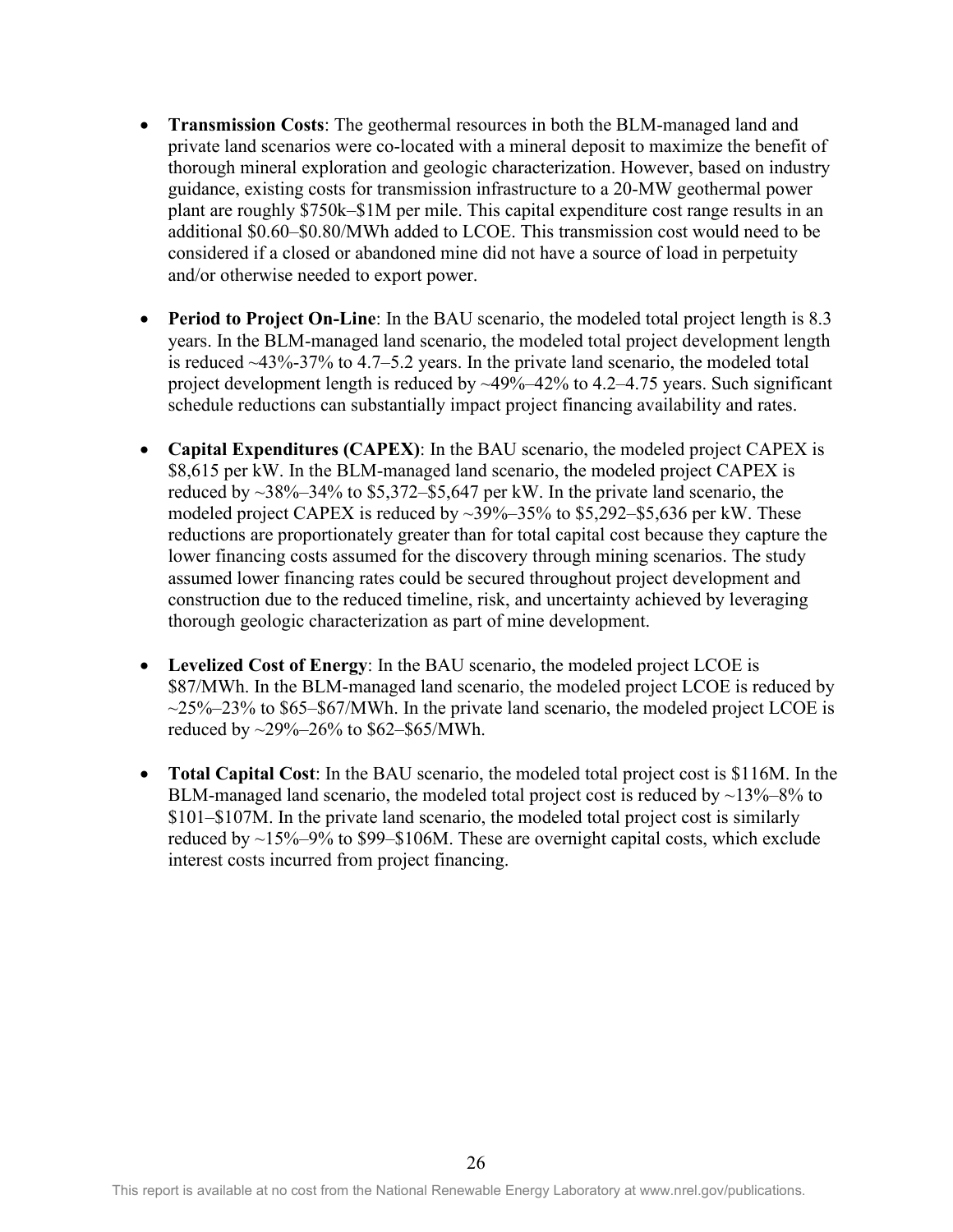| <b>GETEM Input</b>                                                                         |                                                                           | <b>Business-</b><br>as-Usual | <b>Discovery Through</b><br><b>Mining: BLM Land</b> | <b>Discovery Through</b><br><b>Mining: Private Land</b> |
|--------------------------------------------------------------------------------------------|---------------------------------------------------------------------------|------------------------------|-----------------------------------------------------|---------------------------------------------------------|
|                                                                                            | Exploration<br><b>Duration</b>                                            | 4 yrs                        | $0.75 - 1$ yrs                                      | $0.75 - 1$ yrs                                          |
|                                                                                            | Exploration<br><b>Costs with Early</b><br><b>Drilling</b><br>(\$/project) | \$18M                        | $$1.1 - 8.8M$                                       | $$1.1 - 7.6M$                                           |
| <b>RESOURCE</b><br><b>EXPLORATION</b><br><b>AND</b><br><b>DEVELOPMENT</b><br><b>INPUTS</b> | <b>Drilling Costs</b><br>(\$/project)                                     | \$12.6M                      | \$14.8M                                             | \$14.8M                                                 |
|                                                                                            | Royalty                                                                   | 1.75%                        |                                                     | 0%                                                      |
|                                                                                            | <b>Leasing Costs</b><br>\$/acre                                           | \$20                         | \$1                                                 | 0                                                       |
|                                                                                            | Transmission<br>Costs \$/mile                                             | \$750k-1M                    | $\mathbf 0$                                         | $\mathbf{0}$                                            |
|                                                                                            | Period to<br>Project On-Line                                              | 8.25 yrs                     | $4.7 - 5.2$ yrs                                     | 4.2-4.75 yrs                                            |
| <b>RESULTS</b>                                                                             | CAPEX \$/kW                                                               | \$8.6k                       | $$5.4k - 5.6k$                                      | $$5.3k - 5.6k$                                          |
|                                                                                            | LCOE \$/MWh                                                               | \$87                         | $$65 - 67$                                          | $$62 - 65$                                              |
|                                                                                            | <b>Total Capital</b><br>Cost                                              | \$116M                       | \$101-107M                                          | \$99-106M                                               |

#### <span id="page-35-0"></span>**Table 1. GETEM input parameter adjustments and estimated costs for BAU and modeled scenarios of geothermal development through mineral exploration**

In addition to modeling geothermal electricity under the described scenarios, this study analyzed geothermal in comparison to diesel power generation. Fuel costs were estimated for a 20-MW off-grid mining scenario, which would require  $\sim$ 11M gallons<sup>[152](#page-35-1)</sup> of fuel annually and at least 763 round-trip deliveries. Based on USGS estimates of power consumption per ounce of gold recovered in the United States,<sup>[153](#page-35-2)</sup> 20 MWe could meet the needs of a gold mine producing between 350,000 to 515,000 ounces annually, depending on mine type and recovery methods. Diesel fuel prices<sup>154</sup> for Nevada for the years 2014–2018 [\(Table 2\)](#page-36-0) were obtained from the U.S. Energy Information Administration.<sup>[155](#page-35-4)</sup> Annual fuel cost estimates—excluding transportation premiums and using the 2014–2018 low and high prices—range from \$18–\$32M and \$93– \$166/MWh. Based on fuel industry input, transportation costs to remote sites in Nevada could

<span id="page-35-3"></span><sup>154</sup> These prices do not include a premium for site transportation or road conditions.

<span id="page-35-4"></span><sup>155</sup> U.S. Energy Information Administration. 2020. "Refiner Petroleum Product Prices by Sales Type." [https://www.eia.gov/dnav/pet/PET\\_PRI\\_REFOTH\\_A\\_EPD2\\_PTG\\_DPGAL\\_A.htm](https://www.eia.gov/dnav/pet/PET_PRI_REFOTH_A_EPD2_PTG_DPGAL_A.htm)

<span id="page-35-2"></span><span id="page-35-1"></span><sup>&</sup>lt;sup>152</sup> This total does not include delivery fuel consumption or degradation of capacity factor.<br><sup>153</sup> Bleiwas, D.I. 2011. *Estimates of Electricity Requirements for the Recovery of Mineral Commodities, with Examples Applied to Sub-Saharan Africa*. USGS Open-file Report 2011-1253, 100 p.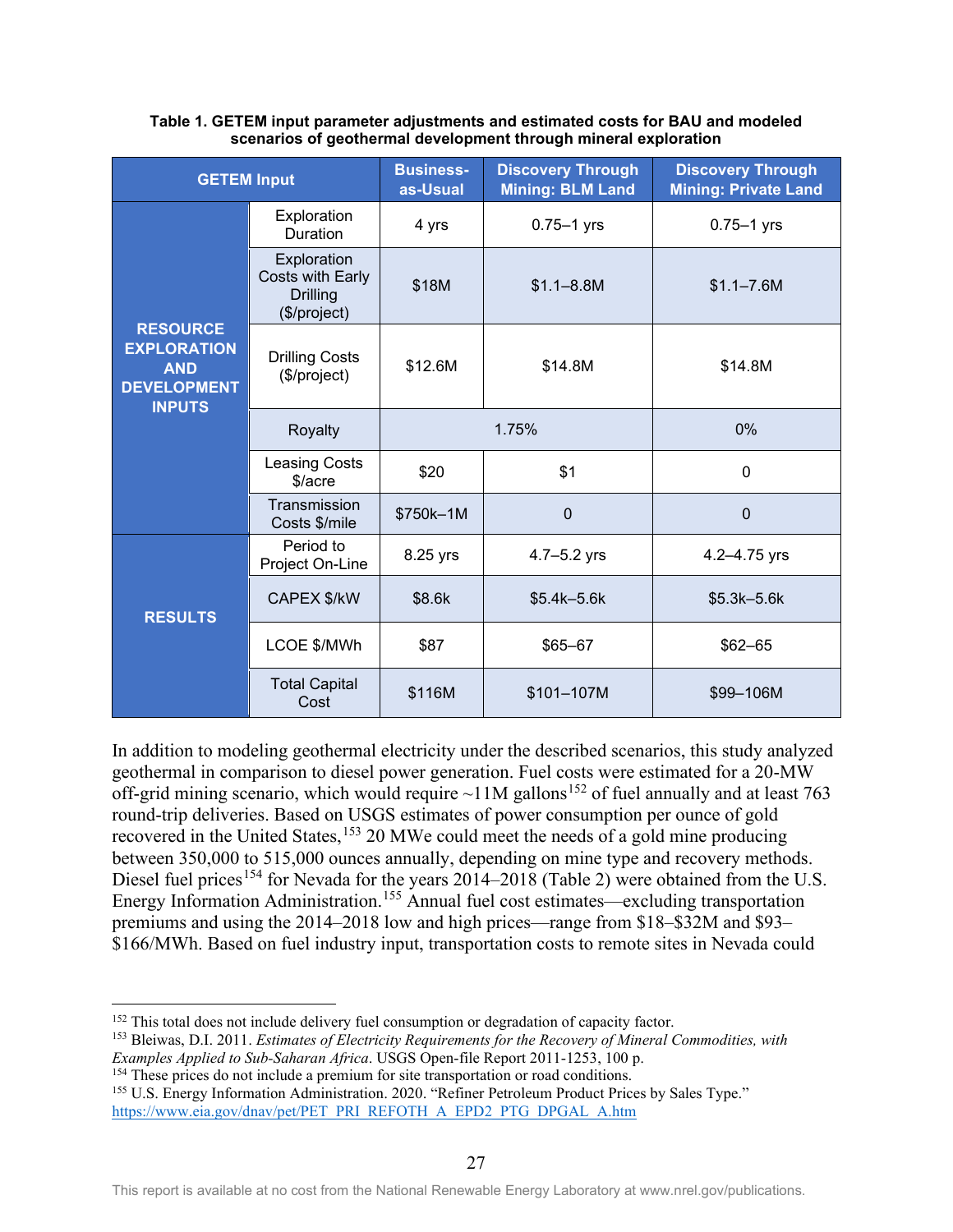<span id="page-36-0"></span>add ~15%–30% to fuel costs depending on distance and road condition. NREL's LCOE Calculator <sup>[156](#page-36-1)</sup> yields LCOE estimates using the analyzed fuel prices of \$109–\$185/MWh.

|                | <b>20-MWe Diesel Plant</b>          | 2014-2018<br>Low | 2014-2018<br><b>High</b> |
|----------------|-------------------------------------|------------------|--------------------------|
|                | Annual fuel usage<br>(gallons/year) | 10,680,677       | 10,680,677               |
| <b>FUEL</b>    | Cost (\$/gallon)                    | 1.683            | 2.985                    |
|                | FUEL COST \$/MWh                    | 93               | 166                      |
| <b>RESULTS</b> | LCOE \$/MWh                         | 109              | 185                      |
|                | <b>ANNUAL FUEL COST</b>             | \$18M            | \$32M                    |

**Table 2. Cost estimates for a 20-MWe diesel power plant**

<span id="page-36-1"></span><sup>156</sup> NREL's LCOE calculator is available at: [https://www.nrel.gov/analysis/tech-lcoe.html.](https://www.nrel.gov/analysis/tech-lcoe.html)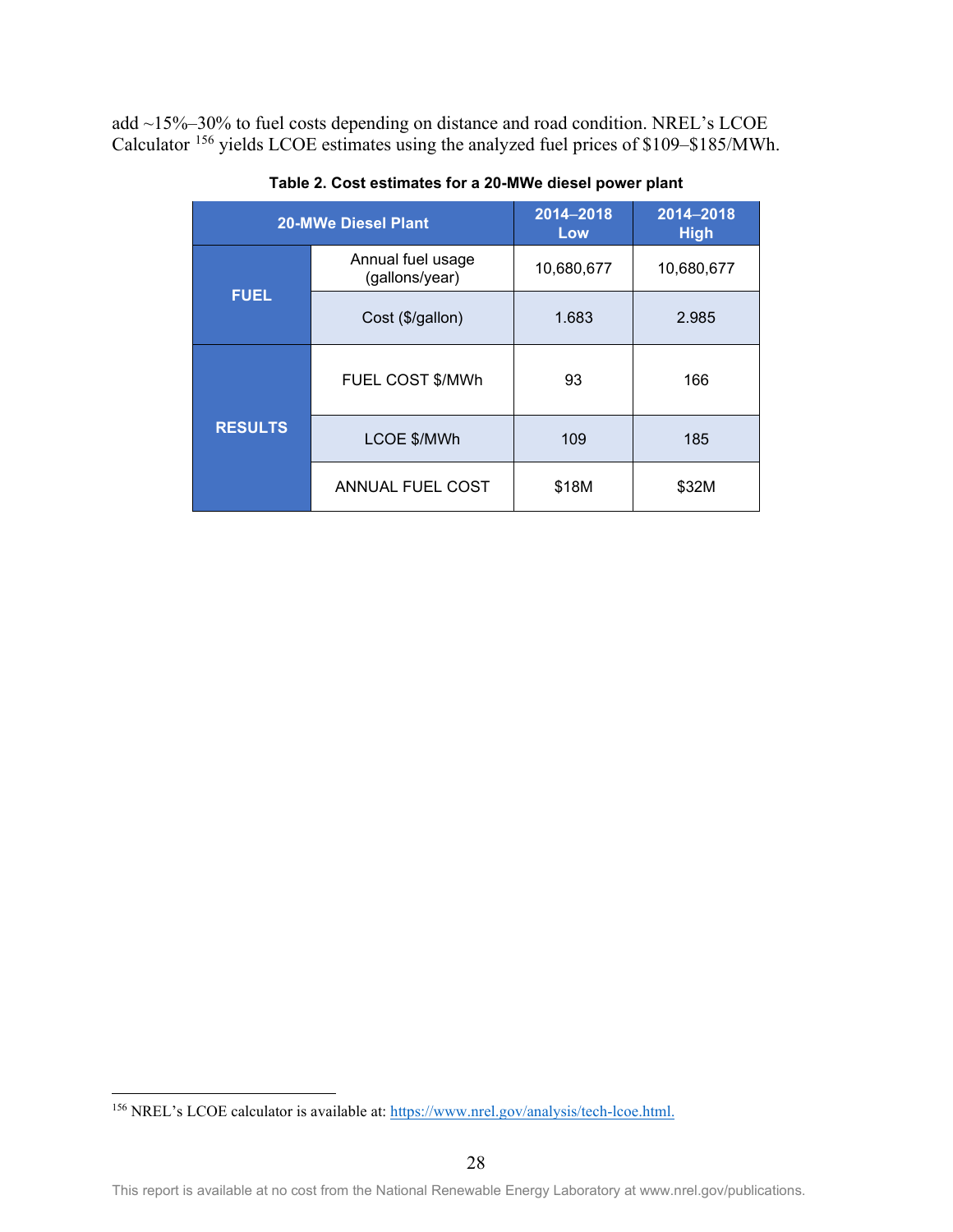# <span id="page-37-0"></span>**7 Conclusion**

Mining and mineral exploration data have the potential to inform geothermal exploration and development by providing direct or indirect evidence of a geothermal occurrence and detailed site characteristics. The case studies described in this paper, which total roughly 200 MW net power, may never have been discovered had it not been for mining exploration activities. Additionally, geothermal exploration data have the potential to inform mineral exploration, provide mining companies with a sustainable energy resource, and reduce overall costs.

Though one of the key exploration methods for discovering geothermal resources is temperature gradient drilling,<sup>[157](#page-37-1)</sup> the geothermal industry drilled only 31 wells in Nevada in 2017,<sup>158</sup>—many of which were development wells at identified geothermal fields. In comparison, the mining industry drills more than 2,000 holes in Nevada per year<sup>[159](#page-37-3)</sup> to depths similar to those of temperature gradient holes. Additional exploration activities common to both geothermal and mining include surface mapping, geophysical and geochemical analysis, remote sensing, and geologic and conceptual modeling. Leveraging mining industry data, knowledge, and expertise serves to effectively expand the geothermal exploration workforce, increase the rate of geothermal discovery, and potentially reduce geothermal electricity LCOE by 23%–29%.

Conversely, because many data points collected by the mining industry may be of use to geothermal exploration and development, this presents an opportunity to monetize data that is not immediately useful for mining companies. In addition, co-location of geothermal power plants at active remote mines presents an opportunity for the mining industry to both lower its electricity costs and achieve decarbonization goals.

The following list of recommendations is provided to mining and geothermal stakeholders to help maximize the collective value of their exploration activities:

- Collect temperature with depth surveys in mineral exploration holes just prior to plugging and abandonment, or at a minimum, insert a maximum registering thermometer (MRT) to total depth.
- Collect temperature with depth surveys in dewatering wells prior to beginning operation.
- Chemically analyze subsurface fluids encountered in mineral exploration holes and dewatering wells, or at a minimum, collect and store a fluid grab sample.
- Analyze and document alteration age due to potential spatial associations between mineral deposits younger than  $\sim$ 7–10 million years and active geothermal systems.
- Assay core and cuttings from geothermal exploration and development drilling.
- Consider joint development opportunities upon encountering elevated temperatures.
- Report fluid level and temperature of fluid bearing zones to the appropriate State agency (e.g., Nevada Division of Water Resources).
- Consider direct use applications for fluids with elevated temperatures.

<span id="page-37-1"></span><sup>157</sup> Doughty, C., P. Dobson, A. Wall, T. McLing, and C. Weiss. 2018. *GeoVision Analysis Supporting Task Force Report: Exploration*. Berkeley, CA: Lawrence Berkeley National Laboratory. LBNL-2001120. [https://escholarship.org/uc/item/4v7054cw.](https://escholarship.org/uc/item/4v7054cw) 158 Muntean, J.L., D.A. Davis, and B. Ayling. 2018. *The Nevada Mineral Industry 2017: Nevada Bureau of Mines* 

<span id="page-37-2"></span>*and Geology Special Publication.* MI-2017, 212 p.

<span id="page-37-3"></span><sup>&</sup>lt;sup>159</sup> Personal communication with John Muntean, Nevada Bureau of Mines and Geology.